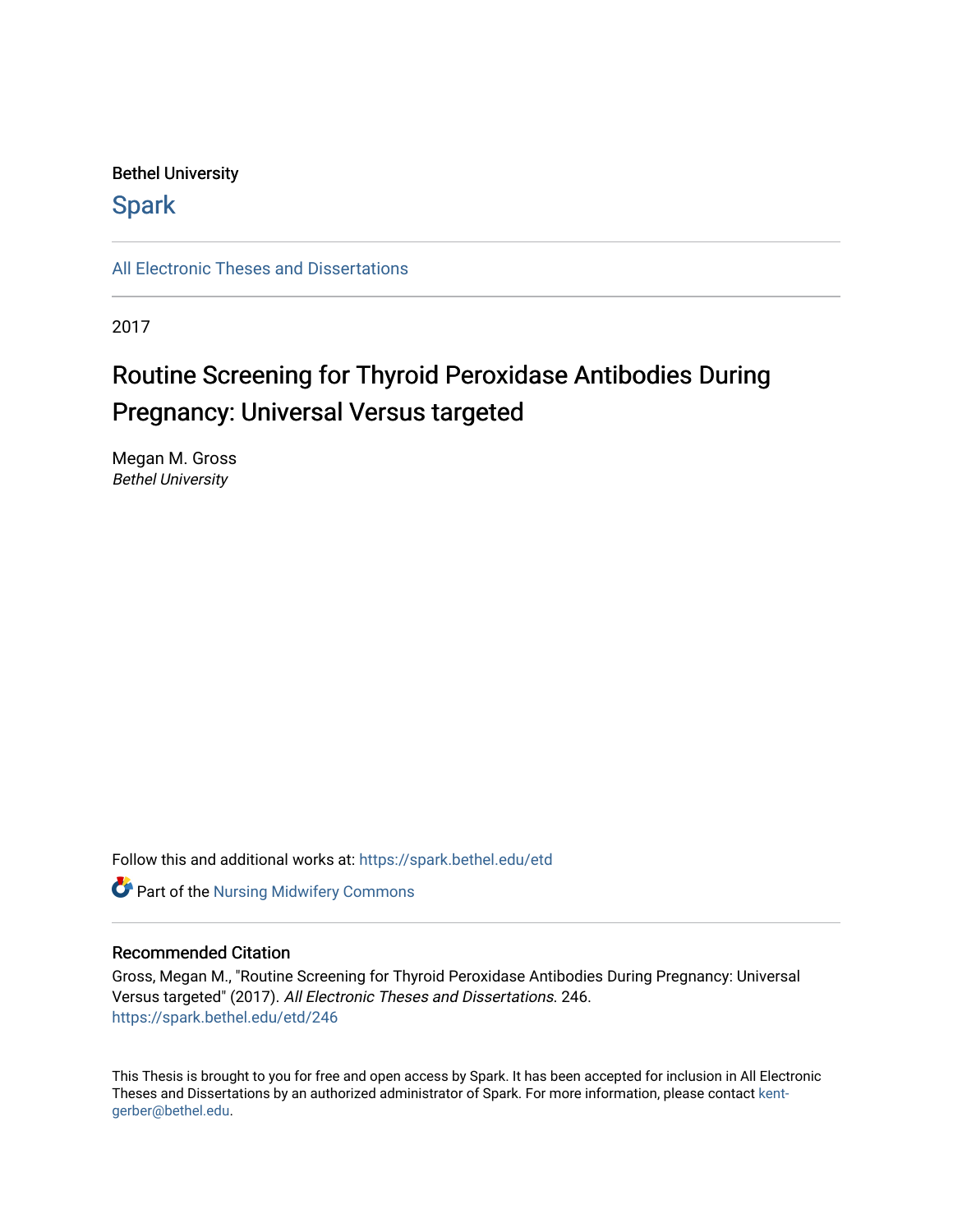## ROUTINE SCREENING FOR THYROID PEROXIDASE ANTIBODIES DURING PREGNANCY: UNIVERSAL VERSUS TARGETED

# A MASTER'S PROJECT SUBMITTED TO THE GRADUATE FACULTY OF THE GRADUATE SCHOOL BETHEL UNIVERSITY

BY

## MEGAN M. GROSS

## IN PARTIAL FULFILLMENT OF THE REQUIREMENTS

## FOR THE DEGREE OF

## MASTER OF SCIENCE IN NURSE-MIDWIFERY

MAY 2017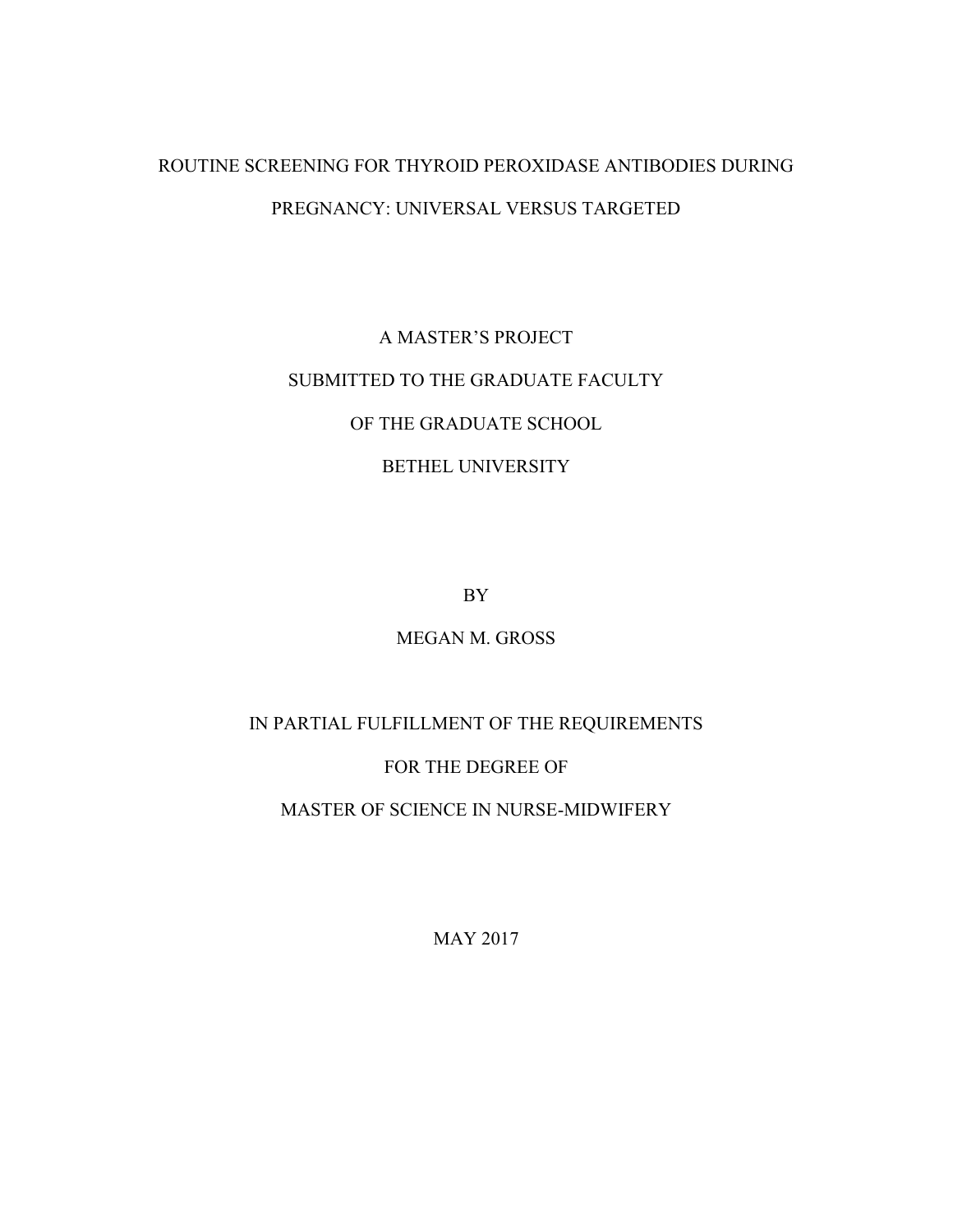## BETHEL UNIVERSITY

Routine Screening for Thyroid Peroxidase Antibodies

During Pregnancy: Universal Versus Targeted

Megan M. Gross

May 2017

## Approvals

| Project Advisor Name: Katrina Wu, MSN, APRN, CNM                          |
|---------------------------------------------------------------------------|
| Project Advisor Signature:                                                |
| Second Reader Name: Dr. Jane Wrede, PhD, APRN, CNM                        |
| Second Reader Signature:<br>ane Wieg                                      |
| Director of Graduate Nursing Program Name: Dr. Jane Wrede, PhD, APRN, CNM |
| Director of Graduate Nursing Program Signature:<br>ane afierle            |
|                                                                           |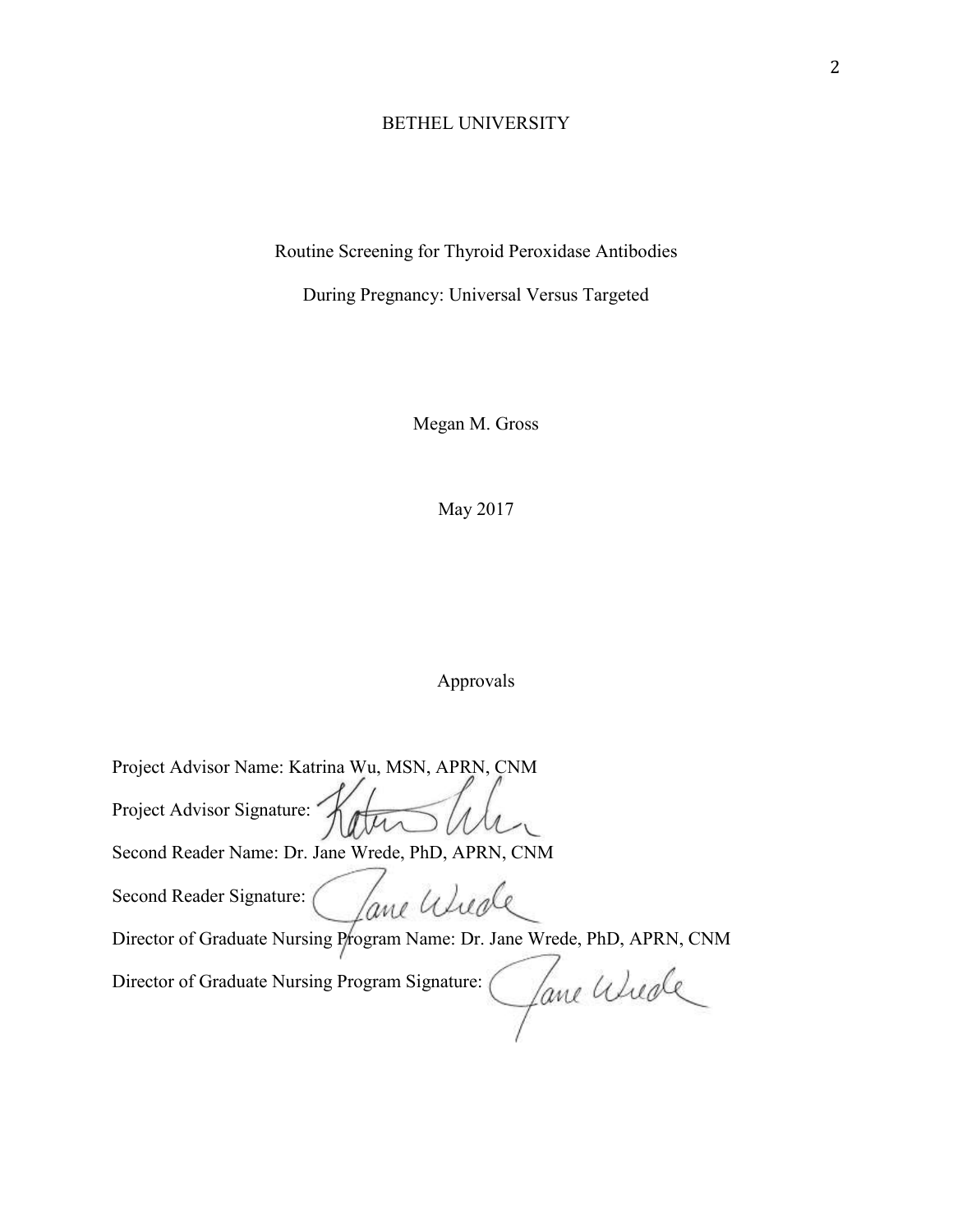#### **Abstract**

**Background:** There are currently no guidelines for screening for thyroid peroxidase antibodies (TPOAb) during pregnancy. Currently, there is some debate as to whether pregnant women should be screened for TPOAb, universally, or using a risk-based approach. In addition, there is conflicting evidence suggesting the implications of positive TPOAb testing during pregnancy and their effect on not only the pregnancy, but also the postpartum period and the fetus. **Purpose:** To determine whether TPOAb should be screened for during the first trimester of pregnancy; and if so, to determine if a risk-based approach or universal screening method is more appropriate.

**Results:** Twenty-four studies were reviewed examining antepartum complications of positive TPOAb, postpartum complications of positive TPOAb, negative impact of TPOAb positivity on the fetus, cost effectiveness of screening for TPOAb during pregnancy, and risk factors identified for those more likely to have positive TPOAb levels.

**Conclusion:** There are enough risks associated with having positive TPOAb during pregnancy that they should be universally screened for during the first trimester of pregnancy. If all pregnant women are not universally screened for, then a risk-based approach should be implemented.

**Implications for Research and Practice:** Certified nurse-midwives should universally screen for TPOAb during pregnancy. They should also be aware of the costs of screening for TPOAb during pregnancy in their facility as well as which insurance covers the cost of these tests. They should also be aware of what to expect should complications arise in a pregnancy, postpartum, and fetal complications of a woman with positive TPOAb.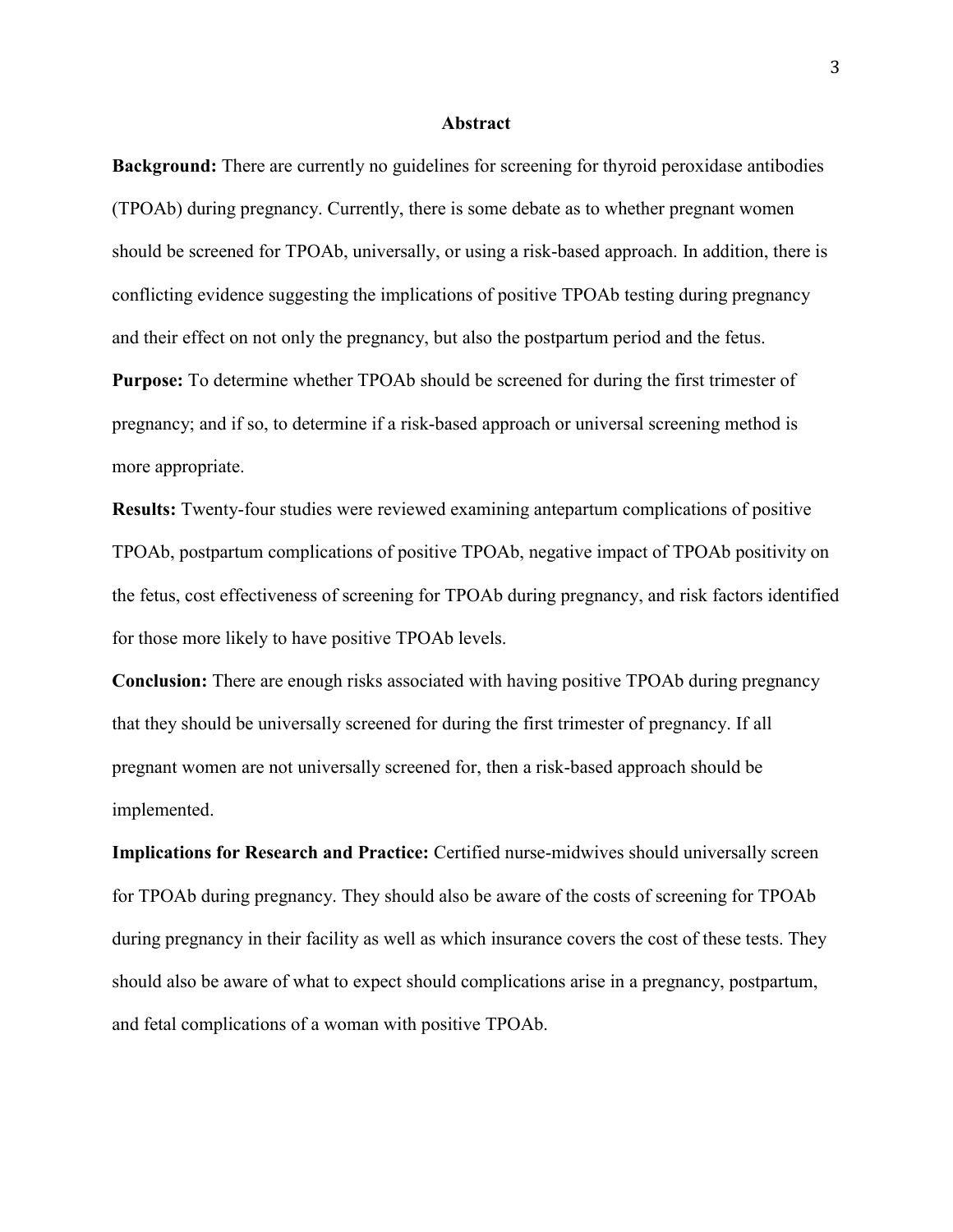**Keywords:** thyroid peroxidase antibodies, TPOAb, first trimester, pregnancy screening, hypothyroidism, postpartum thyroiditis, Margaret Newman, theory of health as expanding consciousness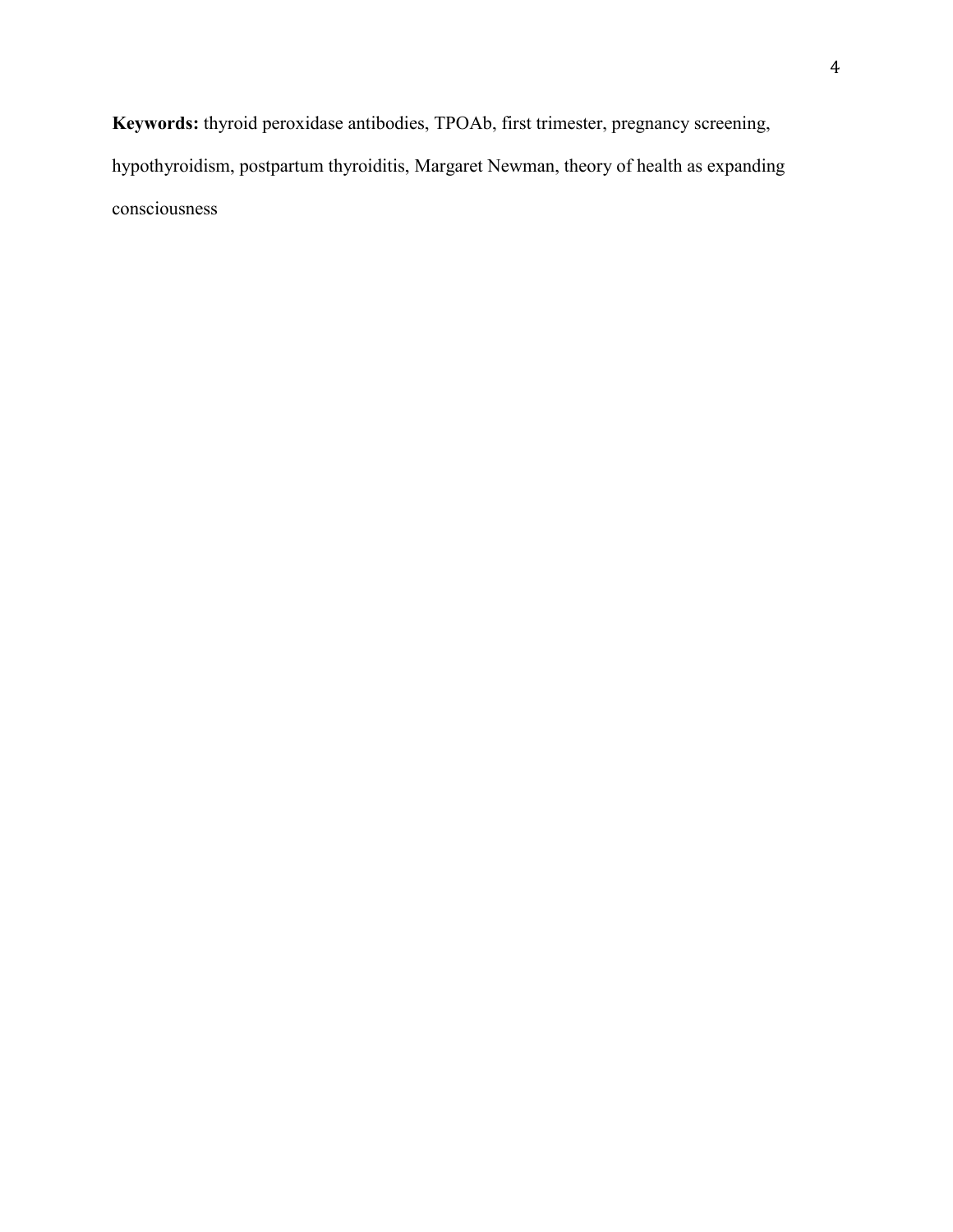## **Table of Contents**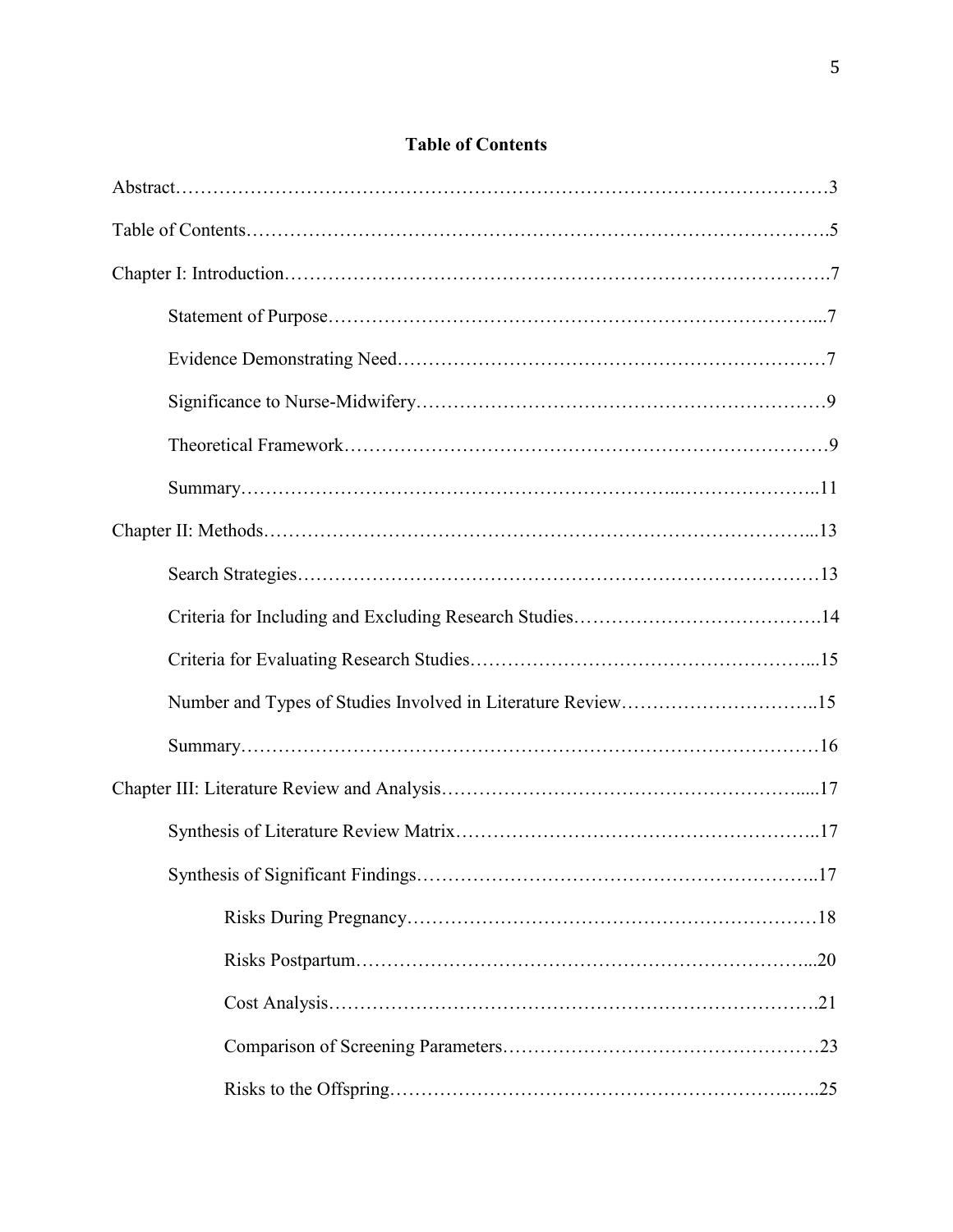| Application and Integration of Margaret Newman's Theory of Nursing33 |  |
|----------------------------------------------------------------------|--|
|                                                                      |  |
|                                                                      |  |
| Appendix: Literature Review                                          |  |
|                                                                      |  |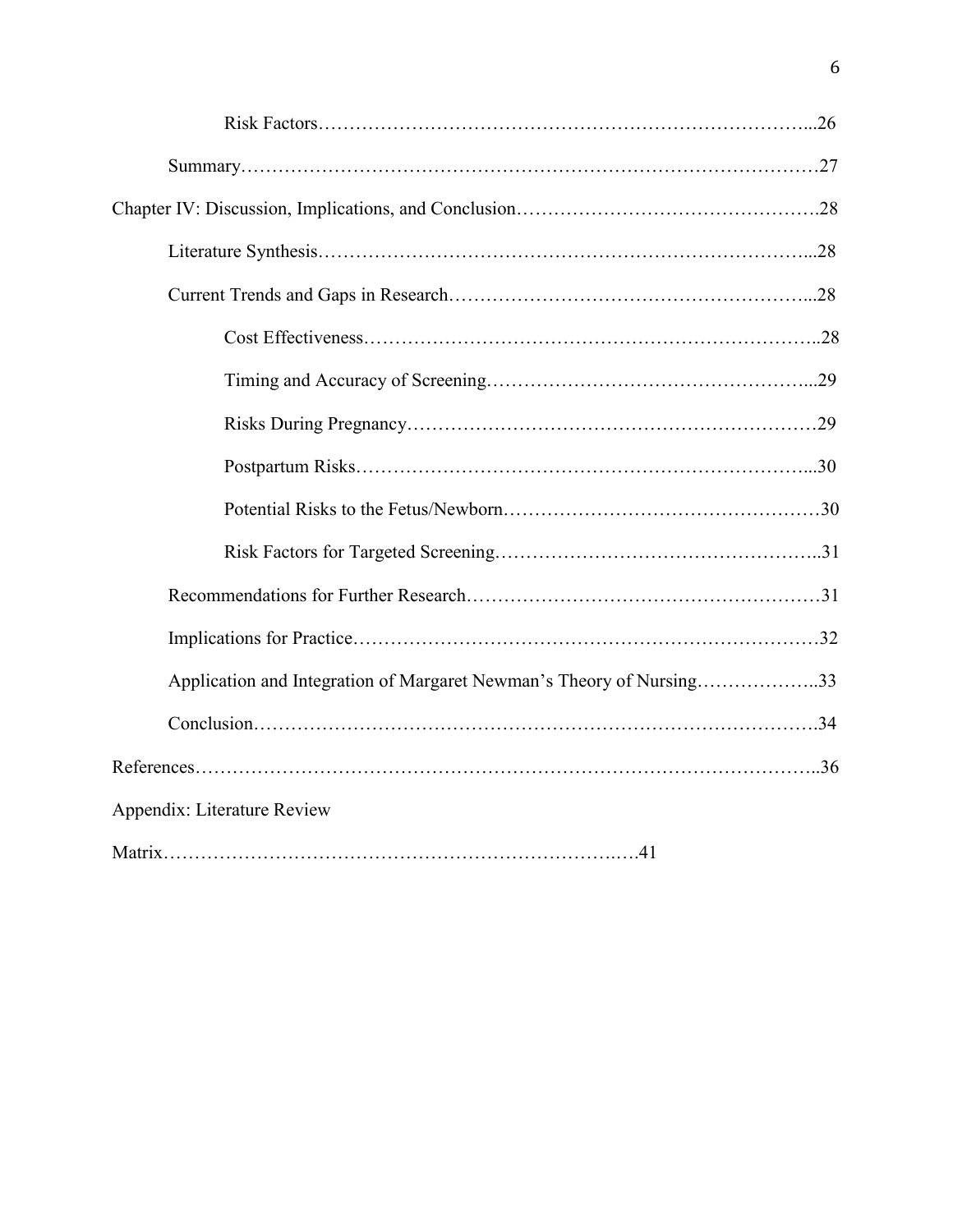#### **Chapter One: Introduction**

Studies have shown that thyroid dysfunction in pregnancy can lead to an increased risk for unfavorable pregnancy and newborn outcomes (Abbassi-Ghanavati, Casey, Spong, McIntire, Halvorson, & Cunningham, 2010). Abbassi-Ghanavati et al. (2010) explain that thyroid disease is more common in women, and the presence of thyroid antibodies (TPOAb) is an indicator for future thyroid problems. Pregnant women with positive TPOAb are at an increased risk for placental abruption, pregnancy loss, hypertension in pregnancy, preterm rupture of membranes, preterm delivery, postpartum thyroiditis, and postpartum depression, according to Abbassi-Ghanavati et al. (2010).

#### **Statement of Purpose**

The purpose of this paper is to examine studies about thyroid disease and learn the way that it impacts pregnancy and the newborn, as well as the postpartum experience of health. The specific focus of this paper will be on the screening for presence of TPOAb in pregnancy and how the presence of TPOAb impacts women and their offspring, specifically focusing on whether screening should be performed at all, should be performed with targeted screening, or should be performed universally in pregnancy. In connecting this topic to a theoretical framework, the paper will examine Margaret Newman's theory of health as expanding consciousness to address how the importance of screening for TPOAb during pregnancy will help women to evolve in their health journey as well as build relationships with their health care providers.

#### **Evidence Demonstrating Need**

Several researchers have found correlations between subclinical hypothyroid disease and increased incidence of risk to mother and baby during and after pregnancy (Bryant, Nelson,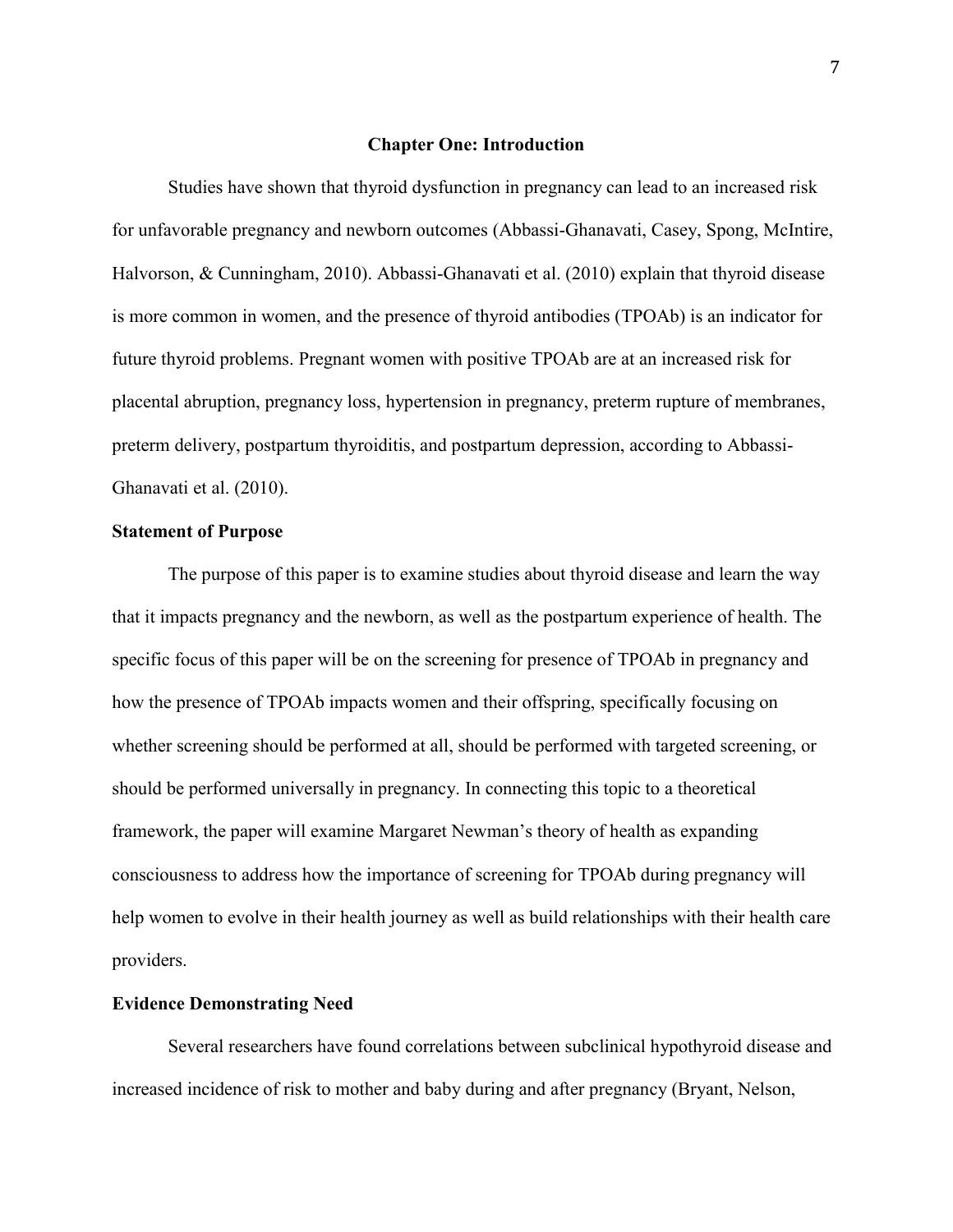McIntire, Casey, & Cunningham, 2015). There is disagreement between several different organizations including the Endocrine Society and the American Congress of Obstetrics and Gynecology (ACOG) about whether or not to routinely screen for thyroid disease during pregnancy, and whether screening should be targeted or universal.

ACOG released a practice bulletin in 2015 regarding thyroid disease in pregnancy and their conclusion was that they do not recommend the routine screening for thyroid disease in pregnancy (ACOG Practice Bulletin, 2015). Kilpatrick (2015) explained that the reason why ACOG does not recommend routine screening for thyroid disease in pregnancy is because the perceived neurological implications in the neonate of subclinical thyroid disease of the mother is just an association and not a causation. She also explained that there are not strong studies that show correlation between subclinical thyroid disease and adverse pregnancy outcomes. Finally, a study was published that showed no cognitive impairment in three-year-olds of mothers with thyroid disease who received treatment versus those that did not receive treatment (Kilpatrick, 2015).

The ACOG position statement does not solely address screening for TPOAb during pregnancy, which is the topic specific to this paper. Much of the research regarding TPOAb indicates that positive antibodies do show increased risks both during pregnancy and postpartum as well as increased risks to the neonate. It is difficult to completely apply the ACOG's position statement to this paper, because they only briefly mention thyroid autoantibodies (ACOG Practice Bulletin, 2015). Additionally, the ACOG position statement only references three studies, whereas the literature review matrix for this capstone includes over twenty studies. The ACOG position statement recommends not to universally screen women for thyroid disease,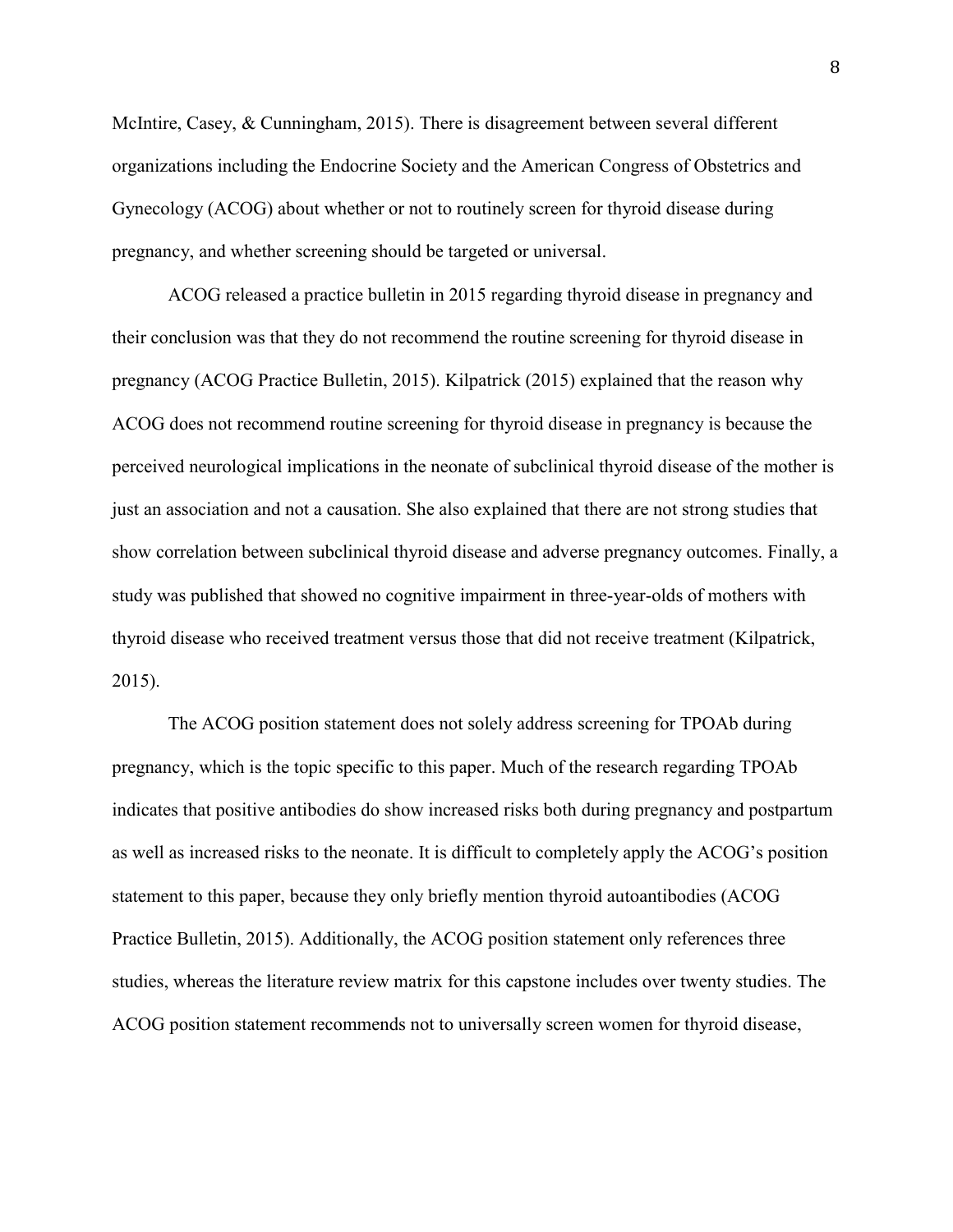however they also say that more evidence is needed in regards to this topic (ACOG Practice Bulletin, 2015).

Conversely, the Endocrine Society's guidelines to thyroid disease in pregnancy are to check for TPOAb in all women who are high risk for thyroid dysfunction (DeGroot et al., 2012). The Endocrine Society explained that there is not strong enough evidence at this time to either recommend or not recommend universal screening for TPOAb in all women in pregnancy. They do highlight the increased risks of TPOAb positive status including miscarriage, preterm labor, increased hypothyroidism, and postpartum thyroiditis. The Endocrine Society's guidelines incorporate a more thorough literature review than the ACOG's analysis of risks during pregnancy for women experiencing thyroid dysfunction (DeGroot et al., 2012).

#### **Significance to Nurse-Midwifery**

Approximately 10% of women test positive for TPOAb during the first trimester of pregnancy, and the risk of developing postpartum thyroiditis after testing positive for TPOAb ranges from 30 to just over 80% within one year postpartum (Bhattacharyya, R., Mukherjee, K., Das, A., Biwas, M.R., Basunia, S.R., & Mukherjee, A., 2015). Nahar, Naher, Habib, and Mollah (2013) also explain that positive TPOAb increase the risk for postpartum depression and future hypothyroidism by 30% each. Based on these findings, it would be worth further exploring if universal or risk based screening of TPOAb would be a beneficial way to identify these women sooner in order to identify and treat thyroid disease in a timely manner.

#### **Theoretical Framework**

Margaret Newman's theory of nursing postulates that every human is on a journey to expanding their consciousness through learning about their own health (Newman, 2011). Newman (2011) stresses that health is not the absence of disease, rather it is putting forth the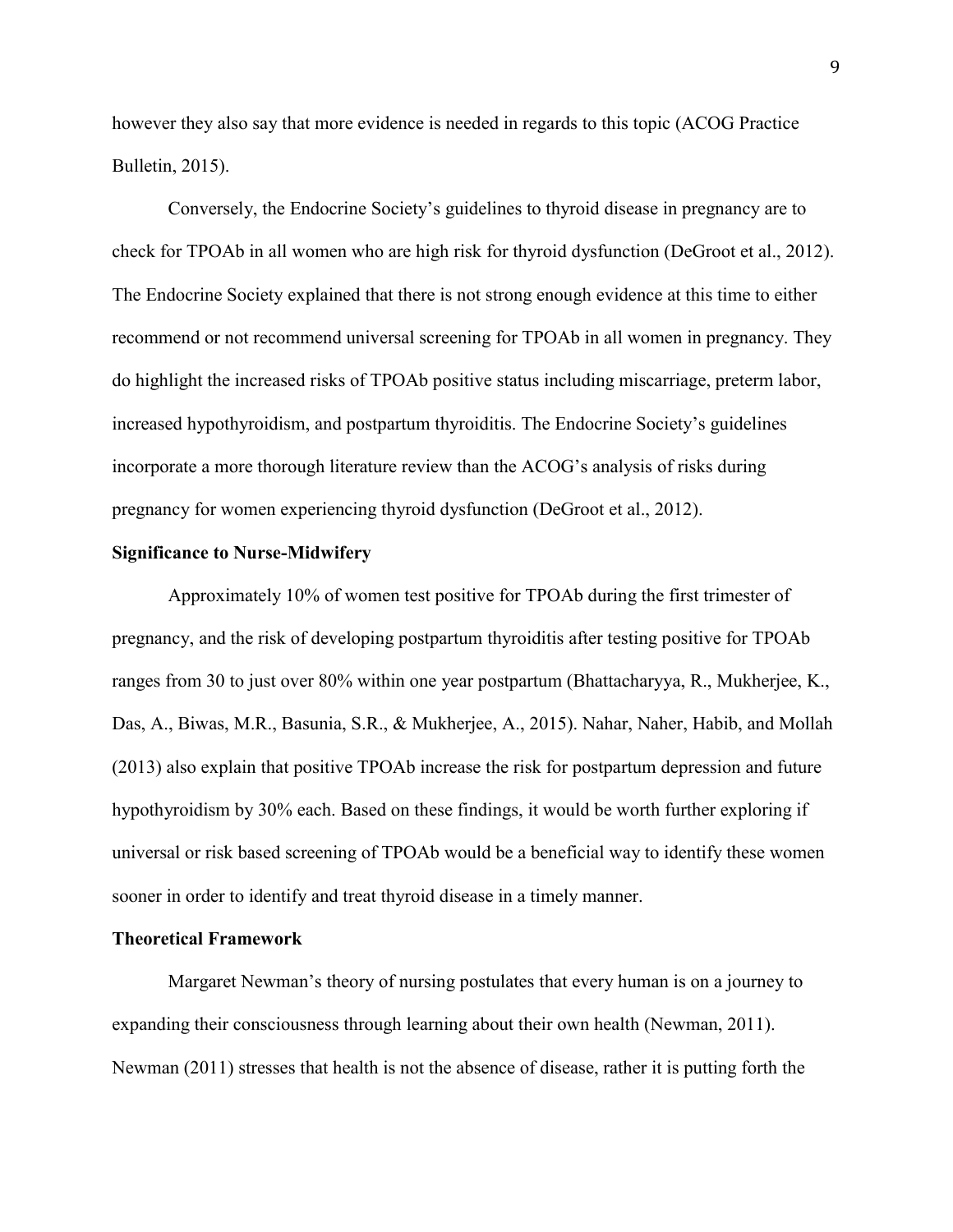effort to learn more about oneself and connecting with others throughout their health journey. This theory applies to the research question of whether one should be screening for TPOAb in the first trimester of pregnancy, because gaining knowledge of a disease or pathology is a way of expanding consciousness.

Newman explains that as one becomes more aware of their pathologies, they are enabled to connect with the world around them and thus are able to develop further as human beings (Smith, 2011). In the event that universal screening for TPOAb during the first trimester of pregnancy was implemented, those with positive autoantibodies would become more aware of what is happening in their bodies. Having the knowledge of the presence of TPOAb would make it possible for women to understand that they are at an increased risk for complications like miscarriage, postpartum depression, and postpartum thyroiditis. This way, women would be better able to mentally prepare for these illnesses. Additionally, they would be able to work with their health care practitioners to have a plan for managing these conditions early to prevent complications.

One of Newman's intentions for health as expanding consciousness in practice is that it develops a partnership between the provider and patient in the journey to health (Jones, 2006). This applied to universal screening of TPOAb would have a similar effect. The combined knowledge between patient and nurse-midwife of positive TPOAb could lead to a collaborative partnership in improving health and disease prevention in the future. Throughout this partnership, a deeper level of caring would develop between nurse-midwife and patient which is another one of the goals of Newman's health as expanding consciousness. Jones (2006) explains that within Newman's theory, when partnership is developed, patient and nurse are able to uncover other health implications, which leads to a healthier state of being.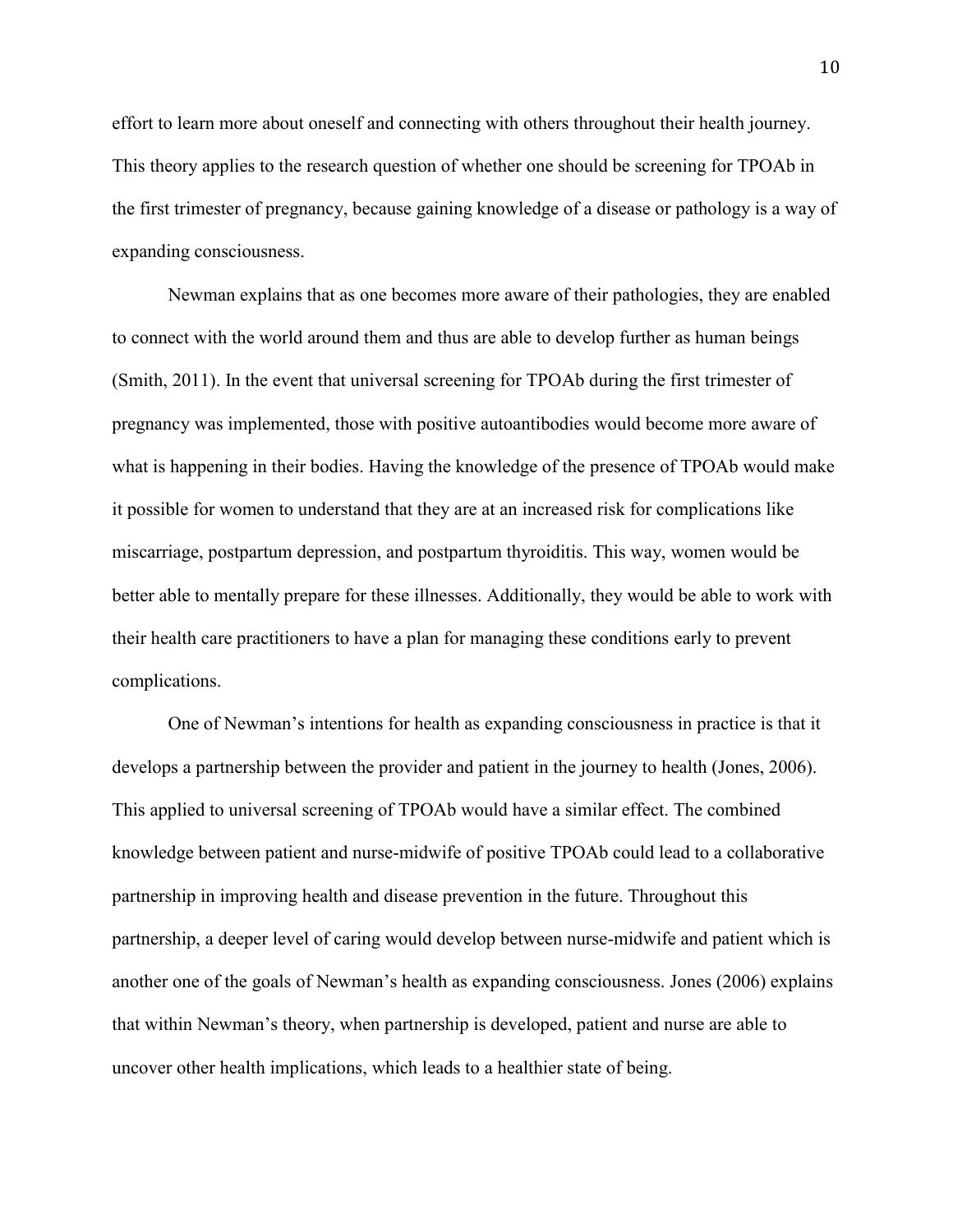Newman emphasized that nursing, including advanced practice nursing, has to be in the moment, and care providers have to be fully engaged with their patients in order to reap the benefits of health as expanding consciousness (Jones, 2006). Taking this, universal screening for thyroid autoantibodies would be a way to engage fully with a patient initially through lab values, and then emotionally and educationally through explaining the implications of the lab values and what that means going forward.

Margaret Newman's nursing theory of health as expanding consciousness is one that can be applied to all aspects of health care. As it applies to testing for TPOAb universally in the first trimester of pregnancy, it allows for both the provider and patient to become closer, it allows for a collaborative relationship between patient and nurse-midwife, and finally it allows for patient insight, which can open up further information leading towards patients' overall health and wellbeing. Implementation of health as expanding consciousness into research regarding TPOAb can help to lead to better planning for the future of patients who have positive thyroid autoantibodies.

#### **Summary**

Screening for the presence of TPOAb in pregnant women is not currently done routinely, and there has been some disagreement about whether or not screening for antibodies should be performed for everyone or for a targeted population of individuals. Thyroid disease in pregnancy has been shown to have adverse effects on pregnancy, the health of the woman, and the neurophysical development of the newborn. TPOAb have been closely correlated with thyroid disease (Nahar et al., 2013). Nurse-midwives are not only responsible for caring for women during pregnancy, but also throughout the lifespan. Testing positive for TPOAb during pregnancy changes the outlook of health in a woman's lifespan, implicating the importance for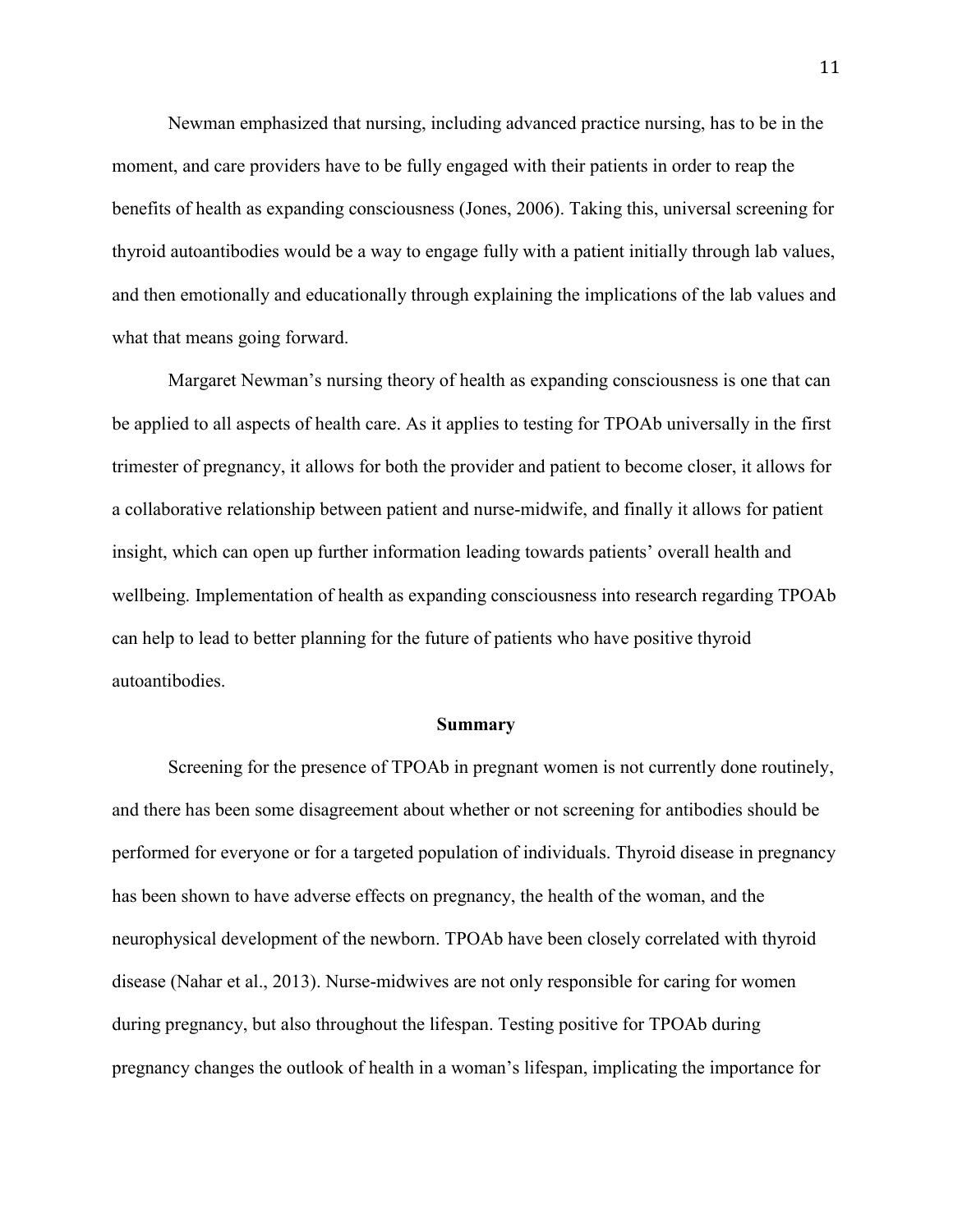the nurse-midwife to provide comprehensive pregnancy care that potentially includes screening for thyroid diseases, which does not exclude screening for TPOAb.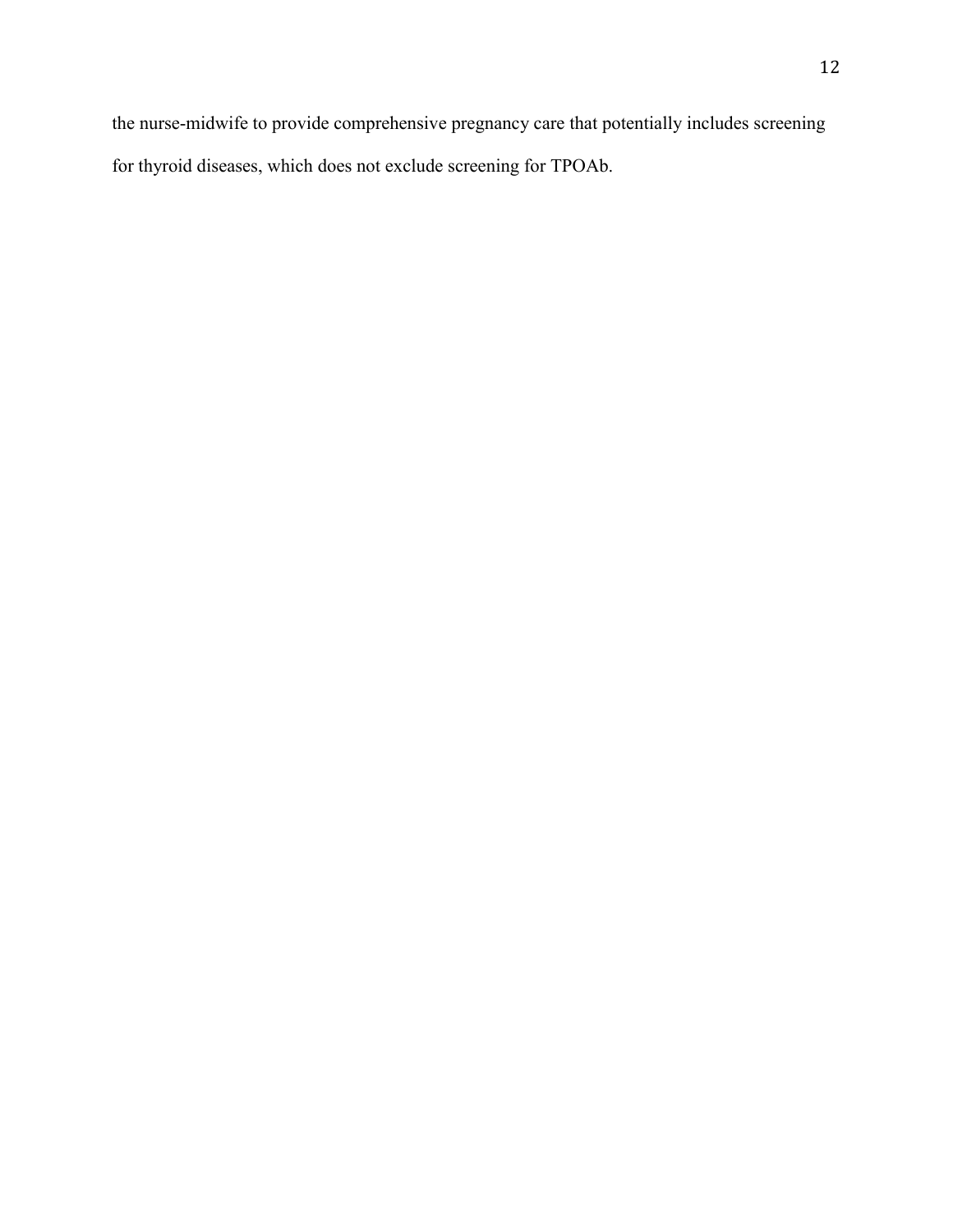#### **Chapter II: Methods**

This chapter is an overview of the processes used to critically appraise literature regarding the screening of thyroid peroxidase antibodies (TPOAb) in pregnant women. This chapter will discuss the search strategies used to ascertain information about research on this topic. It will also examine the criteria for including and excluding research in the literature review matrix. Lastly, the number and type of studies included in the literature review matrix is reviewed in this chapter.

#### **Search Strategies**

The goal of this literature appraisal is to determine whether or not universally testing for TPOAb in pregnant women is beneficial for their health both during pregnancy and in the future, or whether a targeted approach to screening for TPOAb during pregnancy should be taken. Initial searches were conducted regarding different types of thyroid dysfunction screenings and lab values that were evaluated in pregnant women, but it became evident that there was some discrepancy in the screening for TPOAb and how it affects women during pregnancy and postpartum.

Initial searches were performed in the Cumulative Index to Nursing and Allied Health Literature (CINAHL) including the search terms "TPO antibodies" and "pregnancy". This search yielded 207 results from the years 2001 to 2016, of which many had to be disregarded due to not meeting criteria for the research question. Further searches were performed on the Google Scholar search engine including the search terms "screening" "thyroid antibodies" and "pregnancy". This yielded 647 results from 2007 to 2016, of which many were disregarded due to relevance or not being an original research. Further searching was completed in the search engine Science Direct yielding 184 results from 2007 to 2017, of which many did not pertain to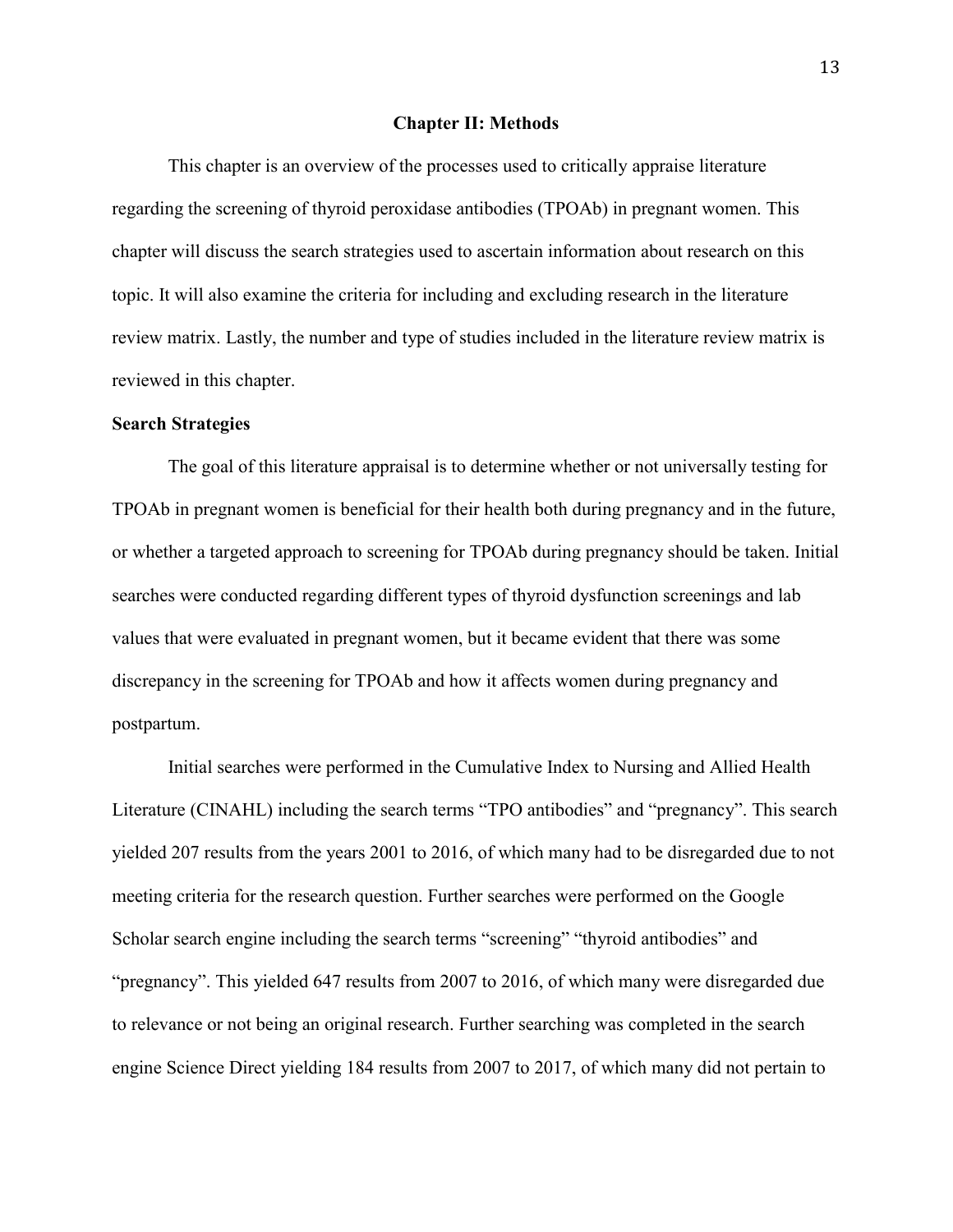the research question, and others were already included in the Matrix. The search engine PubMed was utilized with the terms "TPOAb", "screening", and "pregnancy, which yielded fifty-two results from 1998 to 2017. These articles were already included in the literature review matrix or irrelevant to the practice question. Finally, the search engine Scopus was utilized spanning the years 2001 to 2016, with the search terms "TPOAb", "screening", and "pregnancy", which yielded thirty-seven results. Studies of relevance were included in the matrix and many were not included due to not pertaining to the practice question. Many of the studies in the literature review matrix were found in the different search engines. In addition to these search terms, reference sections in articles were evaluated for further research studies to be included in this critical appraisal.

#### **Criteria for Including and Excluding Research Studies**

Inclusion criteria for the literature review matrix included studies that addressed screening ranges and parameters for TPOAb during pregnancy. Also included in the matrix were studies that addressed risks of positive TPOAb during pregnancy, postpartum, and risks to the fetus. Finally, studies were included that addressed risk factors for thyroid dysfunction and TPOAb positivity as well as cost effectiveness of screening for TPOAb.

Research studies that were excluded from this critical appraisal included those that did not involve screening for TPOAb during pregnancy. Several studies addressed screening for thyroid stimulating hormone during pregnancy but not TPOAb, making them irrelevant to the practice question and therefore subject to exclusion from the literature appraisal. Other studies excluded from the literature appraisal included those that were deemed to be not of good quality according to the Johns Hopkins Nursing Evidence-Based Practice: Model and Guidelines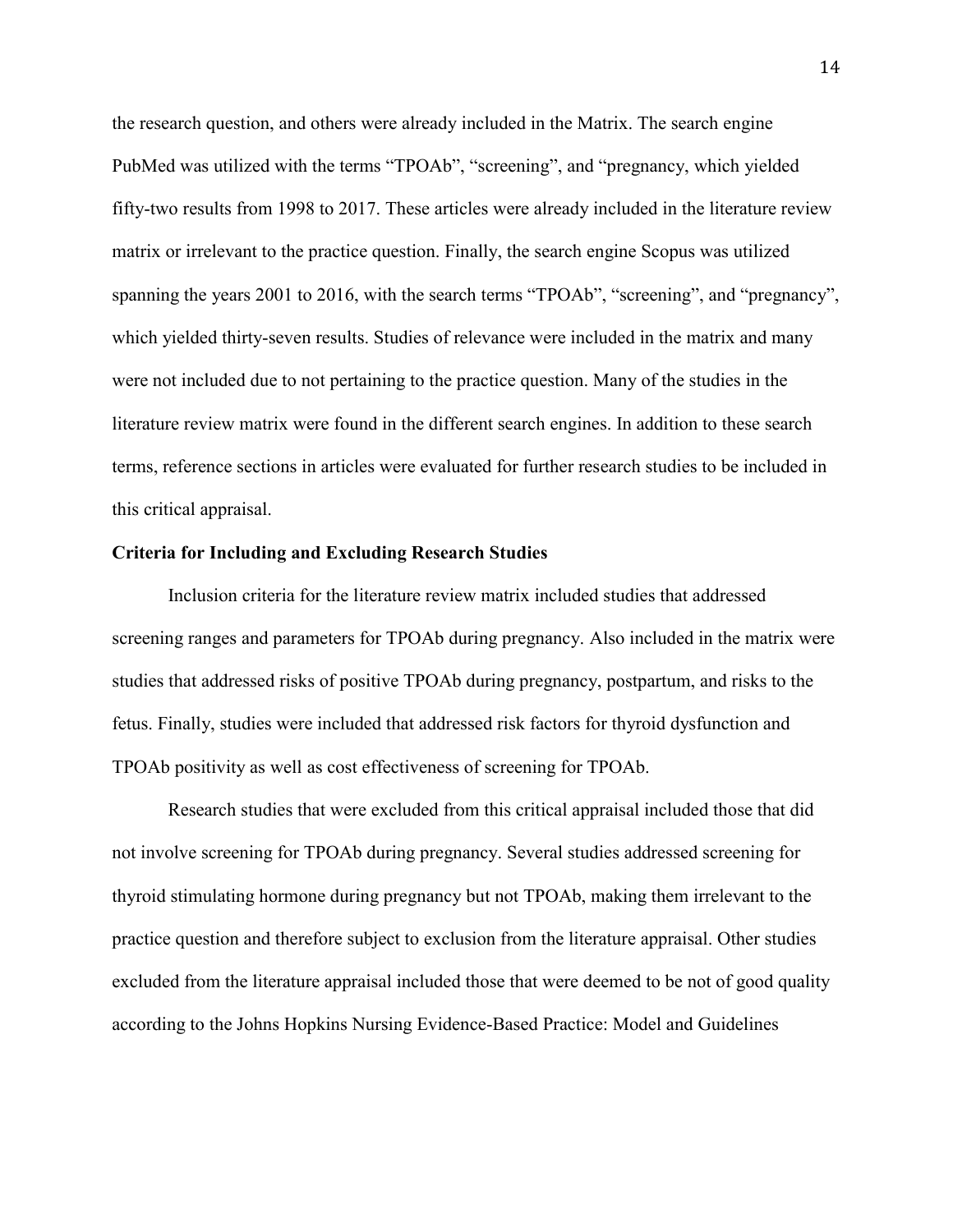(Deerholt & Dang, 2012). Studies that were not included into the literature review matrix were not research studies, or were research studies that did not address TPOAb in pregnancy.

#### **Criteria for Evaluating Research Studies**

Evaluation criteria employed by the Johns Hopkins methods includes the level of evidence as well as the quality of that evidence (Deerholt & Dang, 2012). The highest level of quality is considered level I, and this includes randomized control trials and experimental studies. Level II includes quasi-experimental studies and studies that are a synthesis of other studies. Level III evidence includes non-experimental studies and qualitative studies. Quality is determined by whether the information in the study is generalizable, whether the sample size was sufficient, and whether they contain consistent recommendations. Good quality studies include reasonably consistent results and recommendations, as well as a fairly sufficient sample sizes. Studies of low quality do not meet the above listed criteria and were not included in this appraisal.

#### **Number and Types of Studies Involved in Literature Review**

The total number of studies included in the literature review matrix is twenty-four. Of these, eight are quasi-experimental studies, which are level II and considered to be of good quality. Eleven of the studies in the literature review matrix are observational studies including two retrospective studies, six prospective observational studies and three longitudinal studies. These range from level II to level III and range in quality from high quality to fair quality. The literature review matrix contains three studies that are prospective cohort studies that are all considered level II and good quality. One study in the literature review matrix is a secondary analysis of quantitative data, which is level III and of good quality. Finally, the literature review matrix includes one randomized control trial which is level I and of high quality.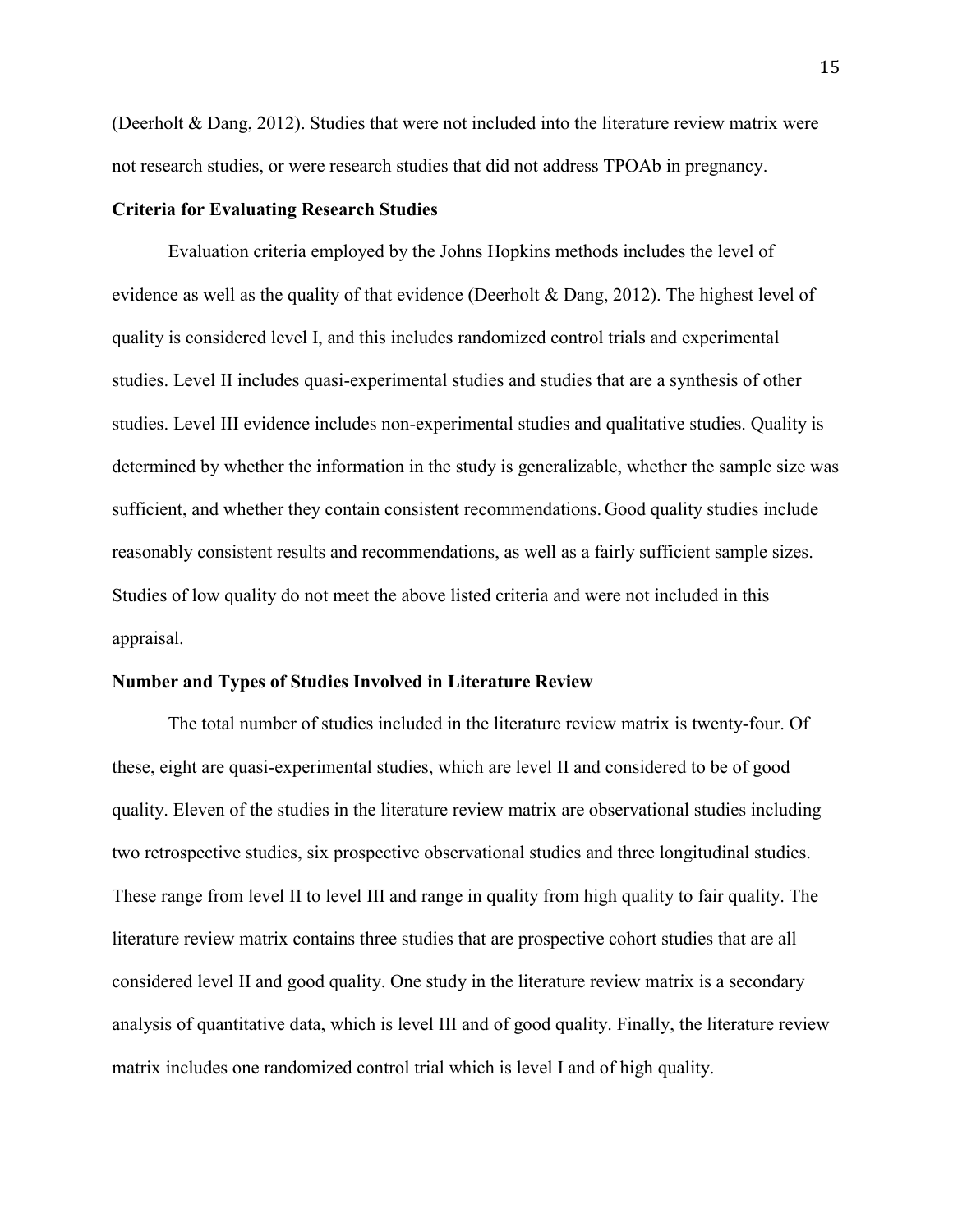The matrix is broken down into categories including citation, purpose of the study, sample, design type, measurement, results and conclusions, recommendations, and level and quality of each study. Studies that were not included into the literature review matrix were not original research studies, or were research studies that did not address TPOAb in pregnancy.

## **Summary**

Screening for TPOAb during pregnancy is not currently routinely done. The literature review matrix compiled several types of studies addressing this screening and organizes the information provided in each study. The research was analyzed for level of research as well as the quality of the research. Inclusion and exclusion criteria for the literature review matrix were discussed as well as the criteria for evaluation of the studies.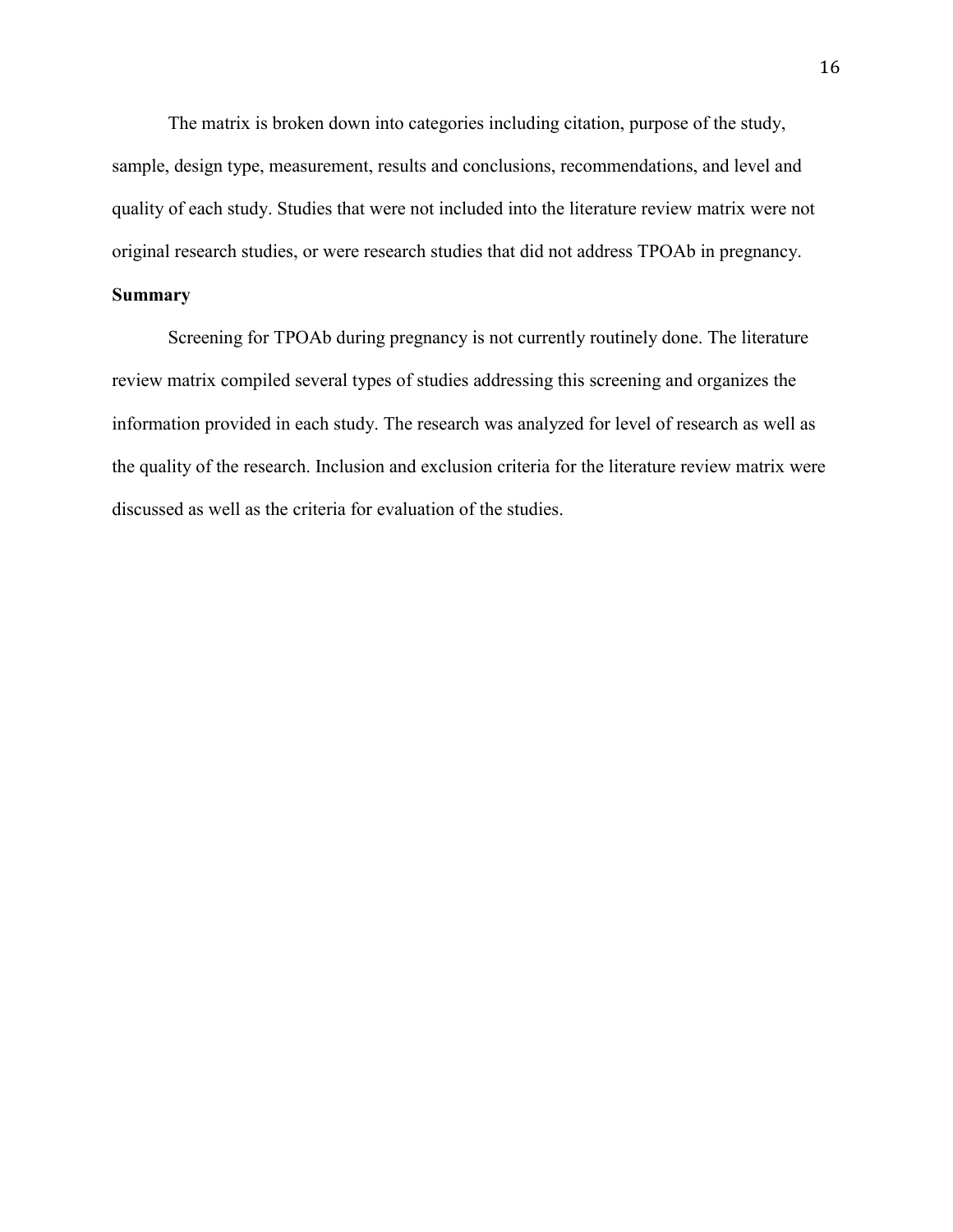#### **Chapter III: Literature Review and Analysis**

This chapter serves to provide an overview of the literature from the literature review matrix and an analysis of the findings of the studies included in the matrix. It will provide a discussion of the major areas in which positive thyroid peroxidase antibodies (TPOAb) affect pregnant and postpartum women and their offspring. Additionally, it will synthesize the data collected in the literature review matrix and synthesize the significant findings.

#### **Synthesis of Literature Review Matrix**

The literature review matrix's purpose is to organize the literature compiled and highlight themes among the research. There are twenty-four studies in the matrix and they all are organized using the following headings: citation, purpose, sample, design, measurement, results/conclusions, recommendations, and level/quality. The studies in the matrix are organized alphabetically.

Each study was appraised using Johns Hopkins research appraisal method and those that were not of a high level of research or those that were of poor quality were excluded from the matrix (Deerholt & Dang, 2012). Each study was appraised and then compared to the other studies in the matrix to synthesize information.

#### **Synthesis of Significant Findings**

The literature review matrix supports screening women for the presence of TPOAb during pregnancy, but differs in recommendations of whether to screen women universally or to perform targeted screening based on risk factors. The major themes that arose from researchers' findings included in the matrix are as follows: risks during pregnancy, risks during postpartum, cost analysis of screening for TPOAb, a comparison of screening parameters, risks to the offspring, and identification of salient risk factors should a targeted screening approach be taken.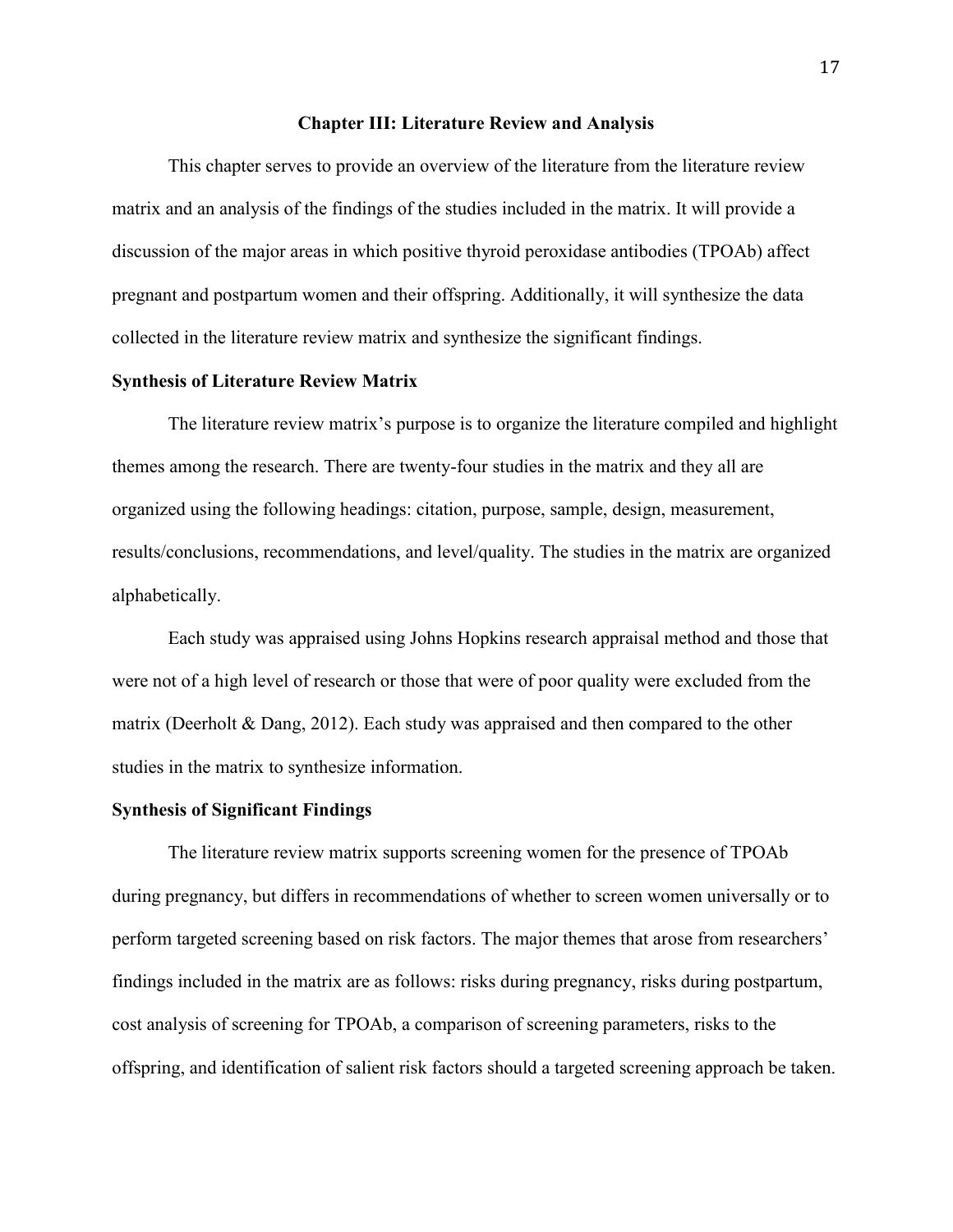#### **Risks During Pregnancy**

There were eight studies that addressed the risks of having positive TPOAb during pregnancy. This is an important factor to keep in mind when caring for pregnant women because it indicates that women need more thorough antenatal care if they have a TPOAb positive status.

In a robust study with a sample size of 17,298 pregnant women, Abbasi-Ghanavati et al. (2010) found that 1% of the population of TPOAb positive women experienced placental abruption during their pregnancy 0.3% of the TPOAb negative population. Nor et al. (2010) found in their small research study that in TPOAb positive women, 3.8% experienced placental abruption. Bryant, Nelson, McIntire, Casey, and Cunningham (2015) found that women in the over  $N = 23,000$  women studied, those with unconfirmed hypothyroidism were more likely to have hypertension during pregnancy, which may explain the increased risk of placental abruption in the TPOAb positive population. Nor et al.'s research agrees with Bryant et al. and found that 7.7% of TPOAb positive women had hypertension in pregnancy and 15.4% of TPOAb positive women developed preeclampsia.

Ahmed, Eid, Orabi, and Ibrahim (2014) found that women with positive TPOAb were more likely to be high risk for having hypothyroidism during pregnancy in their relatively small but good quality study where  $p < 0.05$ . They found that it did not matter if they separated women into high and low risk groups; there was no change in whether elevated TPOAb would be linked to hypothyroidism. Pradhan, Anand, Singh, and Mehrotra (2013), also found an increased risk of hypothyroidism in TPOAb positive status in their study that included  $N= 2,479$  pregnant women. Of the women studied, 7.91% were found to have hypothyroidism, and of those, 40% tested positive for TPOAb.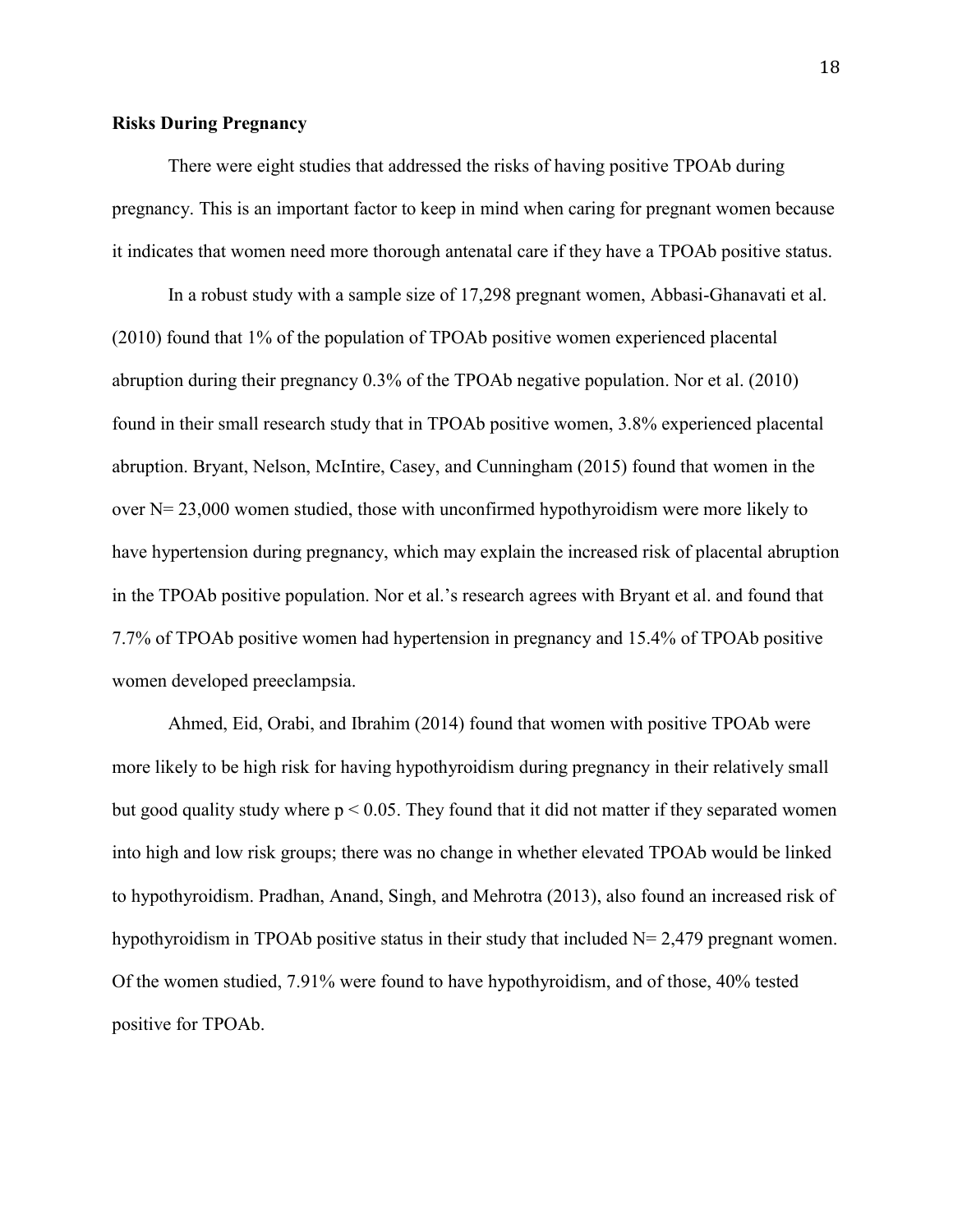Another risk of testing positive for TPOAb during pregnancy is the increased risk of spontaneous abortion. Two studies addressed this concern. Pradhan et al. (2013) found that of women who tested positive for TPOAb, 17.86% of them experienced a spontaneous abortion in the first trimester versus 6.49% of the population that tested negative for TPOAb. Pradhan et al. (2013) found that of the TPOAb positive population, 10.71% experienced second trimester spontaneous abortion versus 1.3% of the TPOAb negative population in the second trimester. Bhattacharyya et al. (2015) also addressed the issue of spontaneous abortion and found that in their study of N= 400 pregnant women, 10.8% of the TPOAb positive population experienced SAB versus 4.8% of the TPOAb negative population.

Preterm delivery was identified by researchers to be more prevalent amongst the TPOAb positive population in two studies listed in the literature review matrix. Meena, Chopra, Jain, and Aggarwal (2016) found in their research population of  $N=1,000$  pregnant women that of the TPOAb positive subjects in their study, 12.5% of women experienced preterm delivery whereas of the women that did not test positive for TPOAb, only 2.5% had preterm delivery. Nor et al. (2010) also addressed the topic of preterm delivery and found that 11.5% of TPOAb positive women experienced this phenomenon, again their study was smaller in size.

One study addressed how TPOAb positivity and mood are related during pregnancy. Groer and Vaughan (2013) found that women who were TPOAb positive were more likely to score higher on a profile of mood states (POMS) questionnaire, as well as on scales for depression and mood disorders. Their study included  $N= 631$  pregnant women and was considered to be of good quality.

Despite all these different findings, Bryant et al. (2015) concluded that overall pregnancy outcomes were similar in women who have positive TPOAb to women who tested negative for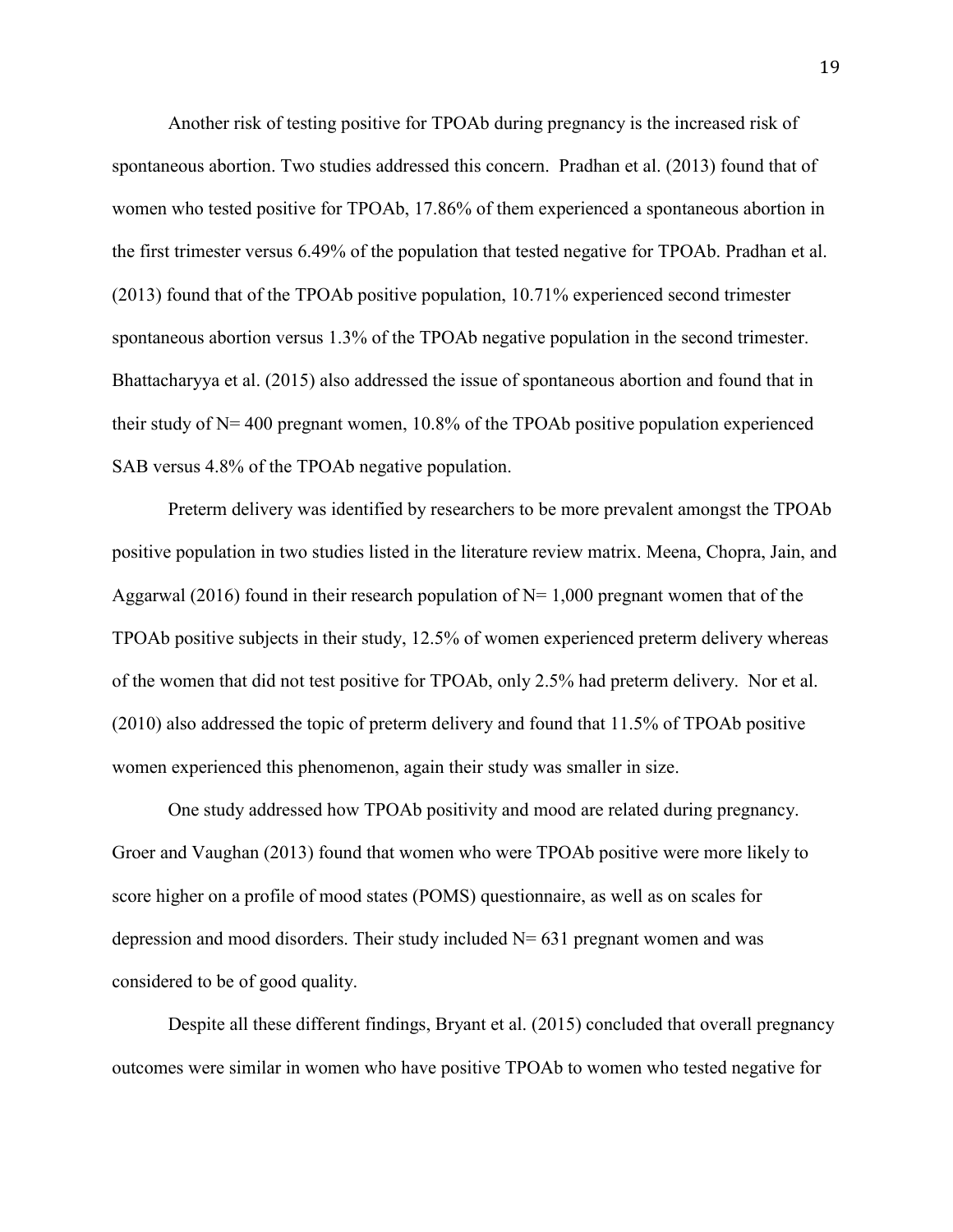TPOAb during the first trimester. However, the eight studies addressed in this section indicated that, in fact, TPOAb positivity does have an effect on pregnancy outcomes, as it has a correlation with increased risk of spontaneous abortion, hypertension during pregnancy, placental abruption, preterm delivery, preeclampsia, hypothyroidism during pregnancy, and mood disorders in pregnancy.

#### **Risks Postpartum**

Seven studies included in the literature review matrix addressed the risks that mothers face postpartum should they test positive for TPOAb during their pregnancy. These risks include postpartum thyroiditis, postpartum thyroid dysfunction in general, and postpartum depression. These are important topics to discuss, because all of them can affect how well a woman is able to take care of both herself and her infant.

Postpartum thyroiditis was addressed by five of the studies in the matrix. Bhattacharyya et al. (2015) found in the women that they studied, 81.25% of the women who tested positive for TPOAb experienced postpartum thyroiditis versus 4.7% of the general population. Ekinci et al. (2015) found in their smaller scale study of  $N=140$  subjects, that pregnant women who had positive TPOAb were much more likely to experience postpartum thyroid dysfunction including postpartum thyroiditis, as well as Hashimoto's thyroiditis. Groer and Vaughan (2013) found that 64% of women with positive TPOAb developed postpartum thyroid dysfunction within six months of delivery. Mamede da Costa, Siero Netto, Coeli, Buescu, and Vaisman (2007) found that positive TPOAb status was as much as two thirds predictive for identifying women likely to develop postpartum thyroid dysfunction in their small study of 98 pregnant women. They identified 60% of TPOAb positive women to have postpartum thyroid dysfunction versus 4.55% of the TPOAb negative population. They also found that on average, thyroid stimulating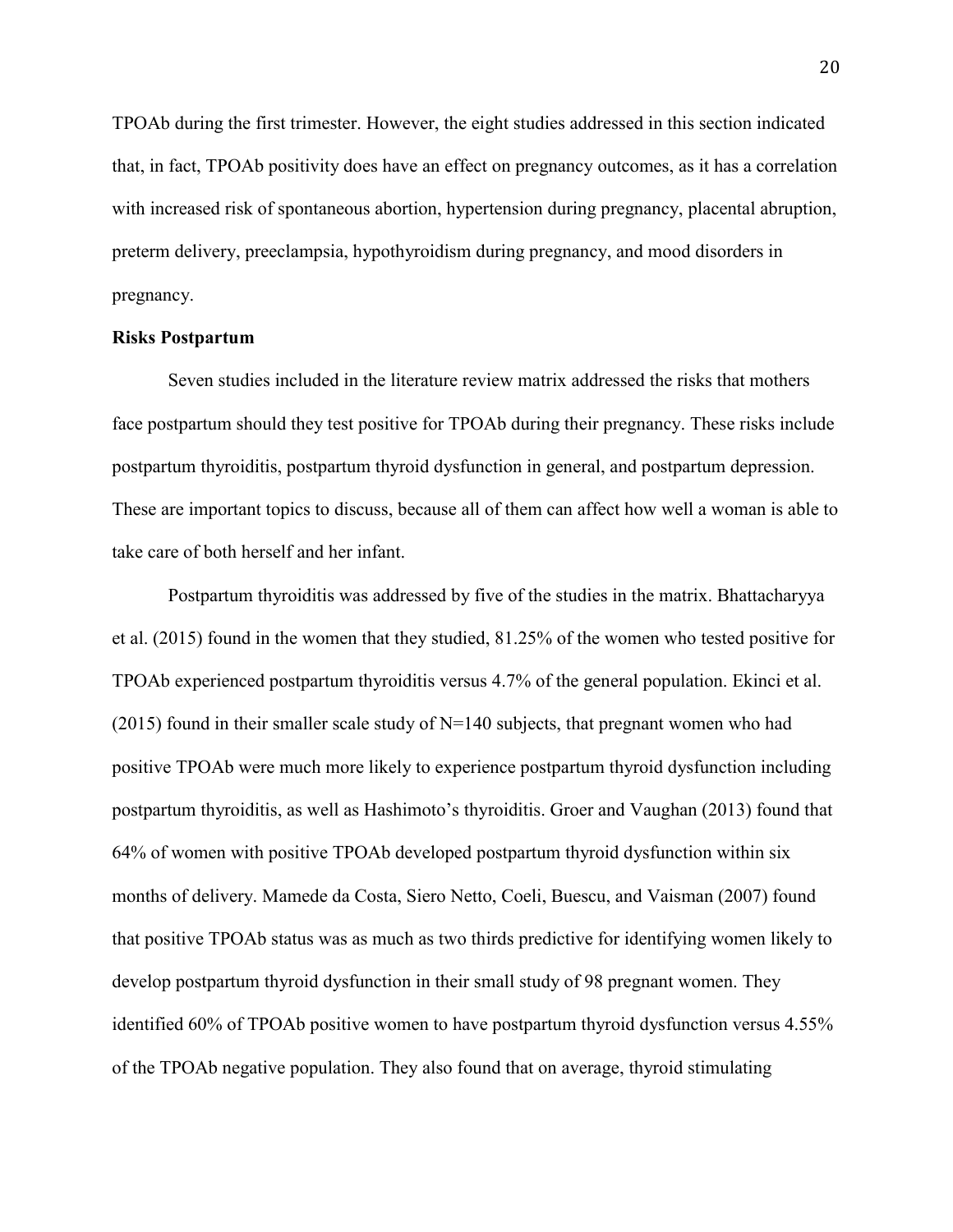hormone (TSH) levels were more likely to be elevated at one year postpartum in women who tested positive for TPOAb in pregnancy. Meena et al. (2016) discovered through their research that 40% of women who tested positive for TPOAb developed hypothyroidism postpartum. Nor et al. (2010) found that by as few as eight weeks postpartum, 19.2% of TPOAb positive women developed postpartum thyroid dysfunction. Finally, Springer, Potlukova, Limanova, and Zima (2012) found in their sizable study of  $N= 7,530$  pregnant women that 40% of TPOAb positive women experienced some sort of thyroid dysfunction within one year postpartum (p>0.20).

Groer and Vaughan (2013) determined that TPOAb positive women were more likely to have postpartum depression following a pregnancy where they tested positive for TPOAb (Chronbach's alpha 0.839). They expressly stressed that these women have no other reasons for experiencing postpartum depression such as stressors or other demographic factors at the time.

The studies compiled in the literature review matrix that address postpartum risks related to testing positive for TPOAb indicated that there is an increased risk for thyroid dysfunction within one year postpartum. According to the matrix, women with positive TPOAb are also at an increased risk for postpartum depression if they have tested positive for TPOAb, however most researchers did not address this subject.

#### **Cost Analysis**

It is important to address cost analysis when deciding whether and how to screen for TPOAb. Additionally, when addressing cost effectiveness, it is important to identify locations where screening is cost effective versus where it might be less cost effective. Six of the studies in the literature review matrix addressed the topic of cost effectiveness of universal screening for TPOAb in pregnancy.

21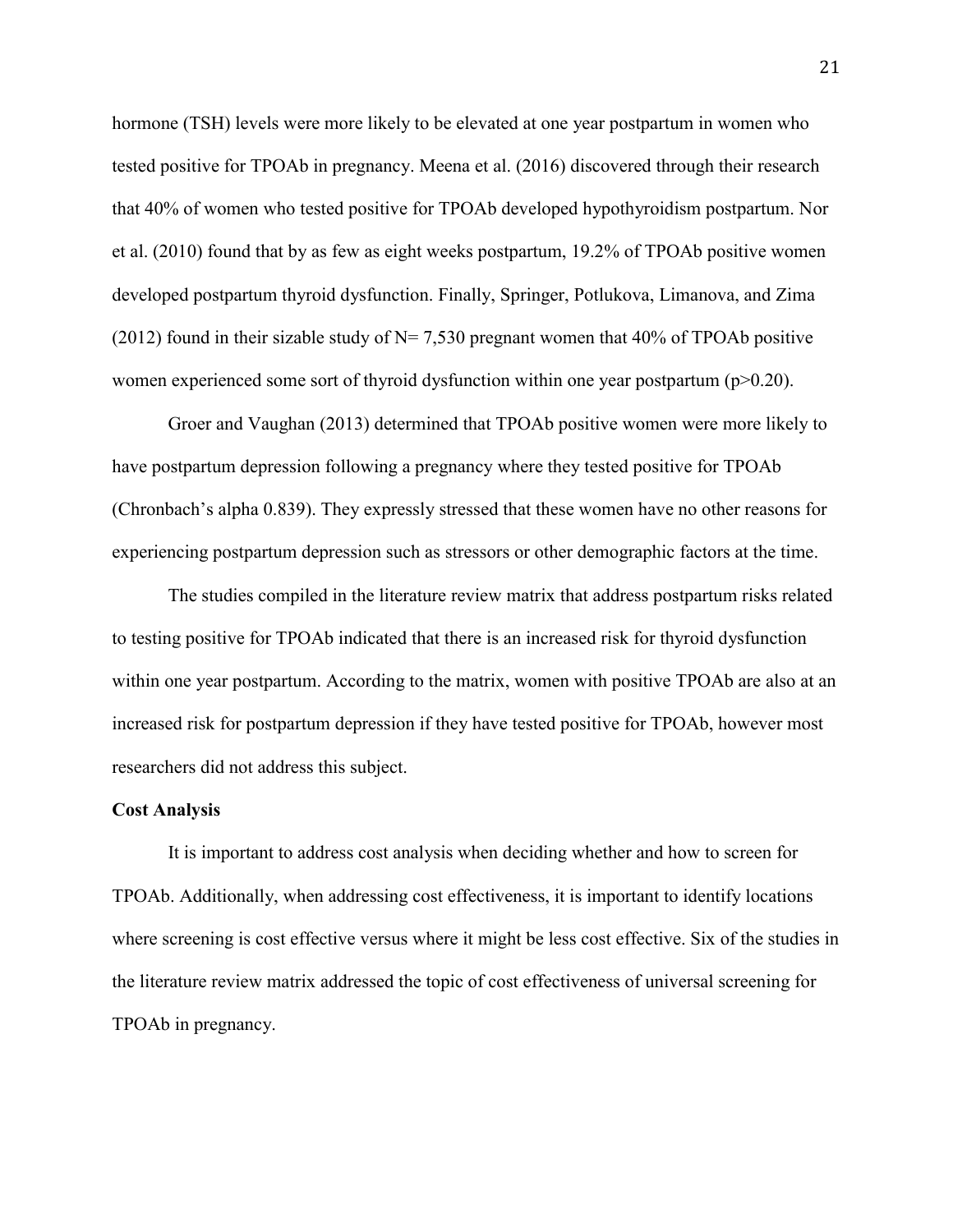There are varying opinions about whether or not it is cost effective to universally screen for TPOAb during pregnancy. Abbassi-Ghanavati et al. (2010) concluded in their study that it is not cost effective to universally screen for TPOAb in pregnancy, however they believe that it might be plausible to screen for TPOAb in the future if there were further studies performed to prove its cost effectiveness. Conversly, Dosiou, Sanders, Araki, and Crapo (2008) point out that in the United States it only costs an average of \$102 to screen for thyroid stimulating hormone (TSH) and \$212 to screen for TPOAb. They believe that their high quality study enables them to conclude that these low costs implicate that universally screening for TPOAb, as well as TSH during pregnancy, is justified (Dosiou et al., 2008).

Nazarpour et al. (2016) have a stance neutral to the other two that have been discussed. They state that universal screening is a cost effective procedure, however there have not been enough studies performed at this time to fully endorse universal screening. Of note, Nazarpour et al. performed their large study in Iran where nutritional deficiencies differ from the United States, namely the amount of iodine consumed, which needs to be considered when addressing this topic. Nor et al. (2010) seemingly agree with Nazarpour et al. and say that in well developed countries, universal screening is more affordable so they recommend universally screening all women, however in developing countries this might not be the case. Yang et al. (2014) concluded from their study of  $N= 3,882$  pregnant women, that since the price of testing for thyroid dysfunction including TPOAb is relatively low, universal screening for thyroid dysfunction during pregnancy is a cost effective option, and better than screening only targeted risk factors for thyroid dysfunction. Finally, Dhaifalah, Salet, Kangova and Cuckle (2017) believe that adding screening for thyroid disease on to other first trimester screening tests is probably beneficial, however further research is needed until it can be recommended overall.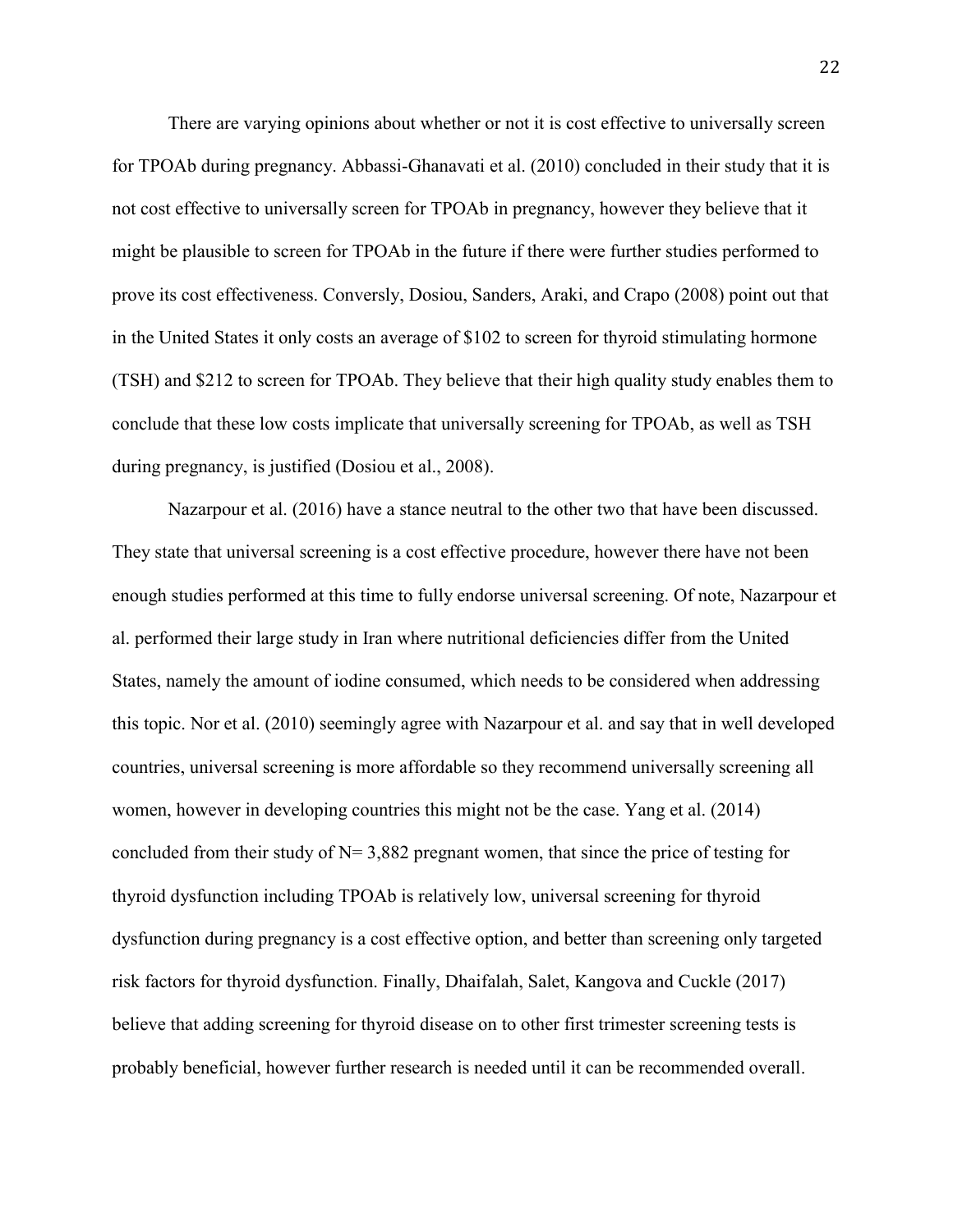Their recommendation is strong, as their sample size included  $N= 10,052$  pregnant women (p> 0.0001).

#### **Comparison of Screening Parameters**

Ten of the studies addressed the accuracy of screening for TPOAb and thyroid dysfunction in general during pregnancy. Some researchers pointed out trends in other thyroid related markers whereas others focused on setting parameters for normal lab values for thyroid function during pregnancy. Some researchers addressed the differences in thyroid serum levels depending upon the ethnic background of the individuals being screened. Finally, some researchers focused on when is the best and most accurate time to screen for thyroid disease during pregnancy.

Four groups of researchers are in agreement that average TSH levels are higher in pregnant women who test positive for TPOAb. Nahar et al. (2013) found in their research study of 200 women in Bangladesh, that if TPOAb values were greater than 12IU/ml, then pregnant women's TSH was more likely to be higher (p<0.05 and a confidence interval of 95%). Quinn, Reyes-Mendez, Nicholson, Compean and Tavera (2014) also found that TSH levels were more likely to be higher in TPOAb positive pregnant women when studying 660 pregnant women versus 104 non-pregnant women in Mexico. Springer, Potlukova, Mimanova, and Zima (2012) found that in pregnant women with positive TPOAb, free thyroxine (fT4) levels were more likely to be lower, however no other researchers found that to be the case in their studies. Sarkhail, Mehran, Tahamasbinejad, Tohidi and Azizi (2016) found that 23% of women with positive TPOAb had either hypothyroidism or subclinical hypothyroidism in at least one trimester during pregnancy in their good-sized study of  $N = 466$  Iranian women.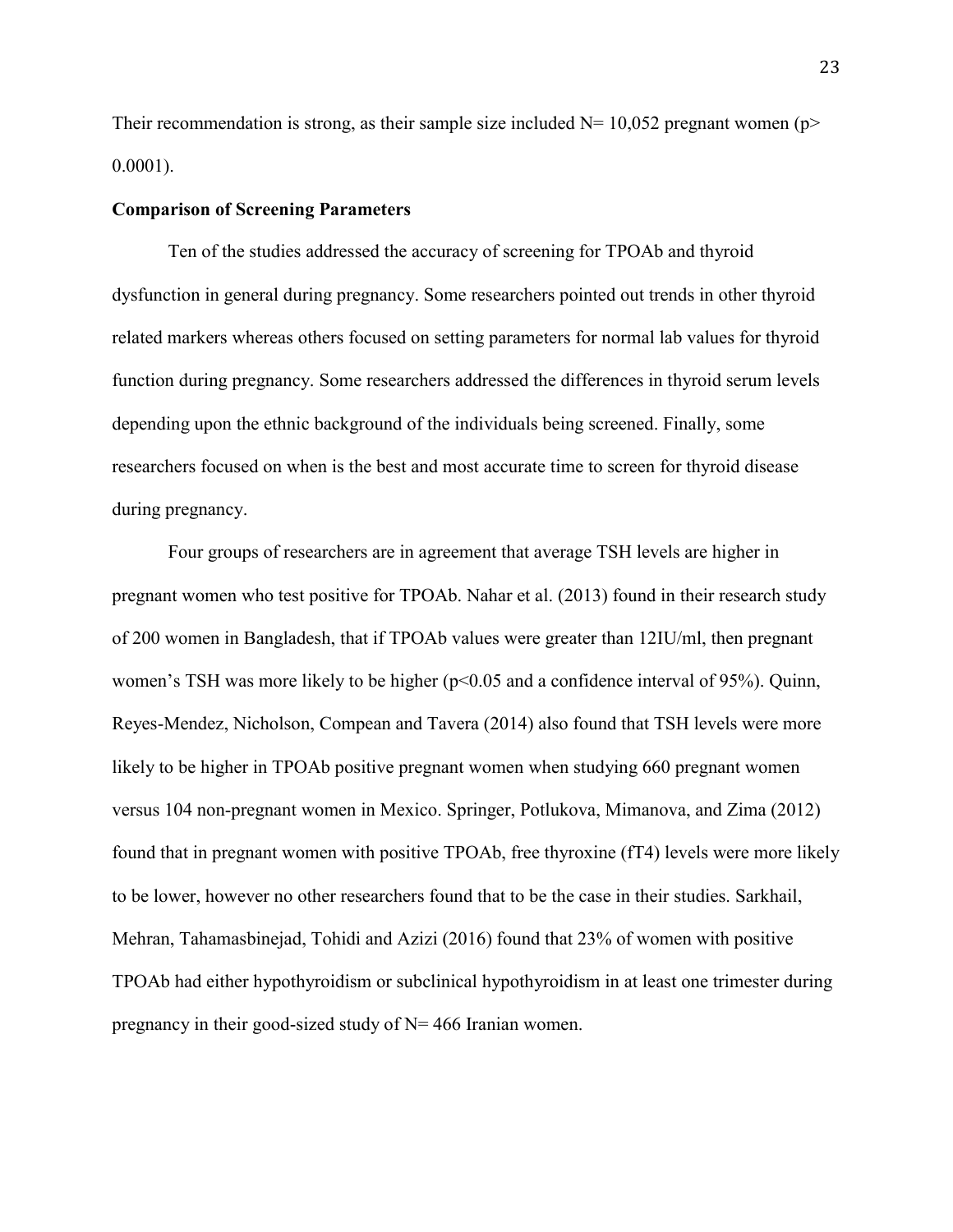Screening parameters and the best time to screen pregnant women for TPOAb were addressed by two of the studies. Ekinci et al. (2015) found that the accuracy of screening for TPOAb in pregnancy was much higher in the first trimester and the amount of positive TPOAb tests in the second trimester decreased by 96% in the second trimester and 97% in the third trimester of pregnancy. Sarkhail et al. (2016) found in their study that in pregnant women with thyroid dysfunction, 45.5% tested positive for TPOAb in the first trimester but that number dropped to 41.2% of women in the second trimester and 25% of women in the third trimester.

Five of the groups of researchers compiled in the literature review matrix addressed parameters for TPOAb and thyroid function during pregnancy both due to the fact of women being pregnant and in an altered body state and looking into differences in racial background and how that affects thyroid serum levels. Hollowell et al. (2001) set out to determine reference ranges in general for thyroid serum markers in their study of  $N = 631$  women during pregnancy and postpartum, and pointed out that generally White and Mexican Americans have higher levels of TSH than do Black Americans. Hollowell et al. also pointed out that it is important to be aware of the possible iodine deficiency in people of certain cultural backgrounds or people from certain geographical locations. Quinn et al. (2014) stressed that narrower reference ranges should be used in pregnant women of Mexican descent as well as emphasizing that pregnancy for all women should have specific reference ranges for thyroid function testing. Nahar et al. (2013) set the reference range for TPOAb to be levels greater than 12IU/ml whereas Springer, Potlukova, Limanova and Zima set the parameters for TPOAb positivity at 143 IU/ml. Finally, Springer, Bartos, and Zima (2014) emphasized after their study of  $N=$  229 pregnant women, that parameters for TPOAb should be set lower in pregnancy than they would be in a non-pregnant

24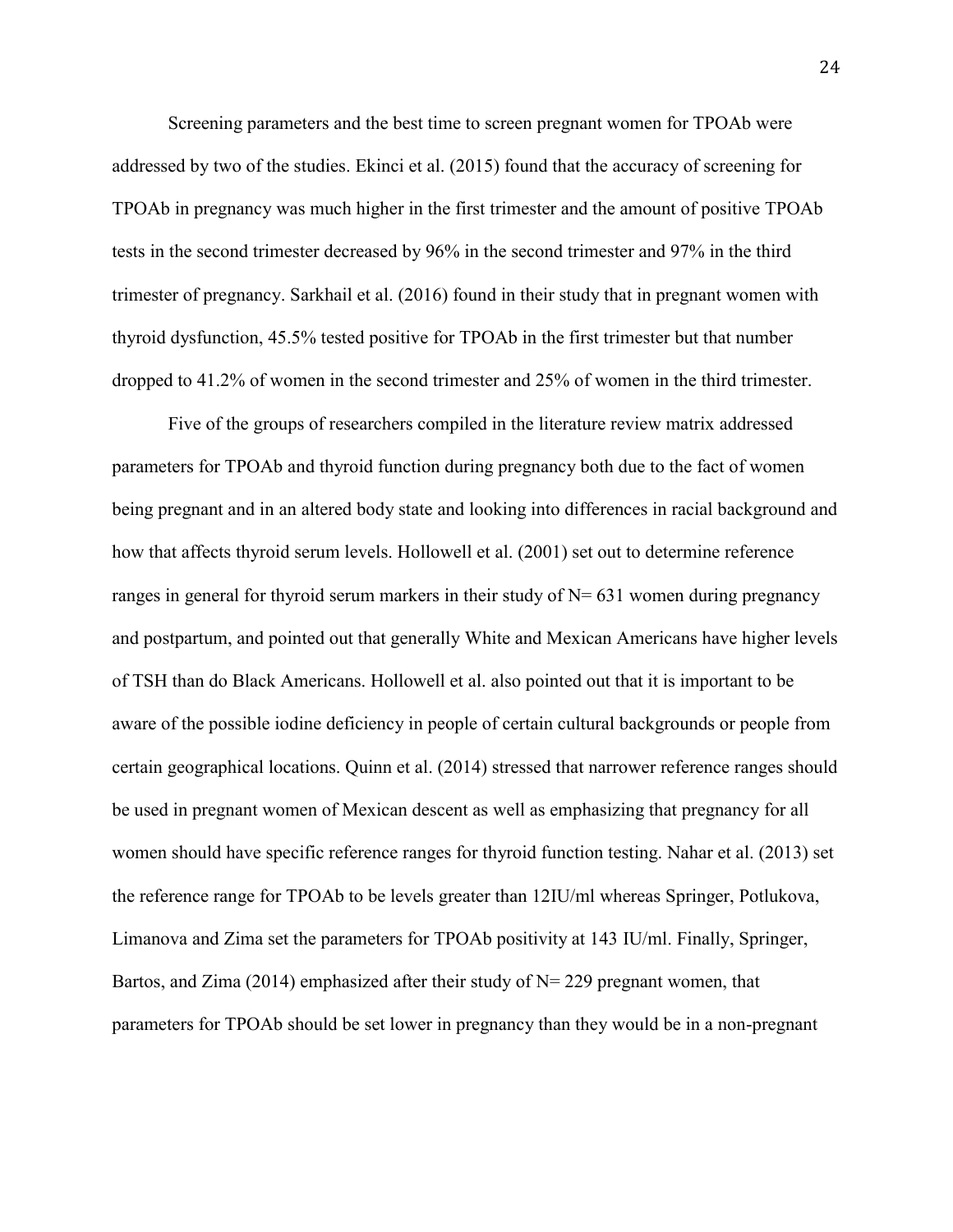state  $(p<0.05)$ . All of these parameters are important for practitioners to keep in mind when screening pregnant women for thyroid dysfunction.

#### **Risks to the Offspring**

Positive TPOAb status in women has been shown in some studies to affect offspring. Four of the studies in the literature review matrix addressed the effects that positive TPOAb during pregnancy has on the pregnant mother's offspring. They not only focused on issues that can arise at birth, but also long-term effects of positive TPOAb in the mother.

Nor et al. (2010) found that in pregnant women with positive TPOAb, 15.4% had babies with IUGR. Meena et al. (2016), however, discovered no difference in incidence of IUGR in babies of mothers with positive TPOAb. Pradhan et al. indicated that 17.86% of infants had malformations if their mother was positive for TPOAb versus only 6.4% of babies born with malformations in TPOAb negative mothers. Sarkhail et al. (2016) stated that TPOAb positivity in the first trimester is the most likely time for the fetus to be affected, since that is when much of development takes place. Wasserman et al. (2007) performed a study with a sample size of  $N=$ 1,859 children whose mothers who tested positive for TPOAb during pregnancy and found that 7.5% of these children had sensorineural hearing loss versus only 1.3% of the total population  $(p>0.20)$ .

Though there has been little research done on the effects of positive TPOAb in pregnancy on the offspring, the research that has been completed does indicate that the children of affected mothers are more likely to suffer negative effects during the pregnancy, immediately at birth, as well as later in life. When addressing effects of TPOAb positivity on the offspring, it would be prudent to consider the implications that preterm delivery and placental abruption have upon the

25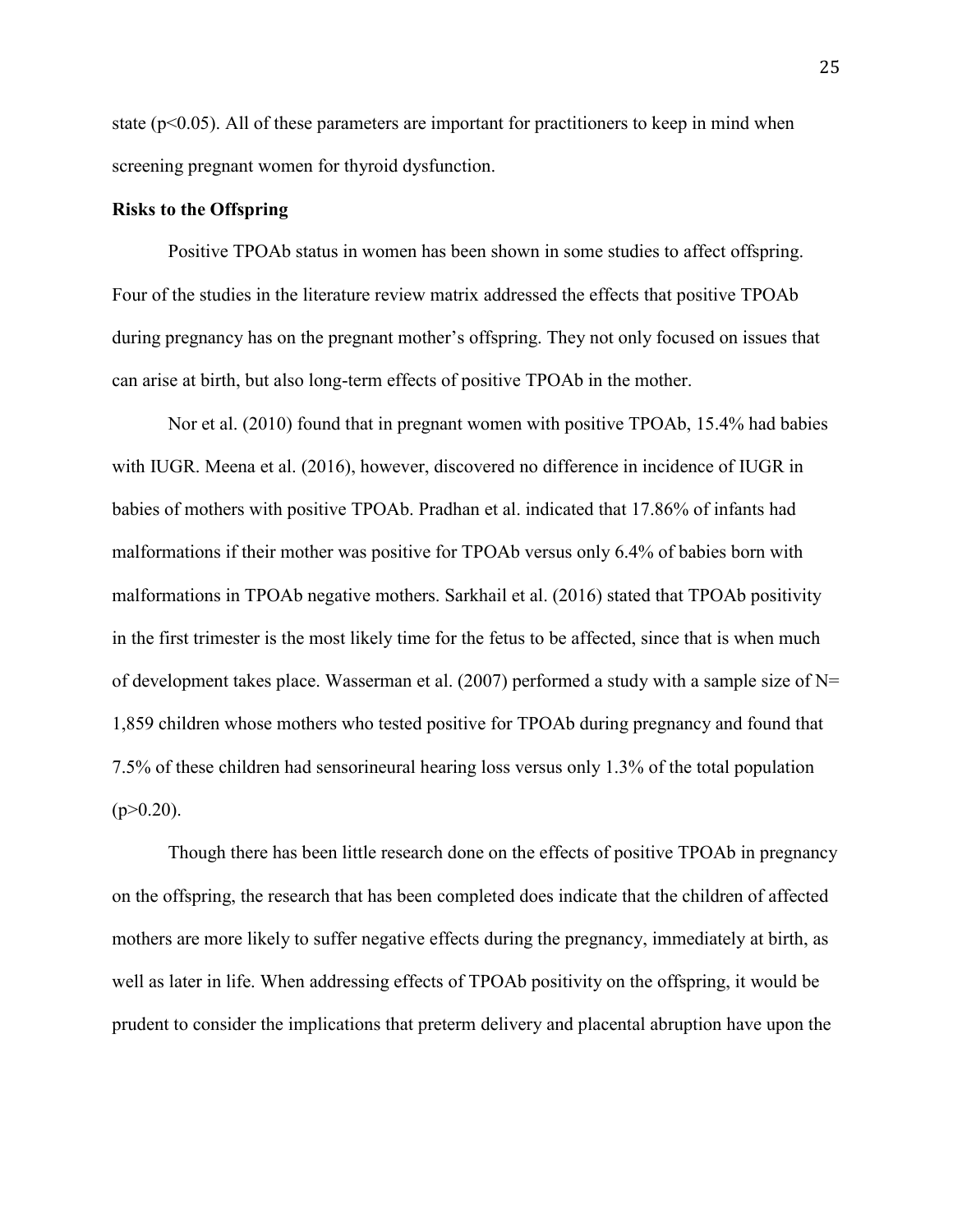affected newborns. See the section above on risks during pregnancy for the corresponding risks in the literature.

#### **Risk Factors**

If universal screening for TPOAb during pregnancy is not the most cost effective option in a particular setting, then targeted screening is another option to explore. Six of the studies in the literature review matrix address risk factors for thyroid dysfunction during pregnancy. This section will discuss the risk factors identified.

Yang et al. (2014) found that TPOAb positivity was only slightly higher in the population that they deemed high-risk versus the population that was deemed low-risk. The risks that Yang et al. (2014) identified were based on patient history, physical exam at presenting appointment, and any other implications of thyroid dysfunction such as symptomatic identifiers including fatigue, weight gain, and hair loss. Springer, Potlukova, Limanova, and Zima (2012) identified four risk factors for women more likely to have positive TPOAb and overall thyroid dysfunction including age greater than thirty, family history of thyroid dysfunction, personal history of thyroid dysfunction, and the presence of a goiter upon examination. They found that 11.5% of women with these markers were positive for TPOAb. Pradhan et al. (2013) found that 40% of women with hypothyroidism had positive TPOAb. Nazarpour et al. (2016) identified risk factors including age greater than thirty, family history of thyroid disease, and history of spontaneous abortion. When Nazarpour et al. (2016) separated their subjects into high and low risk categories, 39.6% of the high risk group were found to have thyroid disorders versus 27.4% of the low risk group. Mamede da Costa et al. (2007) identified increased risk factors for developing thyroid dysfunction were family history of thyroid disease and the presence of a goiter upon physical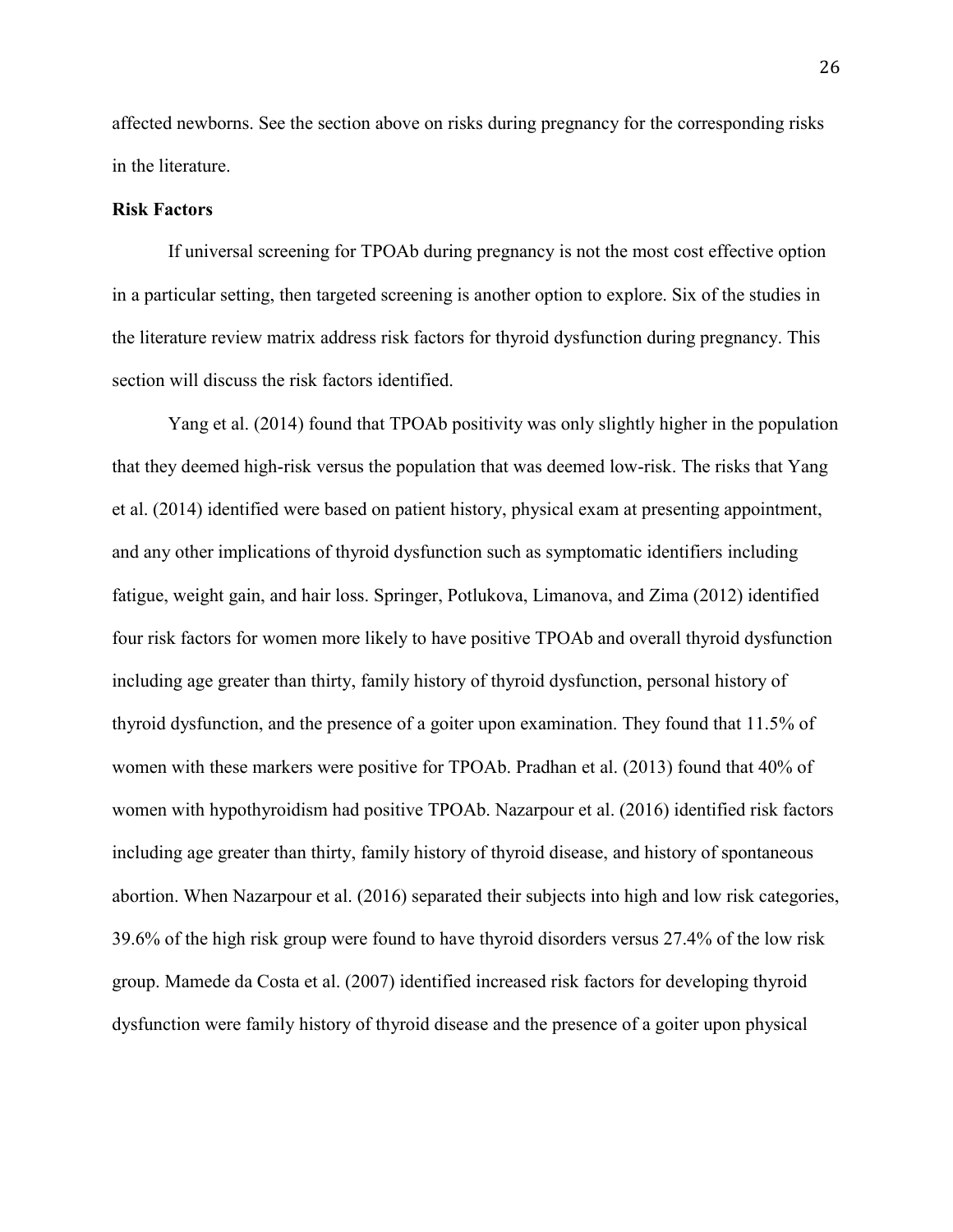examination. Finally, Bryant et al. (2015) pointed out in their article that age greater than thirtyfive increases risk for hypothyroidism.

Compiling all of the risk factors addressed by the studies, the main risk factors identified for thyroid dysfunction during pregnancy and postpartum include being greater than thirty years of age, family history of thyroid disease, personal history of thyroid dysfunction, and presence of a goiter upon examination.

#### **Summary**

There is not a consensus for how to approach screening for TPOAb during pregnancy among medical societies, however themes have arisen in the literature review matrix, which may help providers to decide whether they should screen for TPOAb at all, use a targeted screening for pregnant individuals, or universally screen all pregnant women. These themes include understanding the risks of thyroid disease during and after pregnancy for both the woman and her offspring, the cost analysis of screening for TPOAb, parameters for testing for thyroid dysfunction in pregnancy, and the risk factors that should be focused on if targeted screening is chosen as the preferred method. Despite everything compiled in the literature review matrix, overarching opinion is that more research is needed in regards to whether TPOAb should be screened for, and if so, should a universal or targeted screening approach be utilized.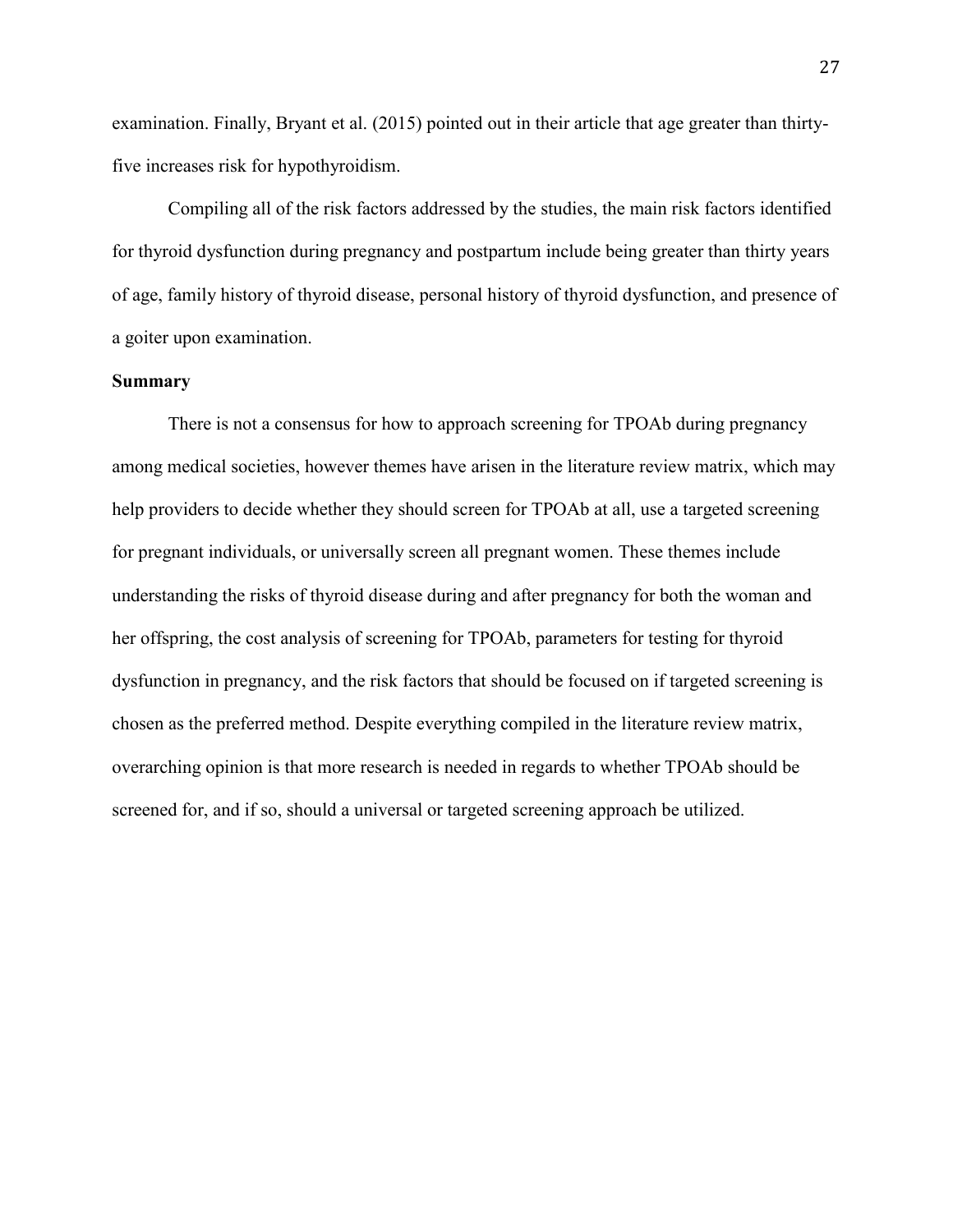#### **Chapter IV: Discussion, Implications, and Conclusion**

This chapter will contain a critical appraisal of the literature that has been discussed in previous chapters. It will also include a synthesis of literature, the current trends in practice along with a discussion of the gaps in research, the implications for future research and practice, and application and integration of the theoretical framework discussed in chapter one. This critical appraisal of literature will help to elucidate the recommendations for thyroid antibodies (TPOAb) screening in pregnancy, whether that means to not screen for them at all, to perform targeted screening for at risk women, or to universally screen for TPOAb in the first trimester.

#### **Literature Synthesis**

The research question that was the basis for all of the research collection was whether or not nurse-midwives and all obstetrical providers should be screening women for TPOAb during the first trimester of pregnancy in order to improve outcomes during pregnancy and postpartum.

#### **Current trends and gaps in research**

*Cost effectiveness.* Current trends in screening for TPOAb are varied. Some practitioners do not screen for them at all. Some practitioners believe that they should routinely screen everyone during pregnancy because of the cost effectiveness of the testing in the United States (Dosiou, Sanders, Araki, & Crapo, 2008). The aforementioned researchers indicated in their study that the testing is inexpensive and therefore, should be utilized. Other researchers agree with this and suggest universally screening all pregnant women for TPOAb because it is inexpensive (Yang et al., 2014). Conversely Abbassi-Ghanavati et al. (2010) state that the cost is not worth universal screening for TPOAb in pregnancy, however they believed that further research was needed in regards to this topic. While one group of researchers reported that cost is less likely to be an issue in developed countries, however in developing countries universal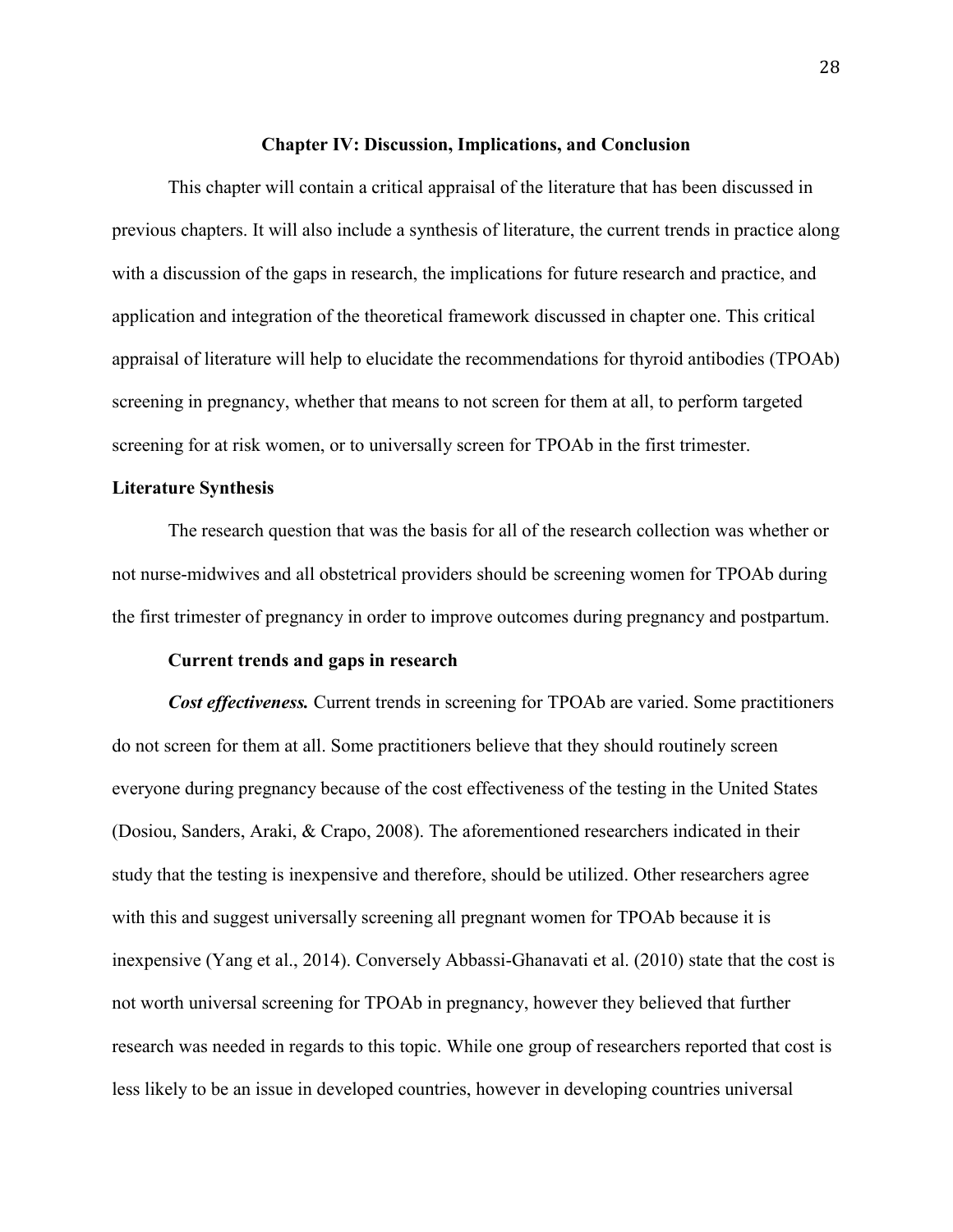screening might not be a reasonable guideline to follow (Nor et al., 2010). There is still more research needed in regards to whether or not it is cost effective to screen for TPOAb universally during the first trimester of pregnancy, however in developed countries it appears that universal screening would be a cost effective choice.

*Timing and accuracy of screening.* It is generally agreed upon by all researchers that accuracy of screening for TPOAb in pregnancy decreases after the end of the first trimester (Ekinci et al., 2015; Sarkhail, Mehran, Tahamasbinejad, Tohidi, & Azizi, 2016). It is recommended that to obtain the most accurate results, women should be screened for TPOAb in the first trimester of pregnancy in order to assess for thyroid disease that might affect pregnancy.

*Risks during pregnancy.* Several researchers focused on the risks to pregnancy in women who were positive for TPOAb. Risk of first trimester spontaneous abortion was found to be higher in pregnant women with positive TPOAb by Bhattacharyya et al. (2015) and Pradhan, Anand, Singh, and Mehrota (2013). The presence of TPOAb in women with recurrent pregnancy loss could be the answer to the question of why someone has had multiple spontaneous abortions. Two groups of researchers found that there was an increased risk of hypertensive disorder during pregnancy in women with positive TPOAb including pregnancy induced hypertension and preeclampsia (Bryant, Nelson, McIntyre, Casey, & Cunningham, 2015; Nor et al., 2010). The risks associated with pregnancy induced hypertension, as well as preeclampsia, can contribute to placental insufficiency as well as placental abruption, which Abbassi-Ghanavati et al. (2010) and Nor et al. (2010) mentioned to also be correlated with presence of TPOAb in pregnant women. It was also found that women with positive TPOAb were more at risk for experiencing preterm labor and birth (Meena, Chopra, Jain, & Aggarwal, 2016; Nor et al., 2010). Women with positive TPOAb were also more likely to experience hypothyroidism during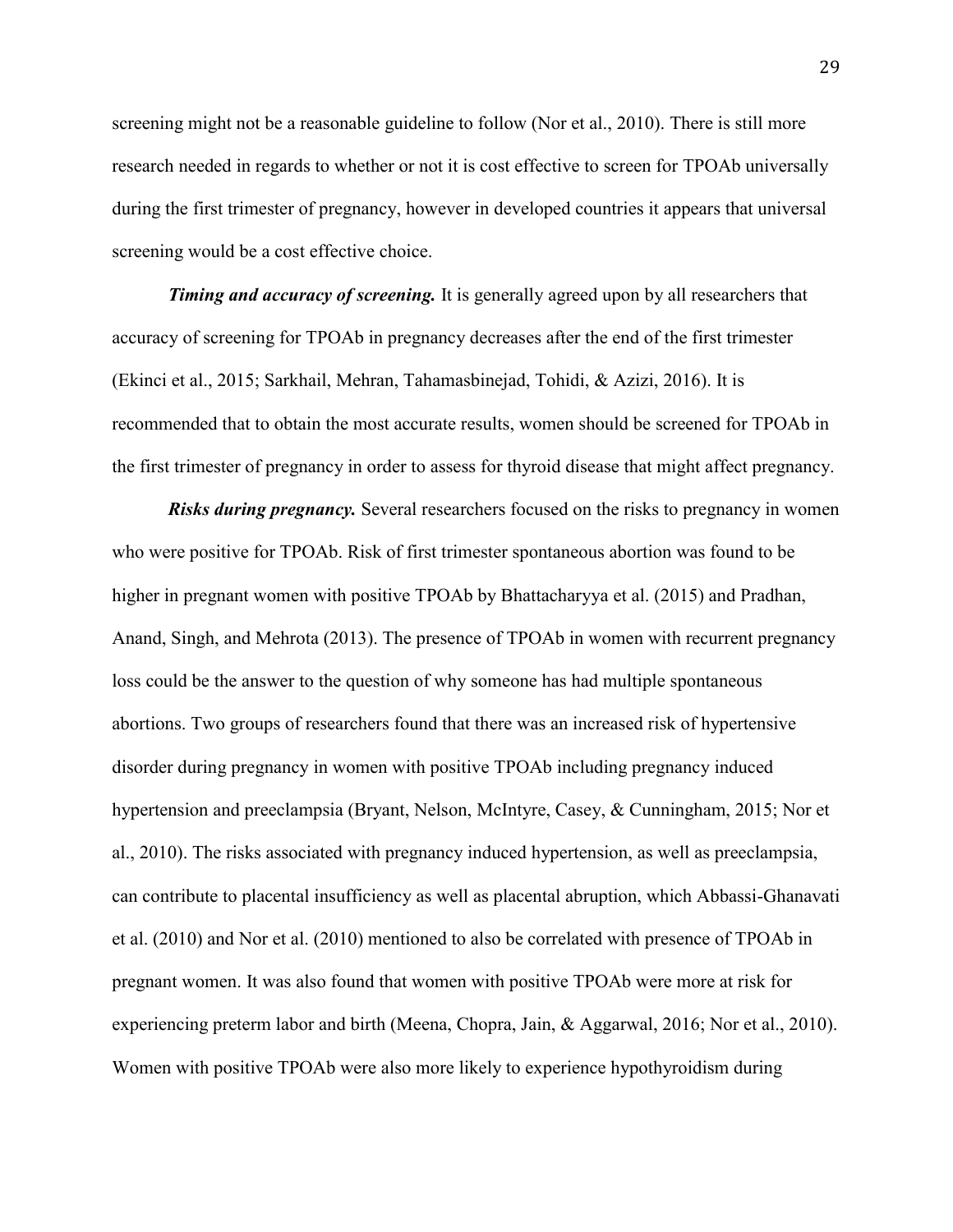pregnancy in addition to mood disorders during pregnancy including anxiety and depression (Ahmed, Eid, Orabi, Ibrahim, 2014; Groer & Vaughan, 2013). Contrary to most studies, some researchers reported that the overall outcomes of pregnancy were comparable to women negative for TPOAb (Bryant et al., 2015). From these findings, it can be concluded that further research is needed to discover the relationship between TPOAb and these increased risk factors during pregnancy.

*Postpartum risks.* Women with positive TPOAb during pregnancy were found by several researchers to be more likely to experience postpartum thyroid disease within one year of pregnancy (Bhattacharyya et al, 2015; Ekinci et al., 2015; Groer & Vaughan, 2013; Mamede da Costa, Siero Netto, Coeli, Buescu, & Vaisman, 2007; Meena et al., 2016; Nor et al., 2010; Springer, Potlukova, Limanova, & Zima, 2012). Women with positive TPOAb are also at an increased risk for postpartum depression (Groer & Vaughan, 2013). Further investigation is needed regarding postpartum risks of TPOAb during pregnancy, because some of the researchers only followed women for eight weeks postpartum whereas others followed women for twelve months postpartum. Those that followed women for a longer amount of time had more subjects with positive TPOAb that developed postpartum thyroid disease than those that only followed women for eight weeks (81.2% versus 19.2% of women) (Mame da Costa et al, 2007; Springer et al., 2012).

*Potential risks to the fetus/newborn.* Positive TPOAb are more likely to affect the fetus during the first trimester, which is the most vital time for embrologic and fetal development (Sarkhail et al., 2016). This means that fetuses of mothers with positive TPOAb are more likely to be born with malformations versus those that were born to mothers who were negative for TPOAb (Pradhan et al., 2013). Additionally, one group of researchers found that babies were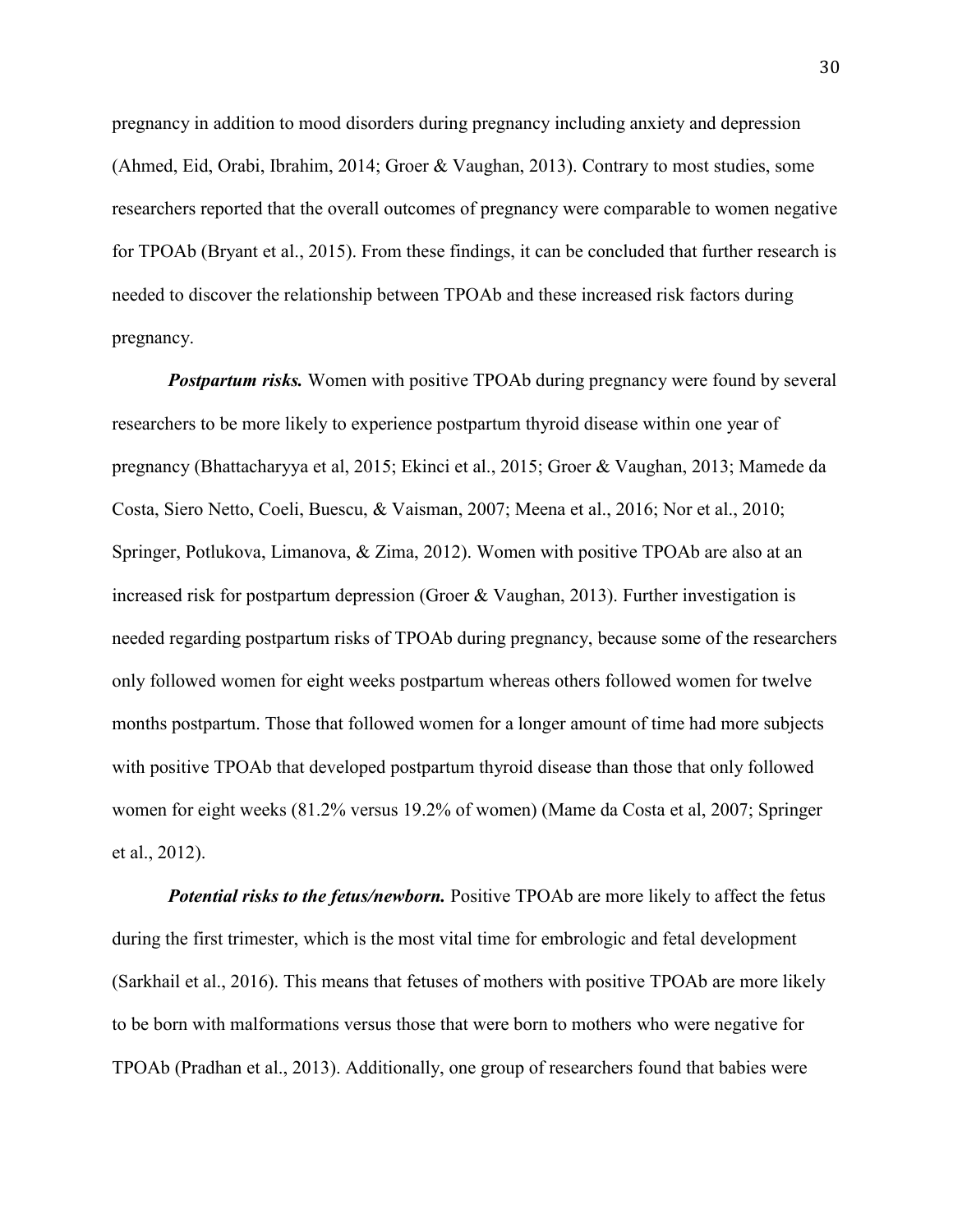more likely to be born with intrauterine growth restriction if their mothers were positive for TPOAb (Nor et al., 2010). One study indicated that children were more likely to suffer from sensorineural hearing loss when born to mothers positive for TPOAb (Wasserman et al., 2007). Conversely one group of researchers found there to be no difference in fetal outcomes after a TPOAb positive pregnancy (Meena et al., 2016). More research is needed on how positive TPOAb results affect not only fetal development but also long term implications for babies born to mothers positive for TPOAb.

*Risk factors for targeted screening.* Many researchers agreed that risk factors for women to have positive TPOAb during pregnancy includes having personal history of thyroid disease including the presence of a goiter on physical exam, as well as family history of thyroid disease, and being aged thirty or greater (Bryant et al. 2015; Mamede da Costa et al., 2007; Nazarpour et al., 2016; Pradhan et al., 2013; Springer et al., 2012). They are all in agreement with the risk factors although some specify over the age of thirty while others do not list age as a risk factor until the age of thirty-five has been reached.

#### **Recommendations for Future Research**

There are some areas regarding screening for TPOAb during pregnancy that need further research. One area is a more thorough appraisal of whether or not screening for TPOAb is cost effective, and in addition to that whether universal screening is more cost effective than just targeted screening, or not screening for them at all. The cost effectiveness needs to be compared against the potential damage and associated costs that thyroid disease would have on pregnancy, postpartum, and on the fetus. Dosiou et al. (2008) reported that in the U.S. the damage of thyroid disease is more expensive than screening each woman universally. Abbassi et al. (2010) also performed their research in the U.S., but came to a different conclusion. This implicates that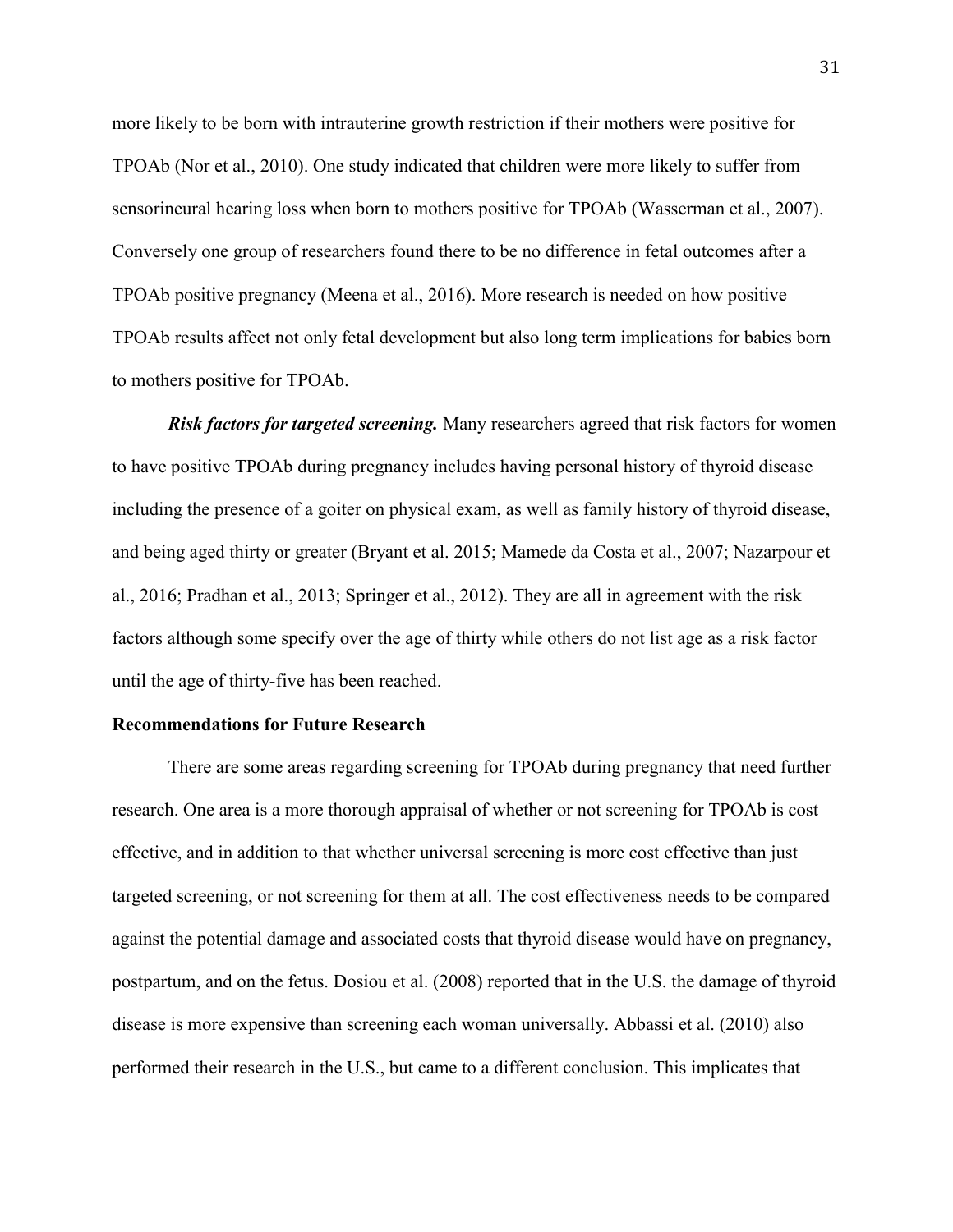further research is needed regarding overall cost effectiveness of universal screening, targeted screening, and the cost of the personal and financial hardship once thyroid disease develops. Research also needs to be performed on cost effectiveness of screening versus personal damages from untreated thyroid disease postpartum as well as pregnancy related issues caused by TPOAb.

Further research is also needed in regards to risks to the fetus, as there are some disagreements in literature about whether a mother's positive TPOAb has negative implications for the fetus. Small sample sizes and limited research on implications to the fetus are two other reasons why further research is needed on this topic. Especially in looking for trends between races to try and identify more at risk groups.

Finally further research is needed in how positive TPOAb affect pregnancy outcomes so that a plan can be set in place for prevention or early disease detection for potential negative pregnancy outcomes such as spontaneous abortion, hypertensive disorders, and preterm labor.

#### **Implications for Practice**

Nurse-midwives are enabled to take information from the literature analyzed and apply it to practice in several ways. First, they can research common insurance companies in their area and their willingness to cover screening for TPOAb and other thyroid markers during pregnancy in order to screen for thyroid issues in the most cost effective way. Nurse-midwives should also be aware of the cost of each individual blood test through their hospital system or lab so they are aware of the cost that screening inflicts upon their patients and insurance companies. This may differ between systems and labs because Dosiou et al. (2008) and Yang et al. (2014) found screening for thyroid disease to be low cost, whereas Abbassi et al. (2010) found it to be too expensive to be utilized for every pregnant patient. Nurse-midwives should also educate their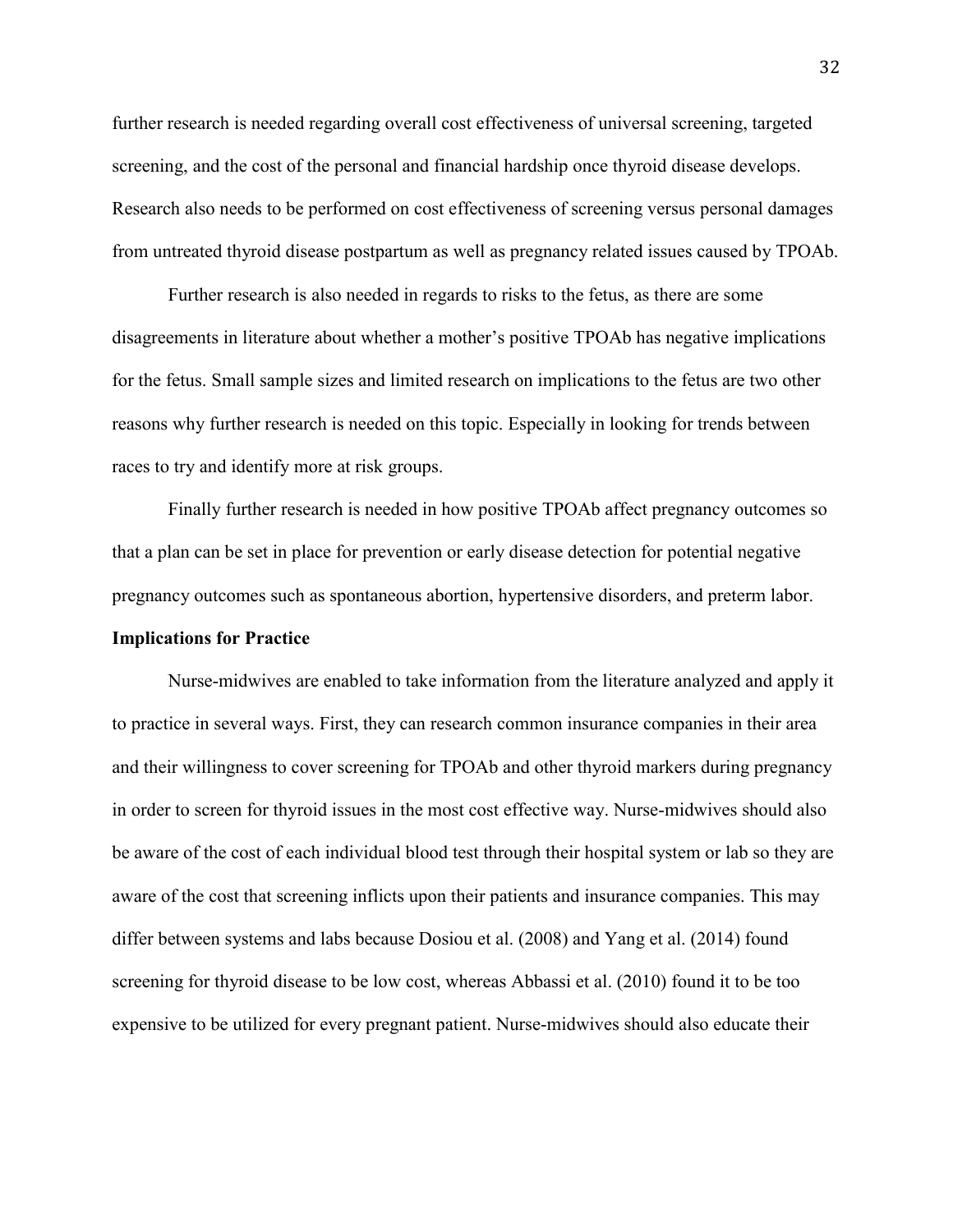patients about the labs that they are planning on drawing so that they can check into the cost with their individual insurance policies.

Nurse-midwives can also utilize the information collected in the literature synthesis and apply it to women who have a history of pregnancy issues including pregnancy-induced hypertension, history of preterm delivery, the birth of a baby diagnosed with intrauterine growth restriction, history of spontaneous abortion during the first or second trimester, or history of previous postpartum thyroiditis, and screen them for TPOAb in subsequent pregnancies. This is in part, a targeted screening based on risk factors found in the literature (as described by Bryant et al, Mamede da Costa et al., Nazarpour et al., Pradhan et al., and Springer et al.)

Screening for TPOAb during pregnancy is a prudent test for providers to perform for their pregnant patients in the first trimester. Helping to elucidate why some problems during pregnancy may occur, as well as prepare to meet problems early on during pregnancy or the postpartum period is beneficial for patients, especially since in the United States screening for TPOAb is a relatively low cost lab option. Anticipating a host of complications with a patient with positive TPOAb during pregnancy and in the postpartum period provides more thorough patient care. Additionally, knowing that the presence of TPOAb during pregnancy could lead to fetal malformation, level II ultrasounds could be set up for patients to catch any potential issues with the fetus. Though further research is needed on the topic, there are many positive factors to screening for TPOAb during the first trimester of pregnancy universally for all women. If this is not plausible, then a targeted screening approach should be undertaken.

#### **Application and Integration of Margaret Newman's Theory of Nursing**

Margaret Newman's theory of expanding consciousness is applicable to screening for TPOAb during the first trimester of pregnancy because the ultimate goal of Newman's theory is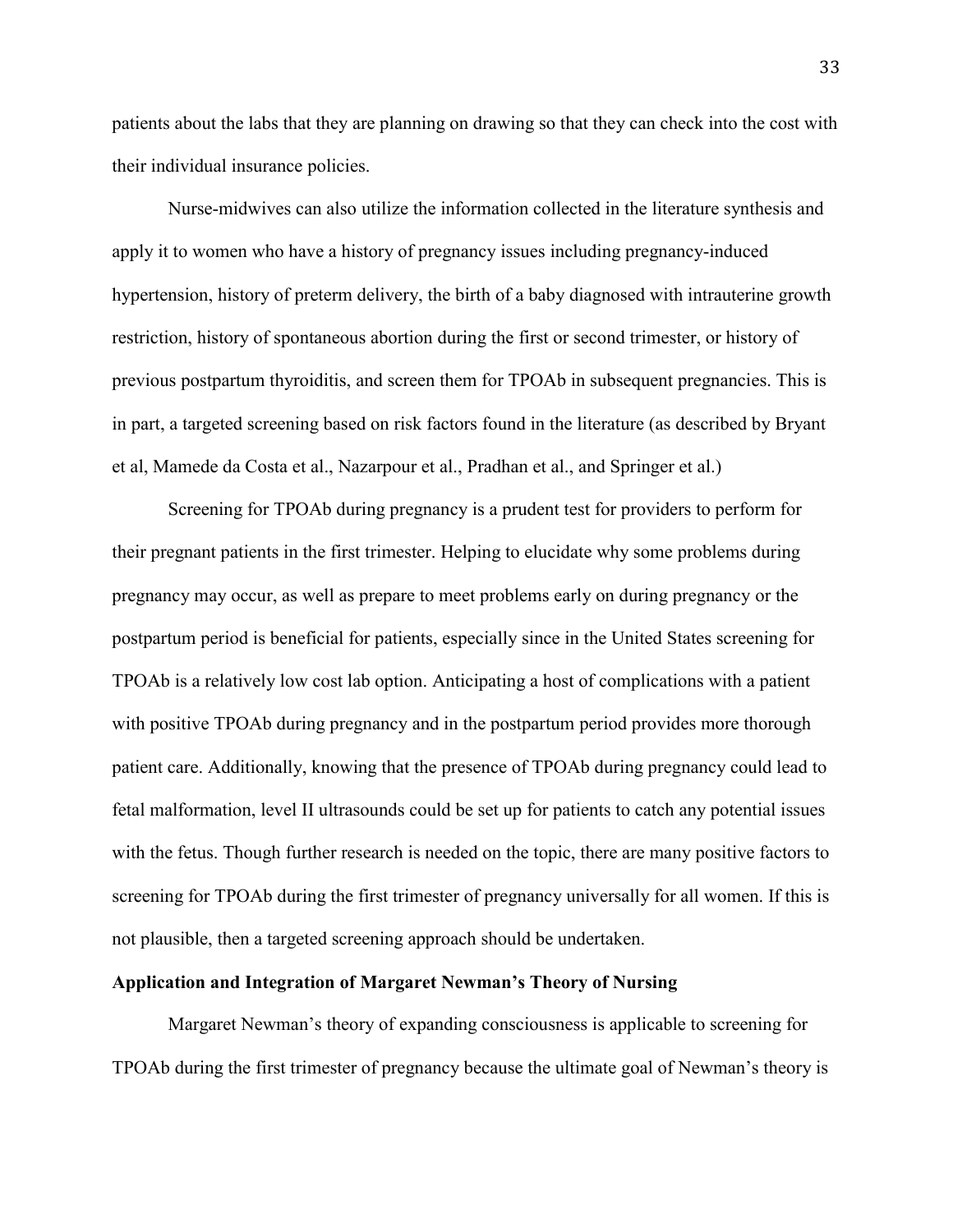to learn more about individual health in order to be more aware of health problems and therefore take care of oneself by being aware of personal health implications (Newman, 2011). Newman continually stresses that her theory of health is not focused on the absence of disease, rather the awareness of what is within the body and how to address potential issues.

The benefits of screening for TPOAb during the first trimester of pregnancy align with Newman's theory of expanding consciousness because it elucidates future problems that the mother and fetus could encounter. Having this awareness is consciousness expanded of health for both the patient and the nurse-midwife. With this knowledge, they can work together in order to achieve the healthiest and safest pregnancy possible as well as be keenly aware of risks that may develop later on in the pregnancy.

#### **Conclusion**

This literature review compiled research from twenty-four studies and utilized the Johns Hopkins Research Evidence Appraisal Tool in order to analyze the quality and level of research. This tool and the matrix indicate that the main topics that come to light when looking into research regarding screening for TPOAb during pregnancy include risks during pregnancy, postpartum risks, risks to the fetus, cost effectiveness of screening for TPOAb, and risk factors for targeted screening for TPOAb. The most common risks during pregnancies with positive TPOAb are hypertensive disorders, spontaneous abortion during first and second trimester, thyroid disorder, placental abruption, preterm labor, and mood disorders in pregnancy. Risks postpartum include postpartum thyroid disease, which is the most common risk, as well as postpartum depression. Risks to the fetus include fetal malformation, intrauterine growth restriction, and sensorineural hearing loss. Cost-effectiveness includes the financial benefits of screening universally as well as a discussion of where, globally, it is most cost effective to screen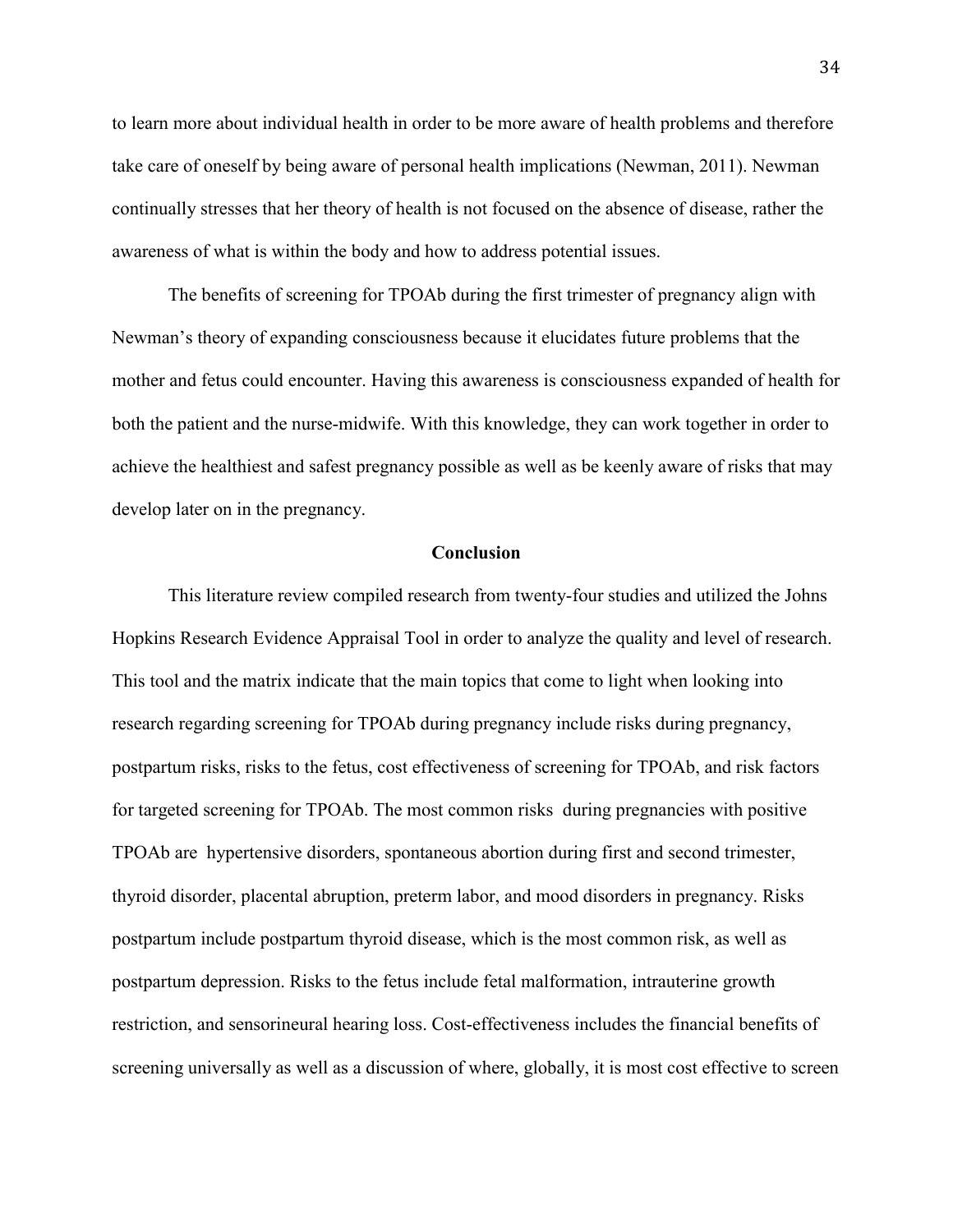for TPOAb in pregnancy. Finally, risk factors highlighted in the event that targeted screening for TPOAb is chosen include history personal or family of thyroid disease, presence of a goiter, and age over thirty. Screening for TPOAb during pregnancy comply with Newman's theory of health as expanding consciousness because when found, both patient and provider become more aware of that individual's health and are able to address potential issues more proactively. Nursemidwives can provide better care for their pregnant patients if they screen universally for TPOAb during pregnancy because they are then better able to anticipate issues that may arise for women if they have positive TPOAb. In this way, nurse-midwives can more closely monitor women during pregnancy for the pregnancy risks, as well as anticipate postpartum thyroid disease and diagnose it earlier in the postpartum period.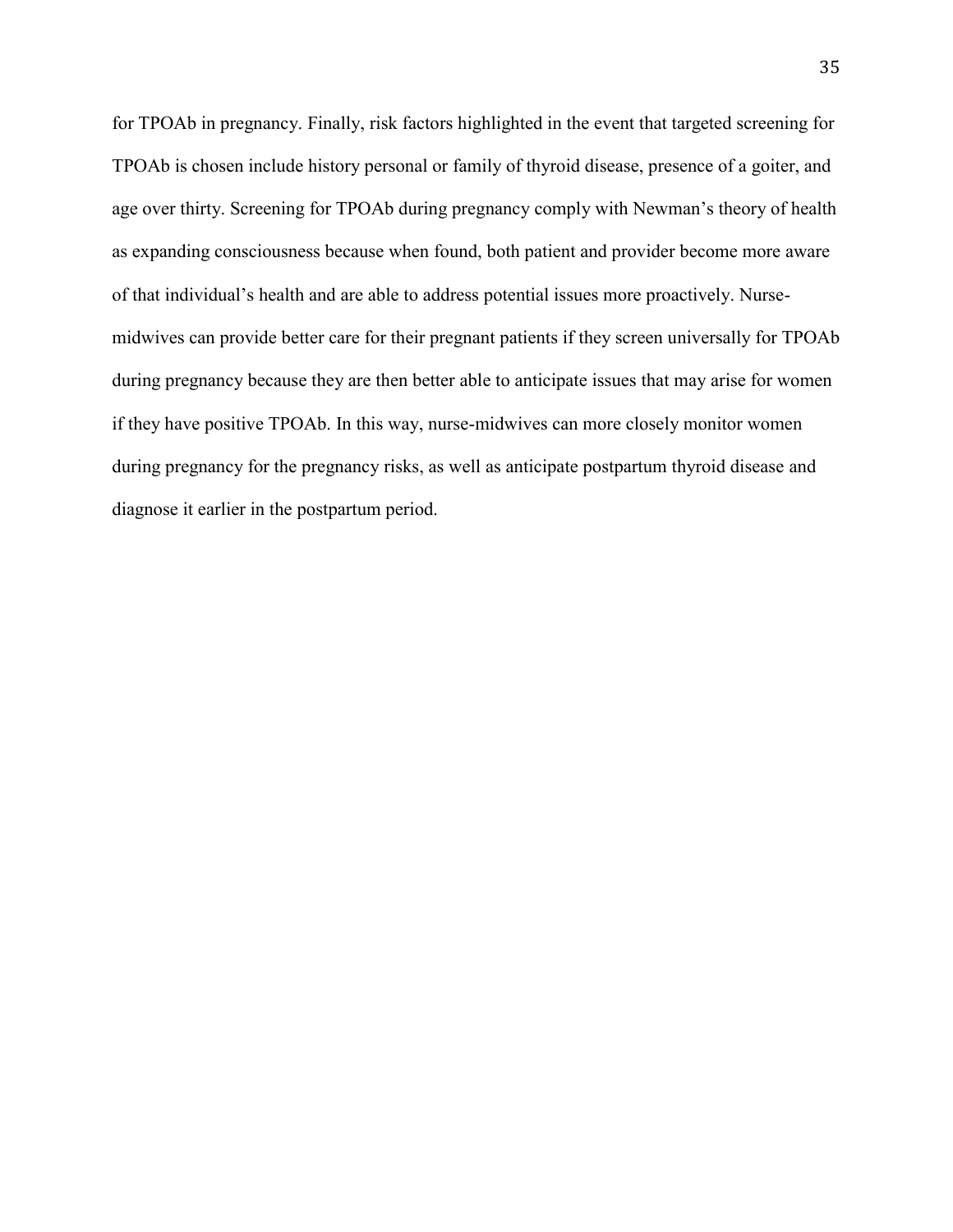## References

- Abbassi-Ghanavati, M., Casey, B.M., Spong, C.Y., McIntire, D.D., Halvorson, L.M.& Cunningham, G.F. (2010). Pregnancy outcomes in women with thyroid peroxidase antibodies. *Obstetrics and Gynecology, 116*(2), 381-386. Doi: 10.1097/AOG.0b013e3181e904e5
- Ahmed, I.Z., Eid, Y.M., Orabi, H.E., & Ibrahim, H.R. (2014). Comparison of universal and targeted screening for thyroid dysfunction in Egyptian women. *European Journal of Endocrinol-ogy, 171*(2), 285-291. doi: 10.1530/EJE-14-0100
- American College of Obstetrics and Gynecologists. (2015). *ACOG practice bulletin no. 148.*  Washington, DC: College Publications
- Bhattacharyya, R., Mukherjee, K., Das, A., Biwas, M.R., Basunia, S.R., & Mukherjee, A. (2015). Antithyroid peroxidase antibody positivity during early pregnancy is associated with pregnancy complications and maternal morbidity in later life. *Journal of Natural Science, Biology and Medicine, 6*(2), 402-405. doi: 10.4103/0976-9668.160021
- Bryant, S.N., Nelson, D.B., McIntire, D.D., Casey, B.M., & Cunningham, F.G. (2015). An analysis of population-based prenatal screening for overt hypothyroid-ism. *American Journal of Obstetrics and Gynecology, 213*(4), 565.e1-565.e6. doi: 10.1016/j.ajog.2015.06.0601
- Costeria, M.J., Oliveira, P., Ares, S., Roque, S., Morreale de Escobar, G., & Palha, J.A. (2010). Parameters of thyroid function throughout and after pregnancy in an iodine-deficient population. *Thyroid, 20*(9), 995-1001. doi: 10.1089/thy.2009.0356
- Deerholt, S., & Dang, D. (2012). *Johns Hopkins nursing evidence-based practice: Models and guidelines* (Second edition.). Indianapolis, IN: Sigma Theta Tau International.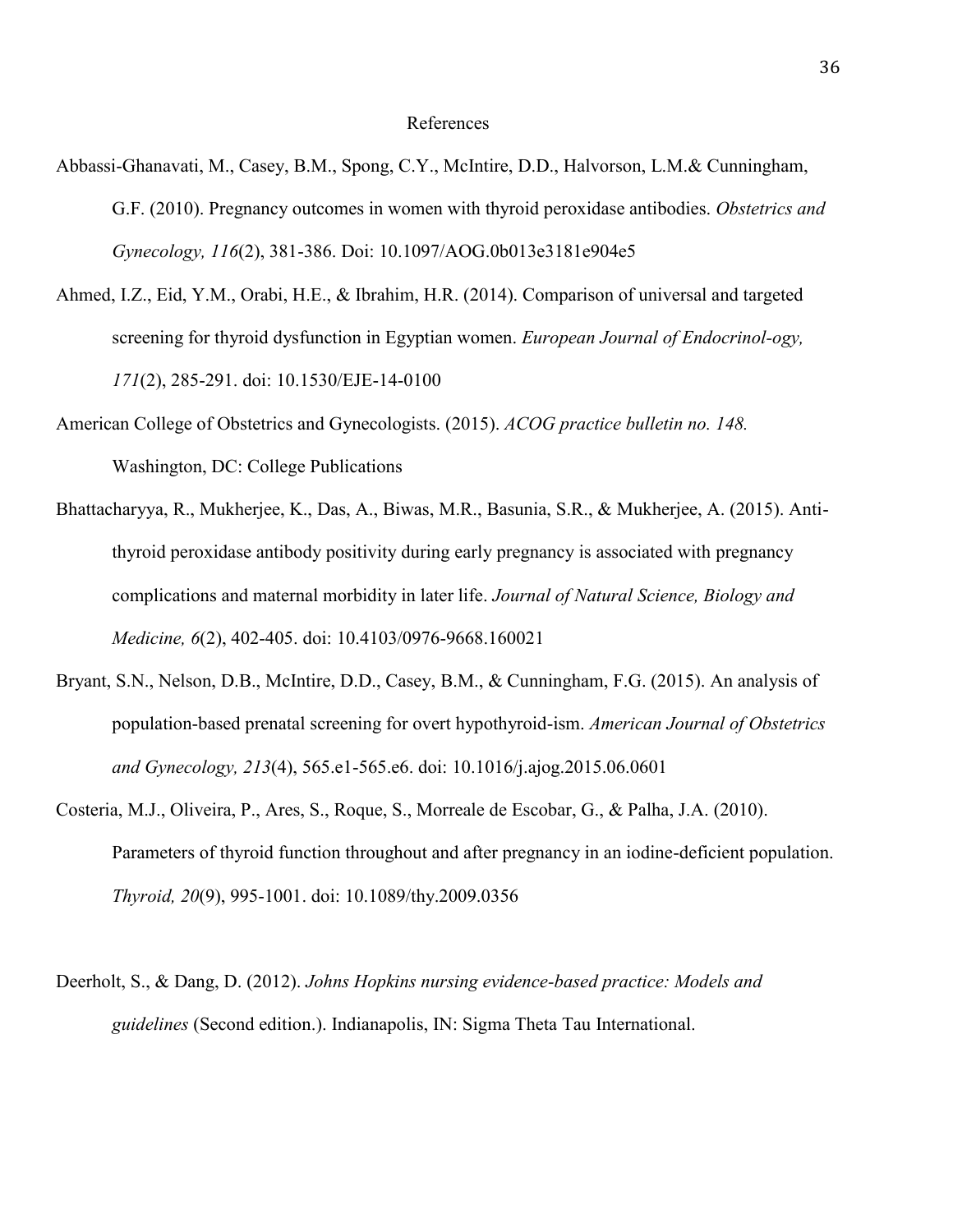- De Groot, L., Abalovich, M., Alexander, E.K., Amino, N., Barbour, L., Cobin, R., Cresswell, E., Lazarus, J., Luton, D., Mandel, S., Mestman, J., Rovet, J., & Sullivan, S. (2012). Management of thyroid dysfunction during pregnancy and postpartum: An Endocrine Society clinical practice guideline. *The Journal of Clinical Endocrinology & Metabolism, 97*(8), 2543-2565. Doi: 10.1210/jc.2011-2803
- Dhaifalah, I., Salek, T., Langova, D., & Cuckle, H. (2017). Routine first trimester screening for maternal thyroid disease. *Journal of Fetal Medicine,* 1-5. Doi: 10.1007/s40556-017-0112-8
- Dosiou, C. Sanders, G.D., Araki, S.S., & Crapo, L.M. (2008). Screening pregnant women for autoimmune thyroid disease: a cost-effective analysis. *European Journal of Endocrinology, 158,*  841-851. doi: 10.1530/EJE-07-0882
- Ekinci, E.I., Chiu, W.L., Lu, Z.K., Sikaris, K., Churilov, L., Bittar, I., Lam, Q., Crinis, N., & Houlihan, C.A. (2015). A longitudinal study of thyroid autoantibodies in pregnancy: the importance of test timing. *Clinical Endocrinology, 82*(4), 604-610. Doi: 10.1111/cen.12571
- Groer, M.W., &Vaughan, J.H. (2013). Positive thyroid peroxidase antibody titer is associated with dysphoric moods during pregnancy and postpartum. *Journal of Obstetric, Gynecologic, & Neonatal Nursing: Clinical Scholarship for the Care of Women, Childbearing Families, & Newborns, 42*(1), E26-E32. Doi: 10.1111/j.1552-6909.2012.01425.x
- Hollowell, J.G., Staehling, N.W., Flanders, D., Hannon, W.H., Gunter, E.W., Spencer, C.A., &Braverman, L.E. (2001). Serum TSH, T4, and thyroid antibodies in the United States population (1988 to 1994): National health and nutrition examination survey (NHANES III). *The Journal of Clinical Endocrino-logy and Metabolism, 87*(2), 489-499. Retrieved from: http://press.endocrine.org/doi/full/10.1210/jcem.87.2.8182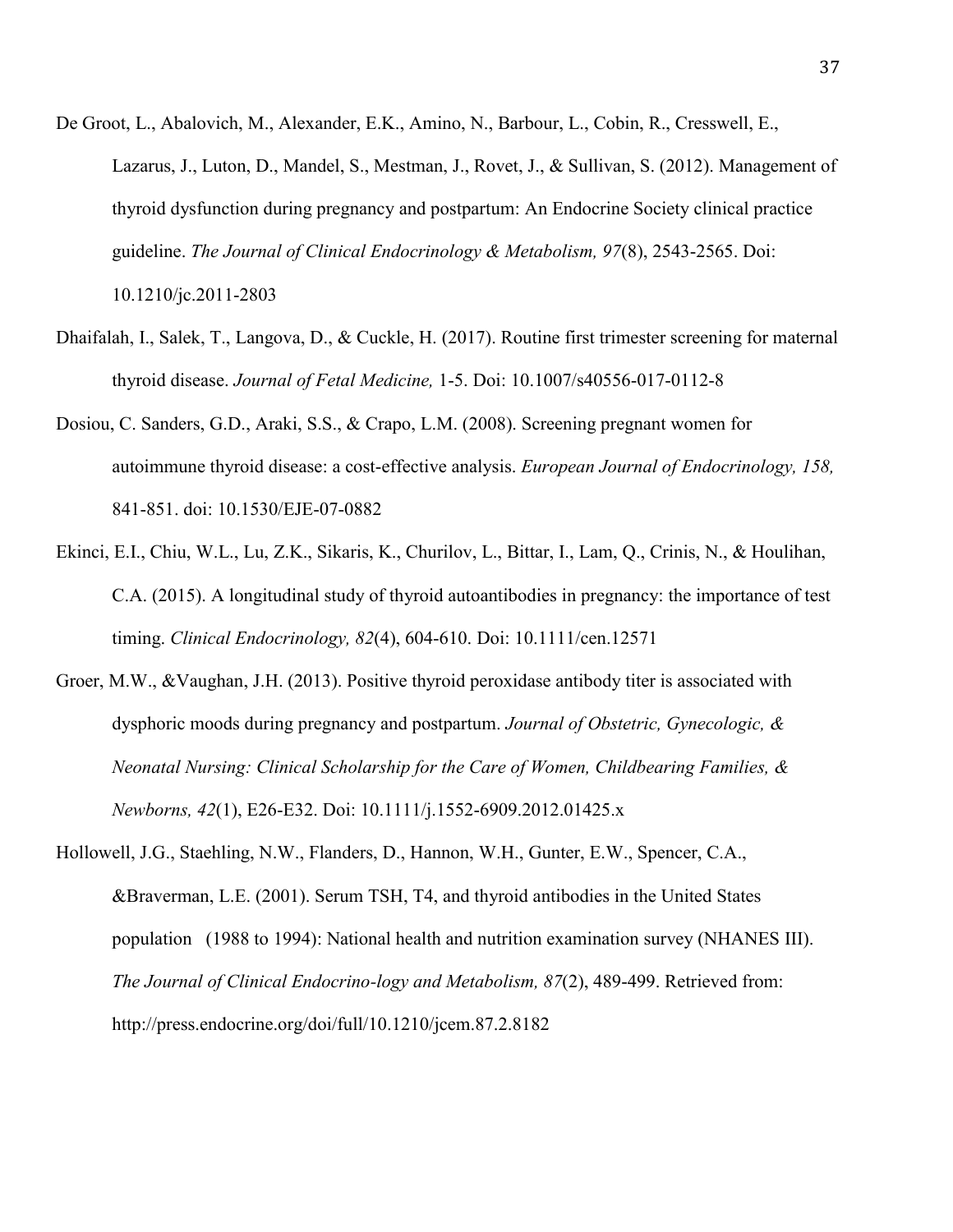- Jones, D.A. (2006). Health as expanding consciousness. *Nursing Science Quarterly, 19*(4), 330-332. Doi: 10.1177/0894318406293136
- Kilpatrick, S.J. (2015). ACOG guidelines at a glance thyroid disease in pregnancy. *Contemporary OB/GYN.* Retrieved from: http://contemporaryobgyn.modernmedicine.com/contemporaryobgyn/news/acog-guidelines-glance-thyroid-disease-pregnancy?page=full
- Mamede da Costa, S., Siero Netto, L., Coeli, C.M., Buescu, A., & Vaisman, M. (2007). Value of combined clinical information and thyroid peroxidase antibodies in pregnancy for prediction of postpartum thyroid dysfunction. *American Journal of Reproductive Endocrinology, 58*(4), 344- 349. Doi: 10.1111/j.1600-0897.2007.00508.x
- Meena, M., Chopra, S., Jain, V., & Aggarwal, N. (2016). The effect of anti-thyroid peroxidase antibodies on pregnancy outcomes in euthyroid women. *Journal of Clinical Diagnostic Research, 10*(9), QC04-QC07. Doi: 10.7860/JCDR/2016/19009.8403
- Moleti, M., Presti, V.P.L., Mattina, F., Mancuso, A., De Vivo, A., Giorgianni, G., Di Bella, B., Trimarchi, F., & Vermiglio, F. (2009). Gestational thyroid function abnormalities in conditions of mild iodine deficiency: Early screening versus continuous monitoring of maternal thyroid status. *European Journal of Endocrinology, 160*(4), 611-617. doi: 10.1530/EJE-08-0709
- Nahar, U.N., Naher, Z.U., Habib, A., & Mollah, F.H. (2013). Assessment of thyroid peroxidase antibody and thyroid stimulating hormone in the first trimester. *Bangladesh Journal of Medical Science, 12*(2), 164-170. Doi: 10.3329/bjms.v.12i2.14945
- Nazarpour, S., Ramezani Tehrani, F., Simbar, M., Tohidi, M., AlaviMajd, H., & & Azizi, F. (2016). Comparison of universal screening with targeted high-risk case finding for diagnosis of thyroid disorders. *European Journal of Endocrinology, 174*(1), 77-83. Doi: 10.1530/EJE-15-0750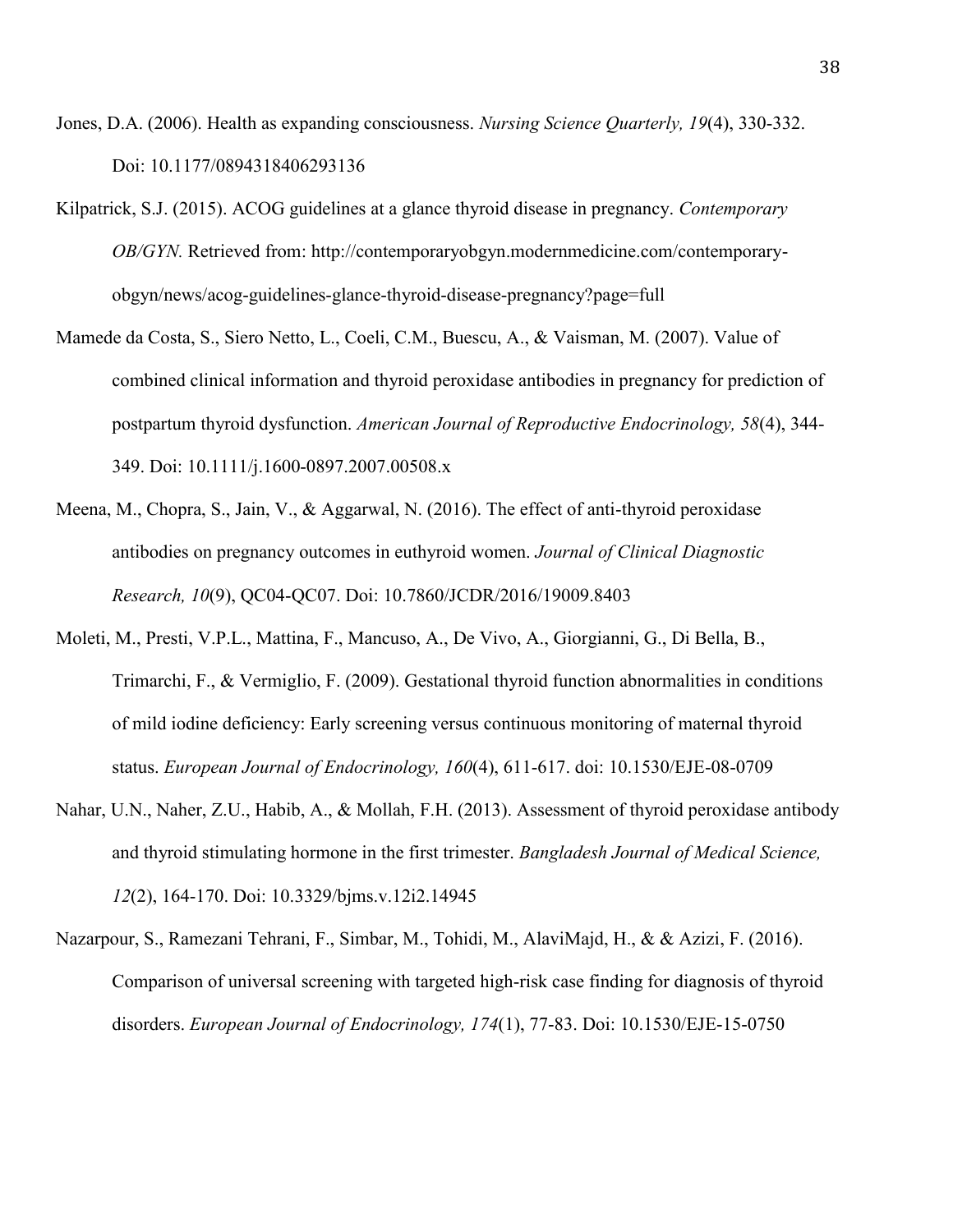Newman, M. (2011, November 14). Health as expanding consciousness. *Nursing Theories a companion to nursing theories and models.* Retrieved from:

http://currentnursing.com/nursing\_theory/Newman\_Health\_As\_Expanding\_Consciousness.html

- Nor, A.M.I., Bakin, Y.D., Mustafa, N., Wahab, N.A., Johari, M.J.M., Kamarudin, N.A., & Jamil, M.A. (2010). Thyroid autoantibodies and associated complications during pregnancy. *Journal of Obstetrics & Gynaecology, 30*(7), 675-678. Doi: 10.3109/01443615.2010.503908
- Pradhan, M., Anand, B., Singh, N., & Mehrotra, M. (2013). Thyroid peroxidase antibody in hypothyroidism: Its effect on pregnancy. *The Journal of Maternal-Fetal and Neonatal Medicine, 26*(6), 581-583. Doi: 10.3109/1476758.2012.745498
- Quinn, F.A., Reyes-Mendez, M.A., Nicholson, L., Compean, L.P., & Tavera, M.L. (2014). Thyroid function and thyroid autoimmunity in apparently healthy pregnant and non-pregnant Mexican women. *Clinical Chemistry & Laboratory Medicine, 52*(9), 1305-1311. Doi: 10.1515/cclm-2014-0350
- Sarkhail, P., Mehran, L., Tahamasbinejad, Z., Tohidi, M., & Azizi, F. (2016). Maternal thyroid function and autoimmunity in 3 trimesters of pregnancy and their offspring's thyroid function. *Hormone and Metabolic Research, 48*(1), 20-26. Doi: 10.1055/s-003501555878
- Silvio, R., Swapp, K.J., La'ulu, S.L., Hansen-Suchy, K., & Roberts, W.L. (2008). Method specific second-trimester reference intervals for thyroid-stimulating hormone and free thyroxine. *Clinical Biochemistry, 42*(7-8), 750-753. doi: 10.1016/j.clinbiochem.2008.12.004
- Smith, M.C. (2011). Integrative review of research related to Margaret Newman's theory of health as expanding consciousness. *Nursing Science Quarterly, 24*(3), 256-272. Doi: 10.1177/0894318411409421

Springer, D. Bartos, V., & Zima, T. (2014). Reference intervals for thyroid markers in early pregnancy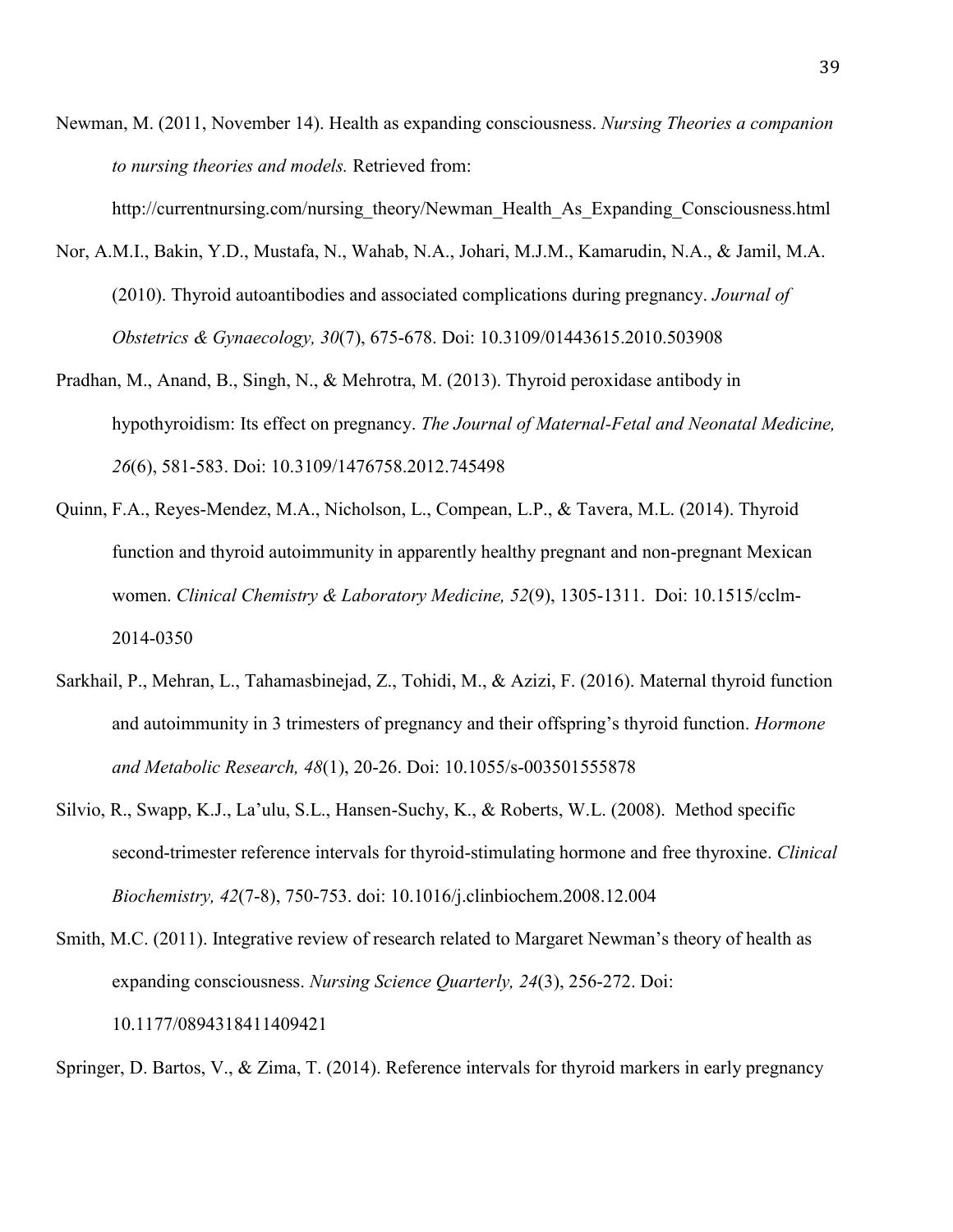determined by seven different analytical systems. *Scandinavian Journal of Clinical & Laboratory Investigation, 74*(2), 95-101. doi: 10.3109/00365513.2013.860617

- Springer, D., Potlukova, E., Limanova, Z., & Zima, T. (2012). Recomm-endations on prenatal screening and the connections to other diseases such as thyroid dysfunction. *Clinical Chemistry and Laboratory Medicine, 50*(7), 1211-1220. doi: 10.1515/cclm-2011-0598
- Wasserman, E.E., Nelson, K., Rose, N.R., Eaton, W., Pillion, J.P., Seaberg, E., Talor, M.V., Burek, L., Duggan, A., & Yolken, R.H. (2007). Maternal thyroid autoantibodies during the third trimester and hearing deficits in children: An epidemio-logical assessment. *American Journal of Epidemiology, 167*(6), 701-710. http://doi-org.ezproxy.b
- Yang, H., Shao, M., Chen, L., Chen, Q., Yu, L., Cai, L., Lin, Z., Zhang, C., & Lu, X. (2014). Screening strategies for thyroid disorders in the first and second trimester of pregnancy in China. *PLoS ONE, 9*(6), 1-7. Doi: 10.1371/journal.pone.0099611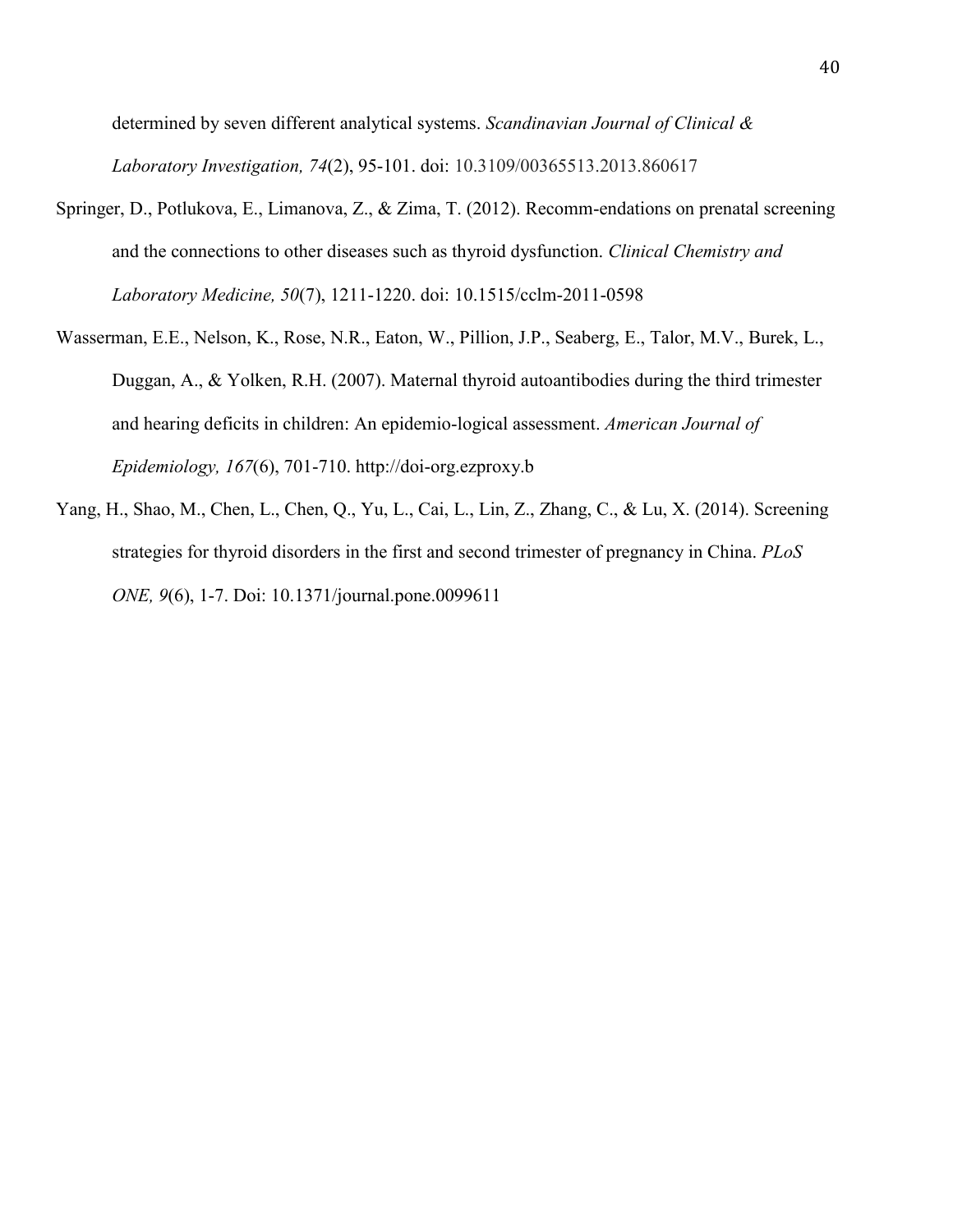## Appendix

## Literature Review Matrix

| Citation                  | Purpose         | Sample     | Design                 | Measurement             | Results/                         | Recommendations           | Level/   |
|---------------------------|-----------------|------------|------------------------|-------------------------|----------------------------------|---------------------------|----------|
|                           |                 |            |                        |                         | Conclusions                      |                           | Quality  |
| Abbassi-                  | To compare      | 17,298     | Prospective            | TSH, FT4,               | $1,012(6%)$ of the               | This study indicates      | Level II |
| Ghanavati, M.,            | pregnancy       | pregnant   | Observational          | TPOAb using             | women were                       | that universal screening  | Good     |
| Casey, B.M.,              | outcomes        | women from | Study                  | Immulite 2000           | positive for                     | for TPOAb is not          | Quality  |
| Spong, C.Y.,              | between         | November   |                        | Analyzer                | TPOAb.                           | justifiable.              |          |
| McIntire, D.D.,           | women who       | 2000-April | Serum samples          |                         |                                  |                           |          |
| Halvorson,                | are positive    | 2003.      | taken once             | Perinatal               | $10(1\%)$ of the                 | Further studies should    |          |
| $L.M.$ &                  | for thyroid     |            | from women             | outcomes                | TPOAb positive                   | be performed to prove     |          |
| Cunningham,               | antibodies      |            | during the first       | records were            | women                            | an intervention           |          |
| G.F. (2010).              | with those that |            | 20 weeks of            | obtained                | experienced                      | preventing pregnancy      |          |
| Pregnancy                 | are negative.   |            | their                  | through                 | placental                        | risk prior to universally |          |
| outcomes in               |                 |            | pregnancy.             | accessing the           | abruption vs.                    | screening for TPOAb.      |          |
| women with                |                 |            | Women with             | records from the        | $0.3\%$ of the                   |                           |          |
| thyroid                   |                 |            | overt hypo-            | computer                | negative                         |                           |          |
| peroxidase<br>antibodies. |                 |            | thyroidism<br>were not | database at<br>Parkland | population.                      |                           |          |
| Obstetrics and            |                 |            | included in the        |                         |                                  |                           |          |
| Gynecology,               |                 |            | analysis.              | Hospital.               | Other pregnancy<br>complications |                           |          |
| $116(2)$ , 381-           |                 |            |                        | Pearson's chi           | were not found to                |                           |          |
| 386. Doi:                 |                 |            |                        | square and              | be more                          |                           |          |
| 10.1097/AOG.0             |                 |            |                        | Student's t test        | statistically                    |                           |          |
| b013e3181e904             |                 |            |                        | were used for           | significant in                   |                           |          |
| e <sub>5</sub>            |                 |            |                        | comparing the           | TPOAb positive                   |                           |          |
|                           |                 |            |                        | groups.                 | women other than                 |                           |          |
|                           |                 |            |                        |                         | the incidence of                 |                           |          |
|                           |                 |            |                        |                         | placental                        |                           |          |
|                           |                 |            |                        |                         | abruption, which                 |                           |          |
|                           |                 |            |                        |                         | is four times more               |                           |          |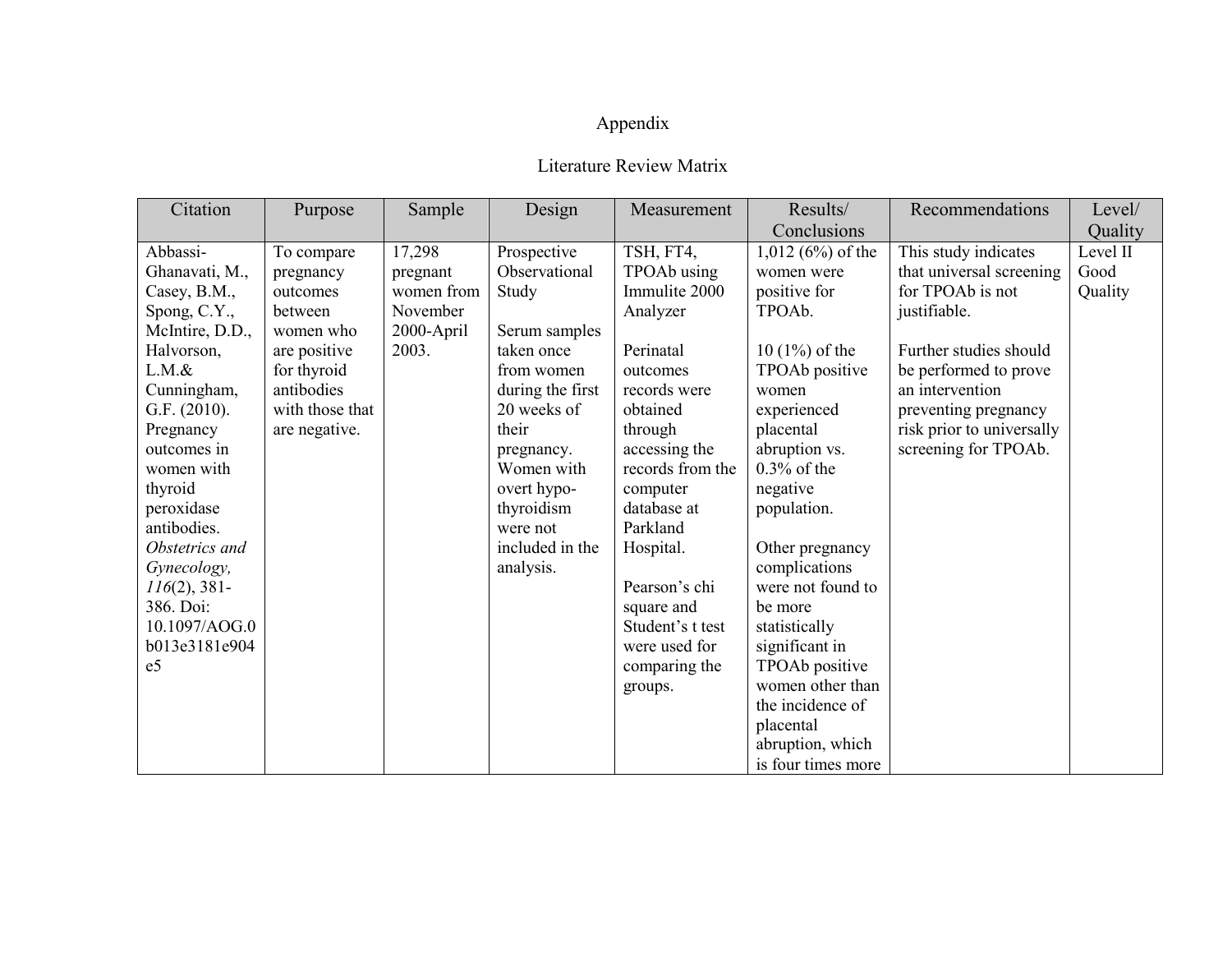|  |  | $\rightarrow$ $\rightarrow$<br>TPOAb<br>likely<br>n |  |
|--|--|-----------------------------------------------------|--|
|  |  | women.<br><b>DOSILIVE</b>                           |  |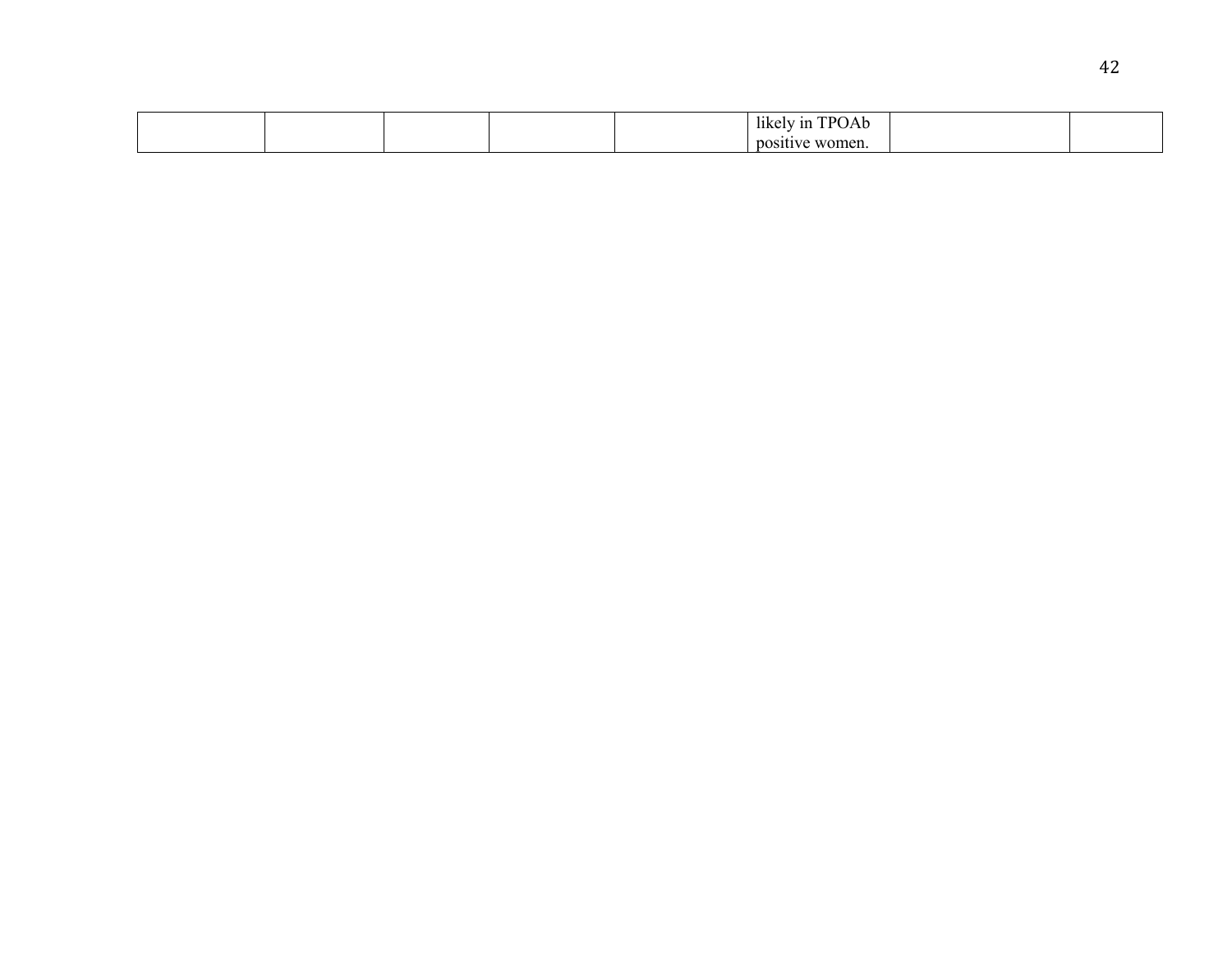| Citation       | Purpose          | Sample       | Design          | Measurement      | Results/            | Recommendations       | Level/   |
|----------------|------------------|--------------|-----------------|------------------|---------------------|-----------------------|----------|
|                |                  |              |                 |                  | Conclusions         |                       | Quality  |
| Ahmed, I.Z.,   | To compare       | 168          | Quasi-          | Pearson's        | 104 women were      | Categorizing women    | Level II |
| Eid, Y.M.,     | testing of       | pregnant     | experimental    | correlation of   | found to be low     | into high or low risk | Good     |
| Orabi, H.E., & | thyroid          | women that   | study           | p<0.05           | risk                | groups causes missed  | Quality  |
| Ibrahim, H.R.  | function in      | attended an  |                 |                  |                     | diagnosis of          |          |
| (2014).        | pregnant         | outpatient   | Patient history | Student's t test | 64 were found to    | hypothyroidism; so    |          |
| Comparison of  | women            | OB clinic in | interview       |                  | be high risk        | pregnant women        |          |
| universal and  | assessing for    | Cairo, Egypt |                 | X2 test to       |                     | should be universally |          |
| targeted       | the prevalence   |              | Thyroid         | compare          | No difference       | tested for            |          |
| screening for  | of               |              | function tests  | qualitative      | was found           | hypothyroidism.       |          |
| thyroid        | hypothyroidis    |              | including:      | variables        | between low and     |                       |          |
| dysfunction in | m.               |              | TSH, Free T4,   |                  | high risk groups    |                       |          |
| Egyptian       | Comparison       |              | Free T3, and    |                  | of clinical or      |                       |          |
| women.         | between          |              | anti-thyroid    |                  | subclinical         |                       |          |
| European       | testing          |              | peroxidase.     |                  | hypothyroid with    |                       |          |
| Journal of     | everyone or      |              |                 |                  | TSH or fT3          |                       |          |
| Endocrinol-    | only testing     |              |                 |                  |                     |                       |          |
| ogy, 171(2),   | people with      |              |                 |                  | <b>Elevated TPO</b> |                       |          |
| 285-291. doi:  | risk factors for |              |                 |                  | and fT4 were        |                       |          |
| 10.1530/EJE-   | effectively      |              |                 |                  | more prevalent in   |                       |          |
| 14-0100        | identifying      |              |                 |                  | the high risk       |                       |          |
|                | hypothyroidis    |              |                 |                  | group               |                       |          |
|                | m                |              |                 |                  |                     |                       |          |
|                |                  |              |                 |                  | 75 total patients   |                       |          |
|                |                  |              |                 |                  | had                 |                       |          |
|                |                  |              |                 |                  | hypothyroidism      |                       |          |
|                |                  |              |                 |                  | with no statistical |                       |          |
|                |                  |              |                 |                  | significance        |                       |          |
|                |                  |              |                 |                  | between being       |                       |          |
|                |                  |              |                 |                  | high and low risk.  |                       |          |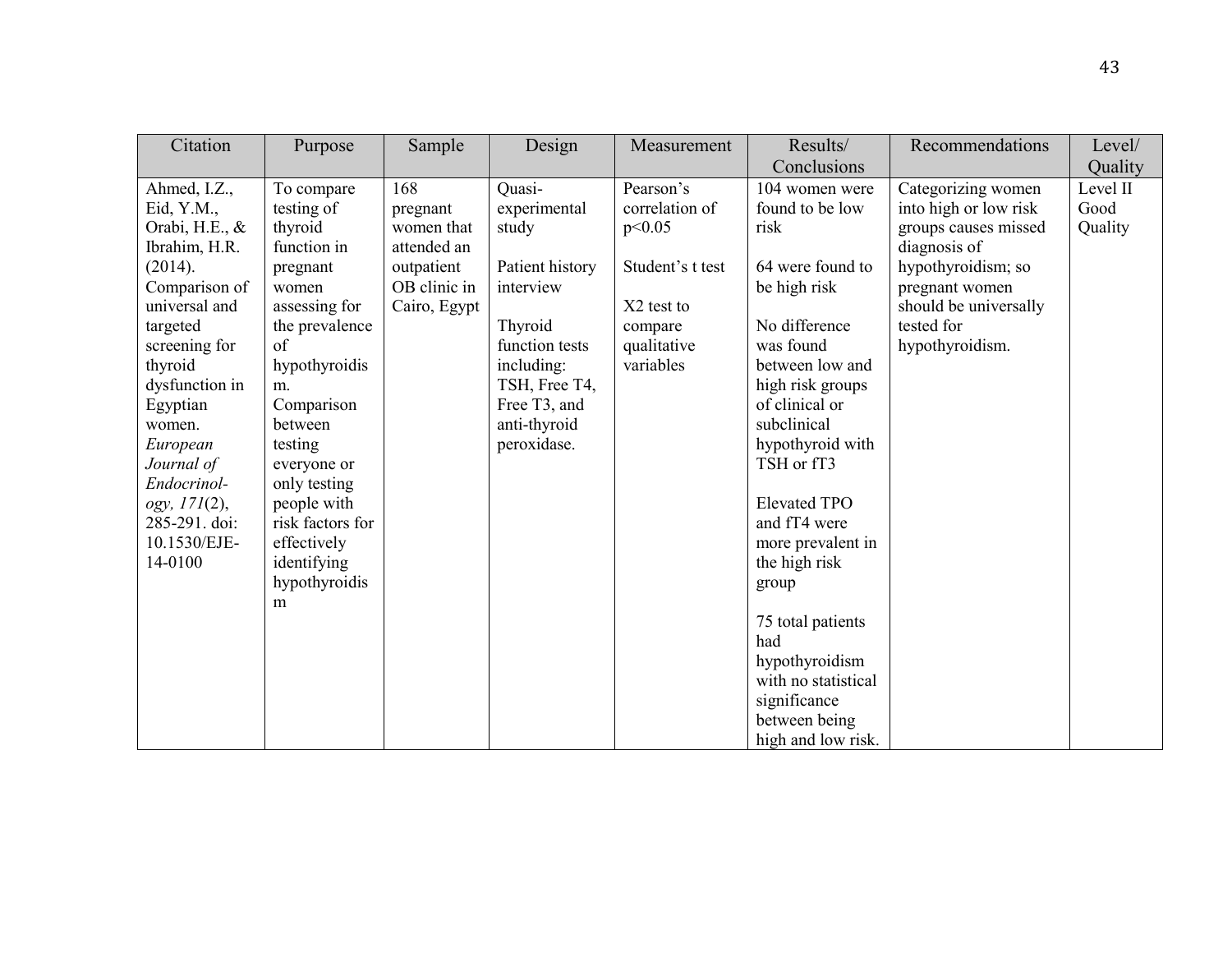| Citation                                                                                                                                                                                                                                                                                                                                                                                                                                   | Purpose                                                                                                                                                                                            | Sample                                                                                             | Design                                                                                                                                                                                                 | Measurement                                                                                                                | Results/                                                                                                                                                                                                                                                                                                                                                                                                                                        | Recommendations                                                                                                                                                                                                                              | Level/                      |
|--------------------------------------------------------------------------------------------------------------------------------------------------------------------------------------------------------------------------------------------------------------------------------------------------------------------------------------------------------------------------------------------------------------------------------------------|----------------------------------------------------------------------------------------------------------------------------------------------------------------------------------------------------|----------------------------------------------------------------------------------------------------|--------------------------------------------------------------------------------------------------------------------------------------------------------------------------------------------------------|----------------------------------------------------------------------------------------------------------------------------|-------------------------------------------------------------------------------------------------------------------------------------------------------------------------------------------------------------------------------------------------------------------------------------------------------------------------------------------------------------------------------------------------------------------------------------------------|----------------------------------------------------------------------------------------------------------------------------------------------------------------------------------------------------------------------------------------------|-----------------------------|
|                                                                                                                                                                                                                                                                                                                                                                                                                                            |                                                                                                                                                                                                    |                                                                                                    |                                                                                                                                                                                                        |                                                                                                                            | Conclusions                                                                                                                                                                                                                                                                                                                                                                                                                                     |                                                                                                                                                                                                                                              | Quality                     |
| Bhattacharyya,<br>R., Mukherjee,<br>K., Das, A.,<br>Biwas, M.R.,<br>Basunia, S.R.,<br>& Mukherjee,<br>A. (2015).<br>Anti-thyroid<br>peroxidase<br>antibody<br>positivity<br>during early<br>pregnancy is<br>associated with<br>pregnancy<br>complications<br>and maternal<br>morbidity in<br>later life.<br>Journal of<br>Natural<br>Science,<br><b>Biology</b> and<br>Medicine, $6(2)$ ,<br>402-405. doi:<br>10.4103/0976-<br>9668.160021 | To ascertain if<br>assessing for<br>thyroid<br>autoantibodies<br>in the first<br>trimester of<br>pregnancy has<br>an affect on the<br>outcome of<br>pregnancy or<br>postpartum<br>thyroid disease. | 400 pregnant<br>women $(8-12)$<br>weeks<br>gestation)<br>from April<br>$2011 -$<br>October<br>2012 | Prospective<br>cohort study<br>Participants<br>found to have<br>abnormal<br>thyroid<br>function at 12<br>weeks<br>postpartum<br>were followed<br>up every 8<br>weeks up to<br>12 months<br>postpartum. | FT4, FT3,<br>TSH, and<br>TPOAb<br>measured at<br>first antepartum<br>visit and then<br>repeated 12<br>weeks<br>postpartum. | 46 $(11.5\%)$ of the<br>mothers tested<br>positive for<br>TPOA <sub>b</sub> .<br>11.34% of<br>euthyroid mothers<br>tested positive for<br>TPOAb and<br>14.28% of<br>subclinical<br>hypothyroid<br>mothers tested<br>positive for<br>TPOA <sub>b</sub> .<br>Average TSH<br>levels were higher<br>in TPOAb<br>positive mothers.<br>10.87% of<br>TPOAb mothers<br>suffered from<br>SAB. Vs 4.8% of<br>TPOAb negative<br>mothers.<br>PPTD developed | Women who test<br>positive for TPOAb<br>in the first trimester<br>should be monitored<br>closely as they are at<br>a higher risk for SAB<br>and preterm delivery<br>as well as increased<br>risk of developing<br>postpartum<br>thyroiditis. | Level II<br>Good<br>Quality |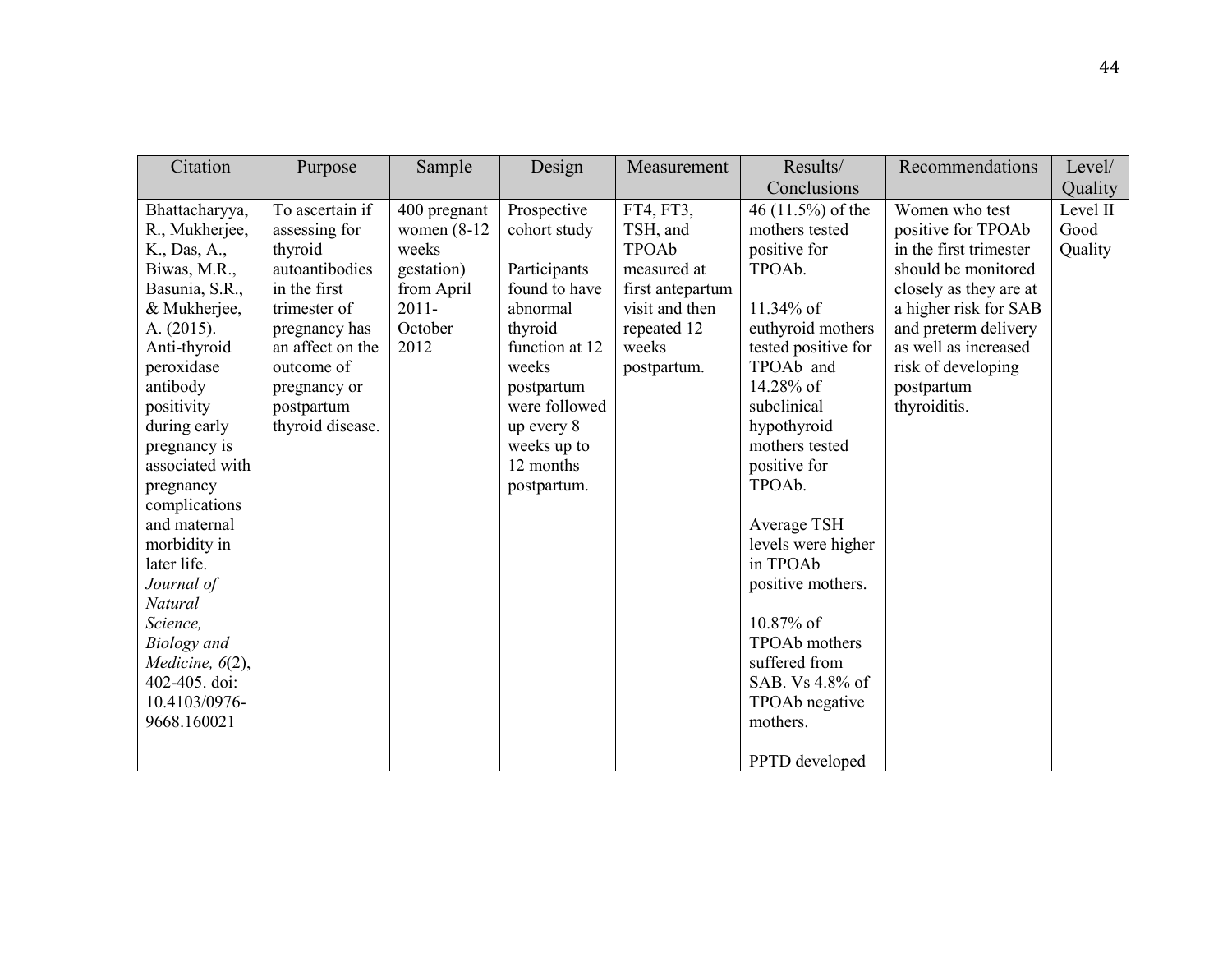|  |  | in 4.7% of the      |  |
|--|--|---------------------|--|
|  |  | women and of        |  |
|  |  | those women,        |  |
|  |  | 81.25% were         |  |
|  |  | positive for        |  |
|  |  | TPOA <sub>b</sub> . |  |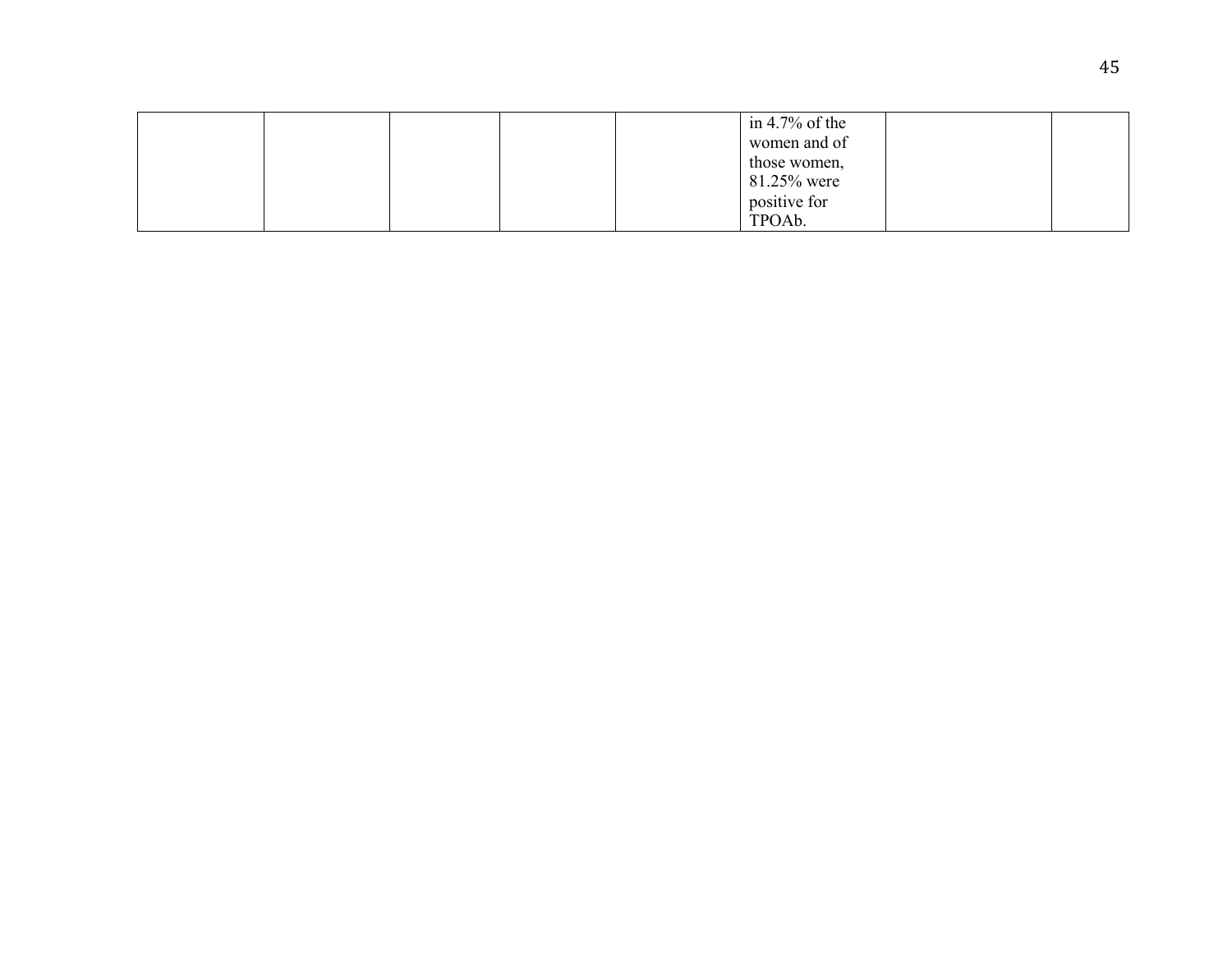| Citation                           | Purpose        | Sample     | Design                   | Measurement                                | Results/                                   | Recommendations                      | Level/    |
|------------------------------------|----------------|------------|--------------------------|--------------------------------------------|--------------------------------------------|--------------------------------------|-----------|
|                                    |                |            |                          |                                            | Conclusions                                |                                      | Quality   |
| Bryant, S.N.,                      | To analyze     | Sample     | Secondary                | Chart review                               | 47 women had overt                         | This study suggests                  | Level III |
| Nelson, D.B.,                      | the outcomes   | taken      | Analysis of              | completed by                               | hypothyroidism                             | that universally                     | Good      |
| McIntire, D.D.,                    | of             | from       | Quantitative             | nurses to ascertain                        | 183 women had positive                     | screening for thyroid                | Quality   |
| Casey, B.M., $&$                   | pregnancies    | 26,518     | data.                    | demographic data                           | screenings for                             | dysfunction                          |           |
| Cunningham,                        | of individuals | women      |                          | pregnancy and                              | hypothyroidism but were                    | prenatally is an                     |           |
| F.G. $(2015)$ . An                 | diagnosed      | prenatally | Serum                    | birth outcomes                             | unconfirmed.                               | option for helping to                |           |
| analysis of                        | with           | at         | thyroid                  | (including)                                |                                            | diagnose and treat                   |           |
| population-                        | hypothyroi-    | Parkland   | panel levels             | cesarean delivery,                         | 25% of women with                          | some hypothyroid                     |           |
| based prenatal                     | dism that      | Hospital   | taken at                 | newborn weight,                            | overt hypothyroidism                       | disorders. However,                  |           |
| screening for                      | were           | from Nov.  | initial                  | and hypertension                           | were over the age of 35.                   | since they found the                 |           |
| overt                              | identified in  | 2000-      | prenatal                 | after 20 weeks of                          |                                            | same incidence of                    |           |
| hypothyroid-                       | population-    | April      | visit.                   | pregnancy)                                 | Women that screened                        | hypothyroid that they                |           |
| ism. American                      | based          | 2003.      |                          |                                            | positive but had                           | were already getting                 |           |
| Journal of<br>Obstetrics and       | screening.     |            | Thresholds:<br>TSH > 3.0 | 2 tailed                                   | unconfirmed                                | before they started<br>the universal |           |
|                                    |                |            | mU/L                     | probability value<br>of $\leq$ 0.05 deemed | hypothyroidism were                        |                                      |           |
| Gynecology,                        |                |            | fT4 < 0.9                |                                            | found more likely to<br>develop pregnancy- | screening process                    |           |
| $213(4)$ , 565.e1-<br>565.e6. doi: |                |            | ng/dL                    | significant.                               | related hypertension.                      | they cannot<br>recommend that        |           |
| 10.1016/j.ajog.                    |                |            |                          |                                            |                                            | universal screening is               |           |
| 2015.06.0601                       |                |            |                          |                                            | Pregnancy outcomes                         | the best option.                     |           |
|                                    |                |            |                          |                                            | were similar in women                      |                                      |           |
|                                    |                |            |                          |                                            | that screened positive                     |                                      |           |
|                                    |                |            |                          |                                            | for hypothyroidism, but                    |                                      |           |
|                                    |                |            |                          |                                            | were not confirmed (no                     |                                      |           |
|                                    |                |            |                          |                                            | treatment) to those that                   |                                      |           |
|                                    |                |            |                          |                                            | received treatment to                      |                                      |           |
|                                    |                |            |                          |                                            | those who have                             |                                      |           |
|                                    |                |            |                          |                                            | euthyroid.                                 |                                      |           |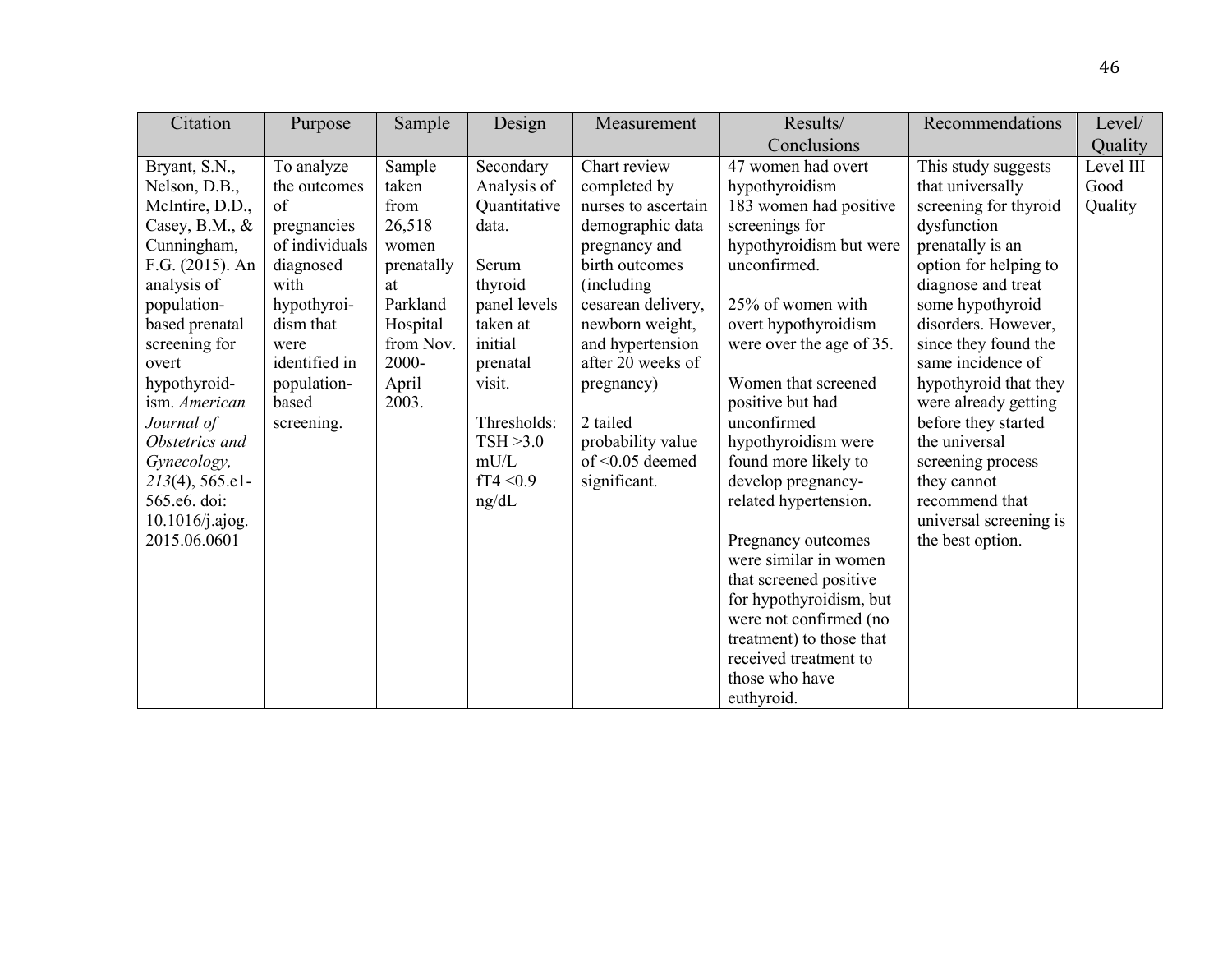| Citation                                                                                                                                                                                                                                                                                                                     | Purpose                                                                                                                                                                                                 | Sample                                                                                                                                      | Design                                                                                                                                                                                                                                                                                                                                                                               | Measurement                                                                                                                        | Results/                                                                                                                                                                                                                                                                                                                              | Recommendations                                                                                                                                                                                                                                                                                                             | Level/                      |
|------------------------------------------------------------------------------------------------------------------------------------------------------------------------------------------------------------------------------------------------------------------------------------------------------------------------------|---------------------------------------------------------------------------------------------------------------------------------------------------------------------------------------------------------|---------------------------------------------------------------------------------------------------------------------------------------------|--------------------------------------------------------------------------------------------------------------------------------------------------------------------------------------------------------------------------------------------------------------------------------------------------------------------------------------------------------------------------------------|------------------------------------------------------------------------------------------------------------------------------------|---------------------------------------------------------------------------------------------------------------------------------------------------------------------------------------------------------------------------------------------------------------------------------------------------------------------------------------|-----------------------------------------------------------------------------------------------------------------------------------------------------------------------------------------------------------------------------------------------------------------------------------------------------------------------------|-----------------------------|
|                                                                                                                                                                                                                                                                                                                              |                                                                                                                                                                                                         |                                                                                                                                             |                                                                                                                                                                                                                                                                                                                                                                                      |                                                                                                                                    | Conclusions                                                                                                                                                                                                                                                                                                                           |                                                                                                                                                                                                                                                                                                                             | Quality                     |
| Costeria, M.J.,<br>Oliveira, P.,<br>Ares, S.,<br>Roque, S.,<br>Morreale de<br>Escobar, G., &<br>Palha, J.A.<br>(2010).<br>Parameters of<br>thyroid<br>function<br>throughout<br>and after<br>pregnancy in<br>an iodine-<br>deficient<br>population.<br>Thyroid,<br>$20(9)$ , 995-<br>1001. doi:<br>10.1089/thy.2<br>009.0356 | To define the<br>parameters of<br>normal thyroid<br>hormone<br>function<br>during<br>pregnancy and<br>up to one year<br>postpartum in<br>a mild to<br>moderate<br>iodine<br>insufficient<br>population. | 118 pregnant<br>women who<br>were<br>negative for<br>thyroid<br>antibodies in<br>Portugal<br>between<br>January 2003<br>to December<br>2005 | Quasi-<br>experimental<br>study<br>Food intake<br>questionnaire<br>Serum<br>collected in<br>each trimester<br>of pregnancy,<br>intrapartum,<br>and<br>postpartum at<br>$3 \text{ days}, 3$<br>months, and 1<br>year after<br>delivery<br>measuring<br>total T4, free<br>T4, total T3,<br>free T3, TSH,<br>$Tg$ , anti—<br>TPO and Anti-<br>Tg antibodies<br>using<br><b>DYNOtest</b> | Statistical<br>analyses<br>performed with<br>the SPSS 15<br>software and<br>values were<br>considered<br>reliable if<br>$p<0.05$ . | FT4 levels during<br>pregnancy were<br>always lower than<br>postpartum.<br>TT4, TT3, and TBG<br>were higher during<br>pregnancy than after<br>delivery (by $25\%$ ).<br>FT4, FT3, and TSH<br>levels changed<br>significantly<br>between all<br>trimesters.<br>TT4 changed<br>significantly<br>between second and<br>third trimesters. | Since TSH is usually<br>lower during the first<br>trimester of<br>pregnancy, the TSH<br>cutoff of 2.5 mIU/L<br>might be too high to<br>catch all of those with<br>subclinical<br>hypothyroidism.<br>This needs to be<br>studied on a larger<br>population.<br>More knowledge is<br>necessary about<br>iodine insufficiency. | Level II<br>Good<br>Quality |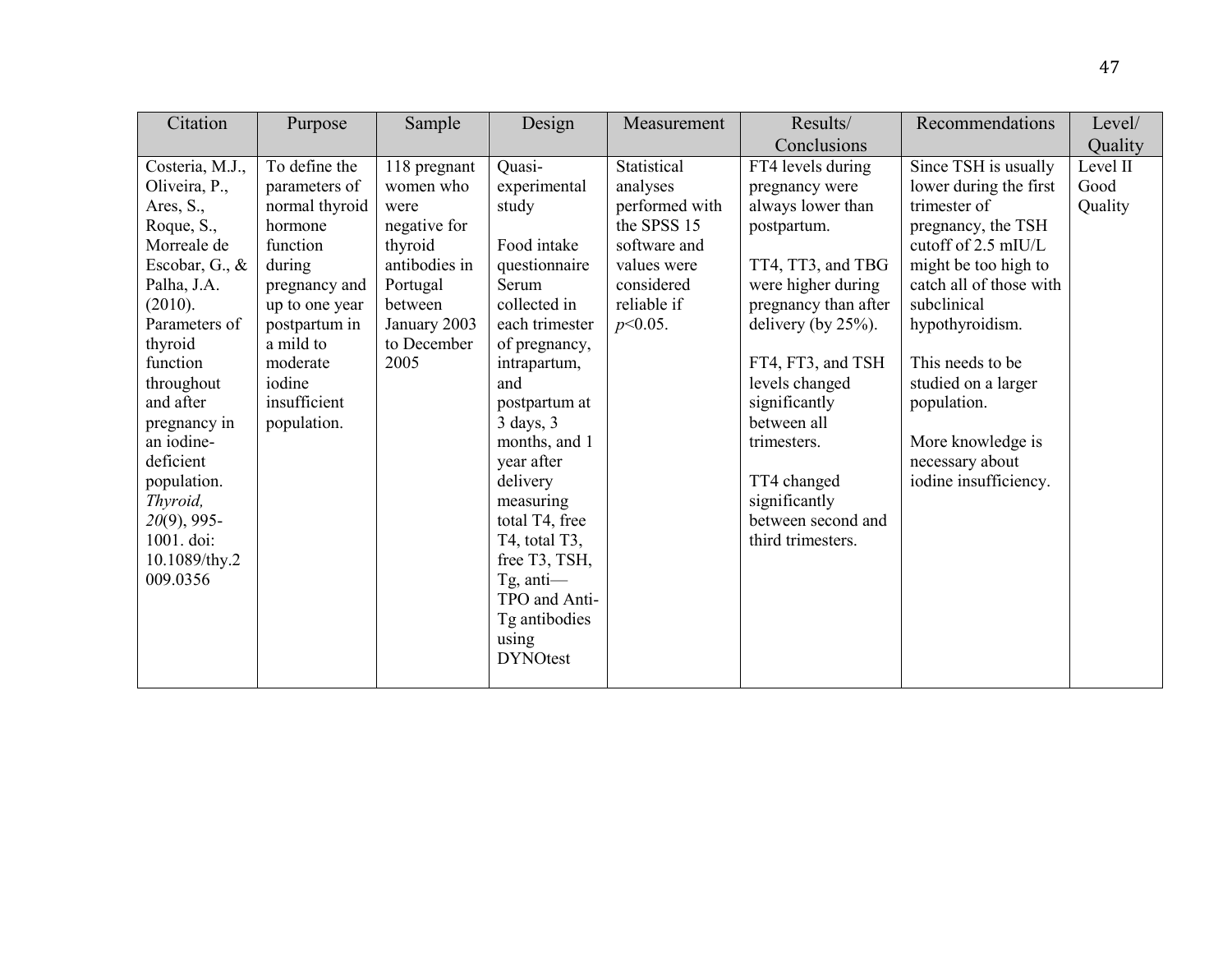| Citation       | Purpose         | Sample        | Design         | Measurement             | Results/              | Recommendations         | Level/   |
|----------------|-----------------|---------------|----------------|-------------------------|-----------------------|-------------------------|----------|
|                |                 |               |                |                         | Conclusions           |                         | Quality  |
| Dhaifalah, I., | To determine    | 10,052        | Quasi-         | TPOAb                   | 1190 women $(11.8\%)$ | It may be beneficial to | Level II |
| Salek, T.,     | how much        | Pregnant      | experimental   | considered              | were considered to be | routinely screen        | Good     |
| Langova, D.,   | screening for   | women in      | Study          | positive if             | outside of the range  | pregnant women for      | Quality  |
| & Cuckle, H.   | thyroid         | the first     |                | greated than 5.6        | and sent for          | thyroid disease in the  |          |
| (2017).        | disease in the  | trimester     | In phase one,  | IU/ml. TSH              | endocrinology         | first trimester when    |          |
| Routine first  | first trimester | from          | TPOAb, TSH     | range 0.35-             | referral.             | other screening tests   |          |
| trimester      | of pregnancy    | November      | and fT4 were   | $4.94$ m $U/L$ , fT $4$ |                       | are performed,          |          |
| screening for  | applies a       | 2009-         | screened for.  | range 9.0-19.1          | 338 women (3.4%) of   | however further         |          |
| maternal       | burden to       | September     | In phase $2$ , | pmol/L.                 | women had positive    | research is needed.     |          |
| thyroid        | endocrinology   | $2015$ in the | fT4 was left   |                         | TPOAb.                |                         |          |
| disease.       | as well as the  | Czech         | out.           | Symptomatic             |                       |                         |          |
| Journal of     | effectiveness   | Republic.     |                | thyroid disease         |                       |                         |          |
| Fetal          | of combining    | (2 phases,    |                | sufferers prior to      |                       |                         |          |
| Medicine, 1-   | screening for   | the first     |                | pregnancy were          |                       |                         |          |
| 5. Doi:        | thyroid         | phase         |                | excluded from           |                       |                         |          |
| 10.1007/s405   | disease with    | ended in      |                | the study.              |                       |                         |          |
| 56-017-0112-   | other           | March         |                |                         |                       |                         |          |
| 8              | screening tests | $2013$ ).     |                | $P > 0.0001$ , chi      |                       |                         |          |
|                | in the first    |               |                | square test             |                       |                         |          |
|                | trimester.      |               |                |                         |                       |                         |          |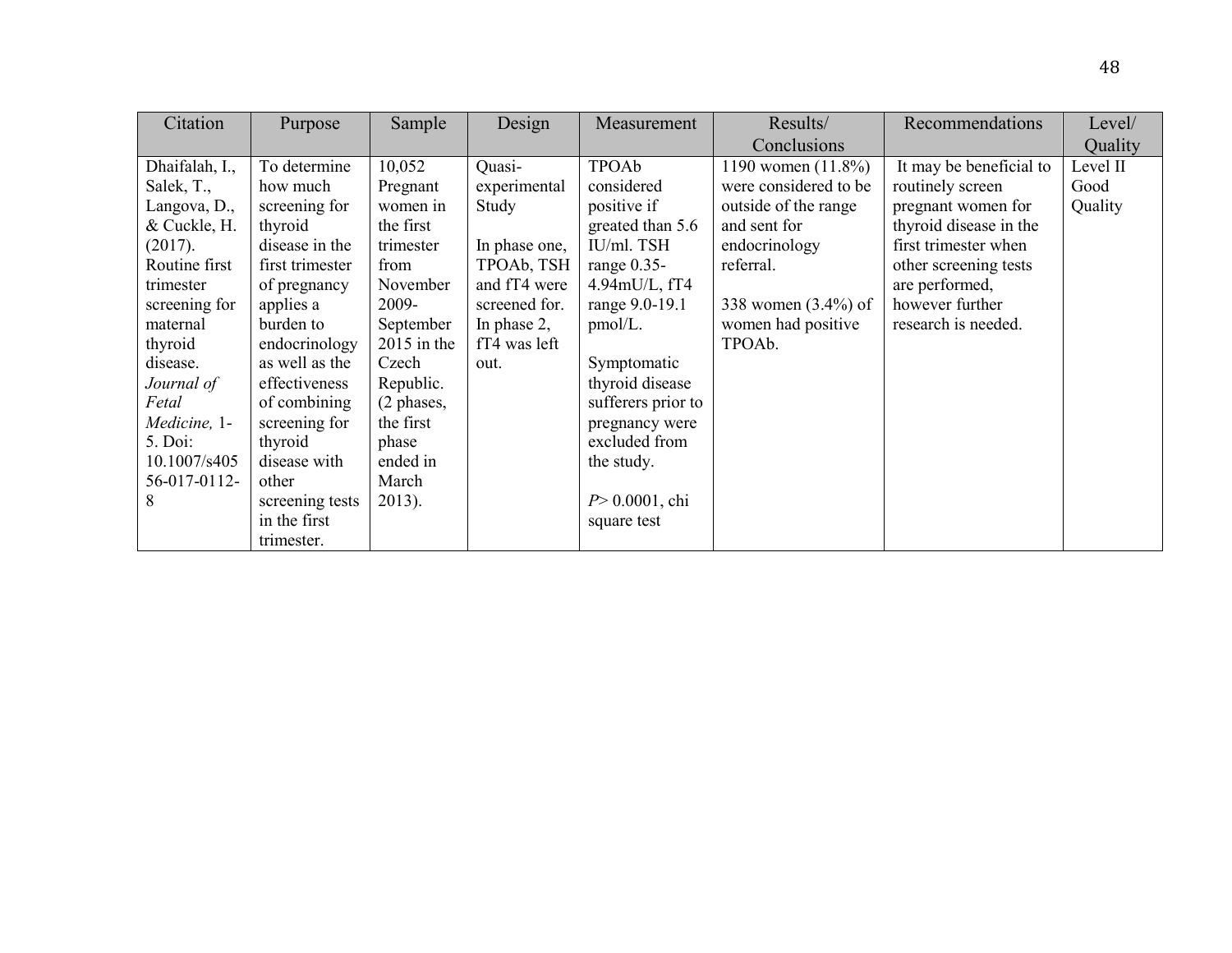| Citation                                                                                                                                                                                                                                                                              | Purpose                                                                                                         | Sample                                                                                                                                                     | Design                                                                                                                                                                                                                  | Measurement                                                                                           | Results/                                                                                                                                                                                                                                                                                                                                                                     | Recommendations                                                                                                  | Level/                         |
|---------------------------------------------------------------------------------------------------------------------------------------------------------------------------------------------------------------------------------------------------------------------------------------|-----------------------------------------------------------------------------------------------------------------|------------------------------------------------------------------------------------------------------------------------------------------------------------|-------------------------------------------------------------------------------------------------------------------------------------------------------------------------------------------------------------------------|-------------------------------------------------------------------------------------------------------|------------------------------------------------------------------------------------------------------------------------------------------------------------------------------------------------------------------------------------------------------------------------------------------------------------------------------------------------------------------------------|------------------------------------------------------------------------------------------------------------------|--------------------------------|
|                                                                                                                                                                                                                                                                                       |                                                                                                                 |                                                                                                                                                            |                                                                                                                                                                                                                         |                                                                                                       | Conclusions                                                                                                                                                                                                                                                                                                                                                                  |                                                                                                                  | Quality                        |
| Dosiou, C.<br>Sanders, G.D.,<br>Araki, S.S., &<br>Crapo, L.M.<br>(2008).<br>Screening<br>pregnant<br>women for<br>autoimmune<br>thyroid<br>disease: a cost-<br>effective<br>analysis.<br>European<br>Journal of<br>Endocrinology,<br>158, 841-851.<br>doi:<br>10.1530/EJE-<br>07-0882 | To<br>determine<br>when it is<br>cost<br>effective to<br>screen<br>pregnant<br>women for<br>thyroid<br>disease. | Women in<br>the US in<br>their first<br>trimester<br>of<br>pregnancy<br>between<br>the ages of<br>15 to 45<br>with no<br>history of<br>thyroid<br>disease. | Randomized<br>control trial<br>with the<br>following<br>groups<br>1. No<br>screening<br>2. Screening<br>TSH only<br>3. Screening<br>for TPOAb<br>and then<br>further<br>screening for<br>TSH if Ab<br>were<br>positive. | Markov health<br>transition tree<br>was utilized to<br>see trends in<br>overall costs<br>and savings. | Overall it is cost<br>saving to screen TSH<br>in early pregnancy<br>(overall savings of<br>\$102 per patient).<br>Screening for<br>TPOAb overall was<br>also cost effective<br>(\$212 per patient).<br>It is cost effective to<br>screen for thyroid<br>disease because the<br>overall damage of<br>undiagnosed thyroid<br>disease costs more<br>than does the<br>screening. | Screen pregnant<br>women in the first<br>trimester for either<br>TSH or TPOAb to<br>rule out thyroid<br>disease. | Level I<br><b>High Quality</b> |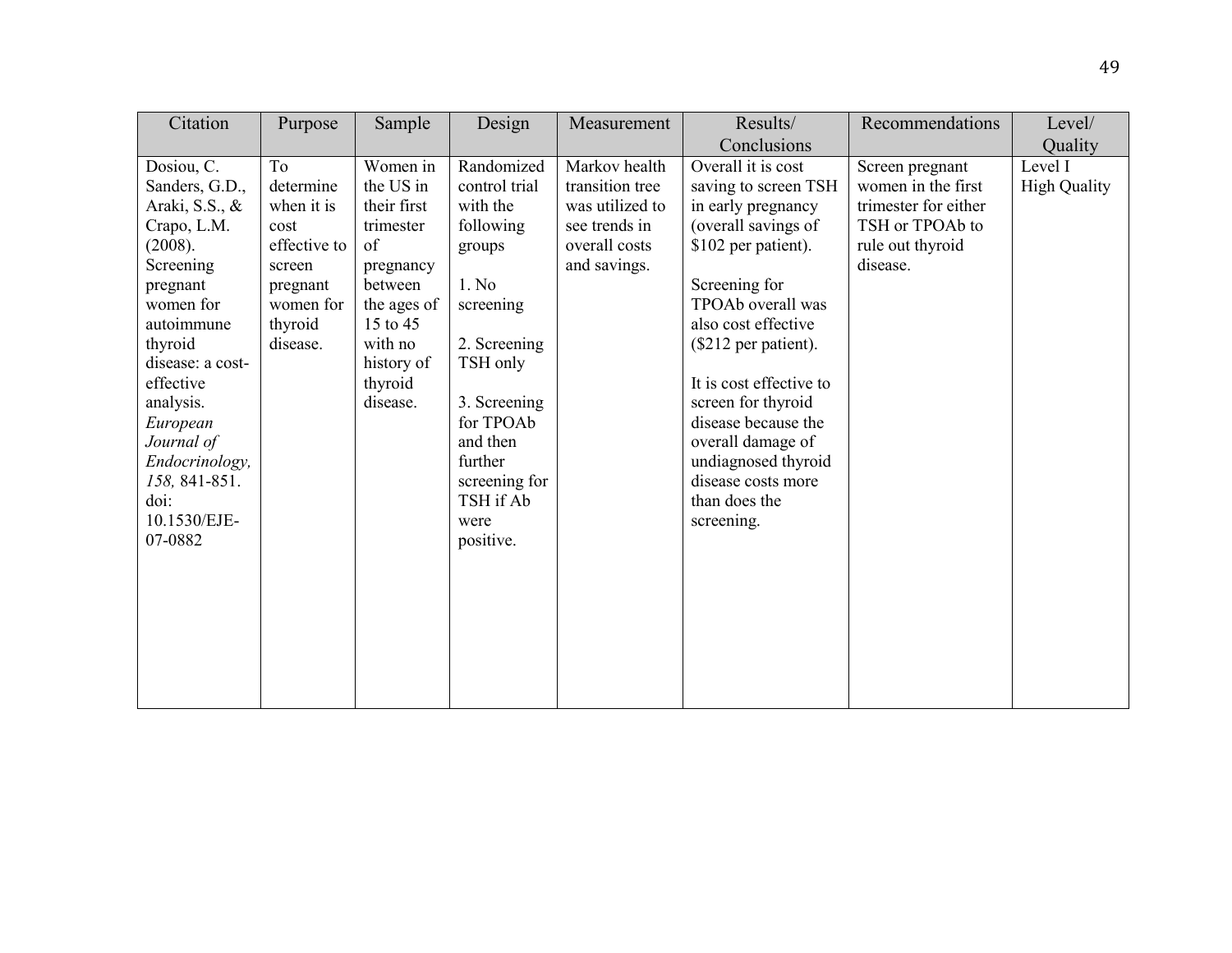| Citation                                                                                                                                                                                                                                                                                                                                                            | Purpose                                                                                                                                        | Sample                                                                          | Design                                                                                                                                                     | Measurement                                                                                                                                                                   | Results/                                                                                                                                                                                                                                                                                                                                                                                                                                                                                                                                                                        | Recommendations                                                                                                                                                                                                                                                                             | Level/                      |
|---------------------------------------------------------------------------------------------------------------------------------------------------------------------------------------------------------------------------------------------------------------------------------------------------------------------------------------------------------------------|------------------------------------------------------------------------------------------------------------------------------------------------|---------------------------------------------------------------------------------|------------------------------------------------------------------------------------------------------------------------------------------------------------|-------------------------------------------------------------------------------------------------------------------------------------------------------------------------------|---------------------------------------------------------------------------------------------------------------------------------------------------------------------------------------------------------------------------------------------------------------------------------------------------------------------------------------------------------------------------------------------------------------------------------------------------------------------------------------------------------------------------------------------------------------------------------|---------------------------------------------------------------------------------------------------------------------------------------------------------------------------------------------------------------------------------------------------------------------------------------------|-----------------------------|
|                                                                                                                                                                                                                                                                                                                                                                     |                                                                                                                                                |                                                                                 |                                                                                                                                                            |                                                                                                                                                                               | Conclusions                                                                                                                                                                                                                                                                                                                                                                                                                                                                                                                                                                     |                                                                                                                                                                                                                                                                                             | Quality                     |
| Ekinci, E.I.,<br>Chiu, W.L., Lu,<br>Z.K., Sikaris,<br>K., Churilov,<br>L., Bittar, I.,<br>Lam, $Q_{\cdot}$ ,<br>Crinis, N., $\&$<br>Houlihan, C.A.<br>$(2015)$ . A<br>longitudinal<br>study of thyroid<br>autoantibodies<br>in pregnancy:<br>the importance<br>of test timing.<br>Clinical<br>Endocrinology,<br>$82(4)$ , 604-610.<br>Doi:<br>10.1111/cen.12<br>571 | To ascertain the<br>best time during<br>pregnancy in<br>which to test for<br>TPOAb and<br>TgAb to help<br>detect<br>hypothyroidism<br>and PPTD | 140 women<br>in<br>Melbourne<br>Australia<br>less than 13<br>weeks<br>pregnant. | Longitudinal<br>Study<br>TPOA <sub>b</sub> ,<br>TgAb, TSH<br>and FT4<br>measured at<br>$1st$ , $2nd$ , and<br>$3rd$ trimester<br>as well as<br>postpartum. | Longitudinal<br>random-effect<br>logistic<br>regression<br>measured the<br>relationship<br>between time<br>and whether<br><b>TPOAb</b> status<br>was positive or<br>negative. | 13 (9.29%) positive<br>for TPOAb and 15<br>$(10.71\%)$ positive<br>for TgAb during the<br>first trimester<br>Odds of having a<br>positive TPOAb test<br>in $2nd$ trimester were<br>decreased by 96%<br>and in the 3rd<br>trimester by 97%.<br>Odds of having a<br>positive TgAb test in<br>the $2^{nd}$ and $3^{rd}$<br>trimesters were 99%<br>decreased.<br>13 out of 83 women<br>$(16\%)$ had PPTD by<br>20 weeks<br>postpartum 32%<br>were TPOAb<br>positive versus $5.1\%$<br>who were TPOAb<br>negative. It was<br>higher in women<br>who had TPOAb or<br>TgAb positivity. | TPOAb and TgAb<br>decreased between<br>12-25 weeks<br>gestation so it should<br>be tested for in early<br>pregnancy.<br>If negative thyroid<br>antibody tests are<br>found at the second<br>or third trimester, it<br>does not mean that<br>the women will not<br>have thyroid<br>problems. | Level II<br>Good<br>Quality |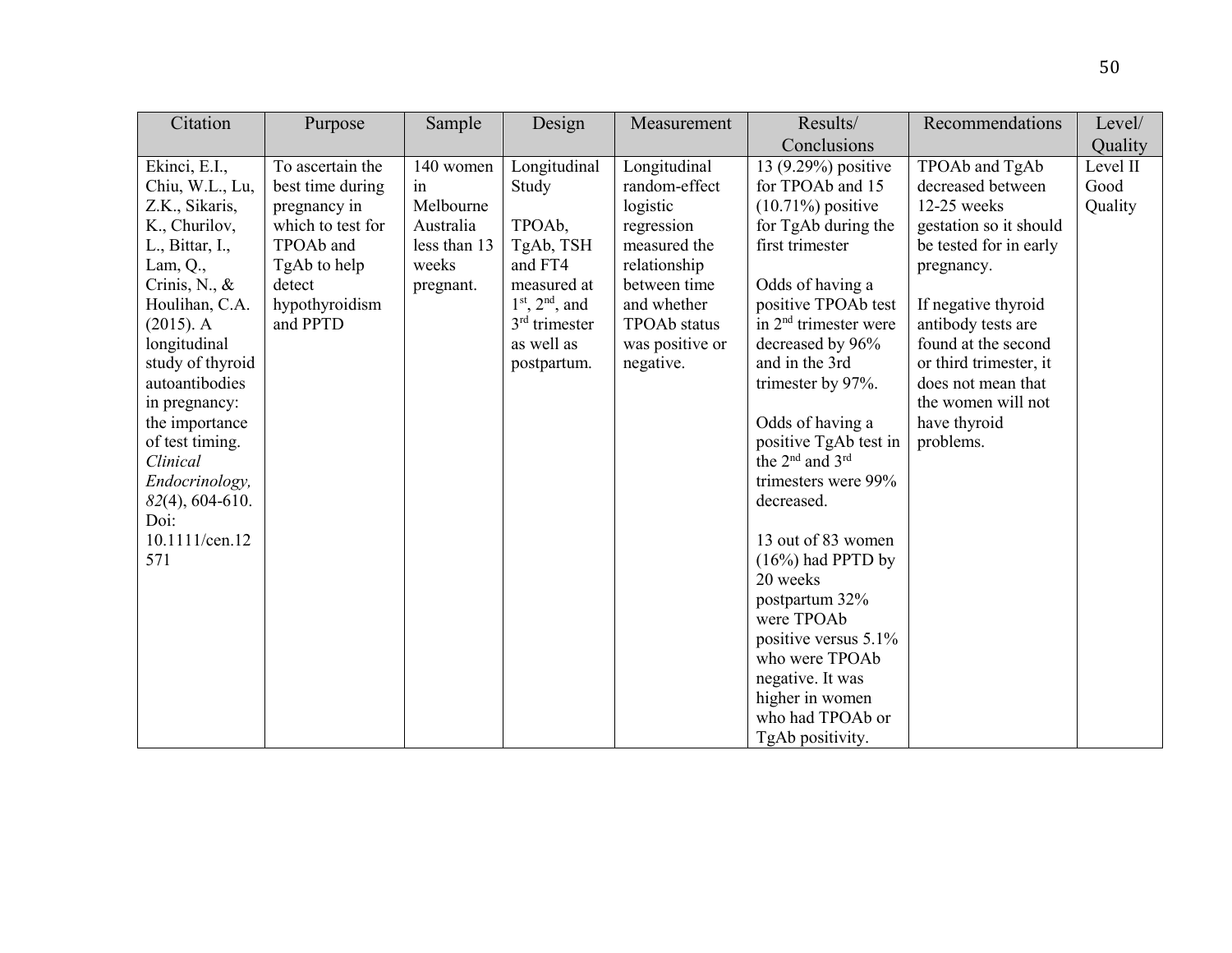| Citation                   | Purpose      | Sample         | Design         | Measurement             | Results/                    | Recommendations        | Level/   |
|----------------------------|--------------|----------------|----------------|-------------------------|-----------------------------|------------------------|----------|
|                            |              |                |                |                         | Conclusions                 |                        | Quality  |
| Groer, M.W.,               | To observe   | 631 pregnant   | Longitudinal,  | TPOAb serum             | Cronbach's alpha            | Routine TPOAb          | Level II |
| &Vaughan, J.H.             | women's      | women then     | correlational, | testing                 | for the PSS-                | screening might help   | Good     |
| $(2013)$ . Positive        | moods who    | 63 who         | two-group,     |                         | 0.839                       | to predict and prevent | Quality  |
| thyroid                    | tested       | screened       | observational  | Demographic             | <b>POMS 0.91</b>            | postpartum             |          |
| peroxidase                 | positive for | TPOAb          | study.         | Profile of Mood         |                             | depression since       |          |
| antibody titer is          | TPOAb        | positive and a |                | <b>States or POMS</b>   | During                      | dysphoric moods are    |          |
| associated with            | during       | convenience    | The women      | questionnaire.          | pregnancy,                  | more common among      |          |
| dysphoric moods            | pregnancy    | sample of 72   | followed up    |                         | TPOAb positive              | women who test         |          |
| during pregnancy           | and          | TPOAb          | with blood     | <b>Perceived Stress</b> | women scored                | positive for TPOAb.    |          |
| and postpartum.            | postpartum.  | negative       | tests monthly  | Scale.                  | higher on the<br>POMS scale |                        |          |
| Journal of<br>Obstetric,   |              | women.         | for six months |                         | including                   |                        |          |
|                            |              |                | postpartum.    | Thyroid<br>Symptom      | depression and              |                        |          |
| Gynecologic, &<br>Neonatal |              |                |                | Checklist               | other dysphoric             |                        |          |
| Nursing: Clinical          |              |                |                |                         | moods.                      |                        |          |
| Scholarship for            |              |                |                |                         |                             |                        |          |
| the Care of                |              |                |                |                         | 64% of TPOAb                |                        |          |
| Women,                     |              |                |                |                         | positive women              |                        |          |
| Childbearing               |              |                |                |                         | developed PPTD              |                        |          |
| Families, &                |              |                |                |                         | within 6 months             |                        |          |
| Newborns, $42(1)$ ,        |              |                |                |                         | postpartum.                 |                        |          |
| E26-E32. Doi:              |              |                |                |                         |                             |                        |          |
| $10.1111/j.1552-$          |              |                |                |                         | Postpartum                  |                        |          |
| 6909.2012.01425.           |              |                |                |                         | depression and              |                        |          |
| X                          |              |                |                |                         | high POMS                   |                        |          |
|                            |              |                |                |                         | scores were more            |                        |          |
|                            |              |                |                |                         | common among                |                        |          |
|                            |              |                |                |                         | TPOAb positive              |                        |          |
|                            |              |                |                |                         | women                       |                        |          |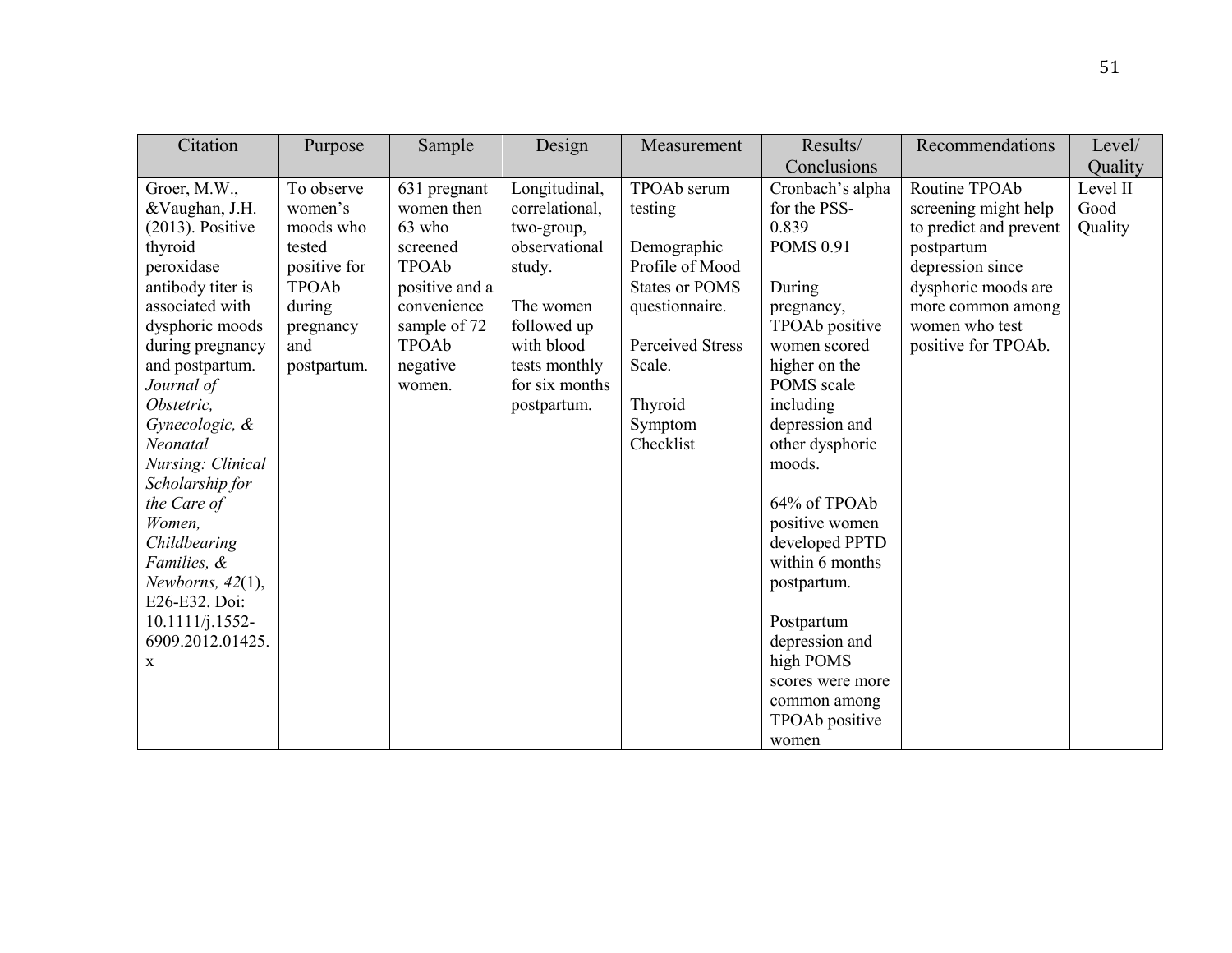| Citation                                                                                                                                                                                                                                                                                                                                                                                                                                                                                                                            | Purpose                                                                                          | Sample                                                                                                                                                                        | Design                                                                                                                                                                                                                                                                             | Measurement                                                                                                                   | Results/                                                                                                                                                                                                                                                                                                                                                                                  | Recommendations                                                                                                                                                                                                                                                                                                                                                                                                 | Level/                       |
|-------------------------------------------------------------------------------------------------------------------------------------------------------------------------------------------------------------------------------------------------------------------------------------------------------------------------------------------------------------------------------------------------------------------------------------------------------------------------------------------------------------------------------------|--------------------------------------------------------------------------------------------------|-------------------------------------------------------------------------------------------------------------------------------------------------------------------------------|------------------------------------------------------------------------------------------------------------------------------------------------------------------------------------------------------------------------------------------------------------------------------------|-------------------------------------------------------------------------------------------------------------------------------|-------------------------------------------------------------------------------------------------------------------------------------------------------------------------------------------------------------------------------------------------------------------------------------------------------------------------------------------------------------------------------------------|-----------------------------------------------------------------------------------------------------------------------------------------------------------------------------------------------------------------------------------------------------------------------------------------------------------------------------------------------------------------------------------------------------------------|------------------------------|
|                                                                                                                                                                                                                                                                                                                                                                                                                                                                                                                                     |                                                                                                  |                                                                                                                                                                               |                                                                                                                                                                                                                                                                                    |                                                                                                                               | Conclusions                                                                                                                                                                                                                                                                                                                                                                               |                                                                                                                                                                                                                                                                                                                                                                                                                 | Quality                      |
| Hollowell, J.G.,<br>Staehling, N.W.,<br>Flanders, D.,<br>Hannon, W.H.,<br>Gunter, E.W.,<br>Spencer, C.A.,<br>&Braverman,<br>L.E. (2001).<br>Serum TSH, T4,<br>and thyroid<br>antibodies in the<br><b>United States</b><br>population<br>$(1988 \text{ to } 1994):$<br>National health<br>and nutrition<br>examination<br>survey<br>(NHANES III).<br>The Journal of<br>Clinical<br>Endocrino-logy<br>and Metabolism,<br>87(2), 489-499.<br>Retrieved from:<br>http://press.endoc<br>rine.org/doi/full/1<br>0.1210/jcem.87.2.<br>8182 | To find a<br>reference<br>range for<br>TSH, fT4, and<br>TPO Ab for<br>the general<br>population. | 17,353 people<br>over the age of<br>12 years old<br>who<br>participated in<br>the NHANES<br>III and had<br>thyroid studies<br>without<br>preexisting<br>thyroid<br>disorders. | Retrospective<br>study<br>$fT4$ using<br>immunoassay<br>reference<br>range<br>$57.9$ nmol/L<br>to 169.9<br>nmol/L<br><b>TSH</b><br>reference<br>range $0.39$ -<br>$4.6$ mlU/L<br>TPO Ab<br>normal range<br>less than $\leq 0.5$<br>IU/mL and<br>TgAb normal<br>range, 1.0<br>IU/mL | Calculation of<br>prevalence,<br>prevalence<br>distance, and<br>prevalence ratios<br>while using a<br>logistic<br>regression. | 4.6% of the<br>population<br>studied had<br>hypothyroidism.<br>Mean TSH for<br>population was<br>$1.4$ mIU/L.<br>White study<br>participants had a<br>higher TSH than<br><b>Black</b><br>participants.<br>Mean fT4 for<br>population was<br>$112.3 +/-$<br>$0.7$ nmol/L<br>TPO Ab were<br>present in 13% of<br>the population<br>and TgAb were<br>present in 11.3 %<br>of the population. | Keep in mind that<br>Whites and Mexican<br>Americans have<br>higher TSH levels<br>than Blacks.<br>TSH levels in the<br><b>Black population</b><br>needs further<br>research.<br>Early detection is<br>important, especially<br>in women who have<br>higher TSH levels.<br>The iodine nutrition<br>of the general<br>population needs to<br>continue to be<br>monitored as it may<br>affect thyroid<br>function. | Level III<br>High<br>Quality |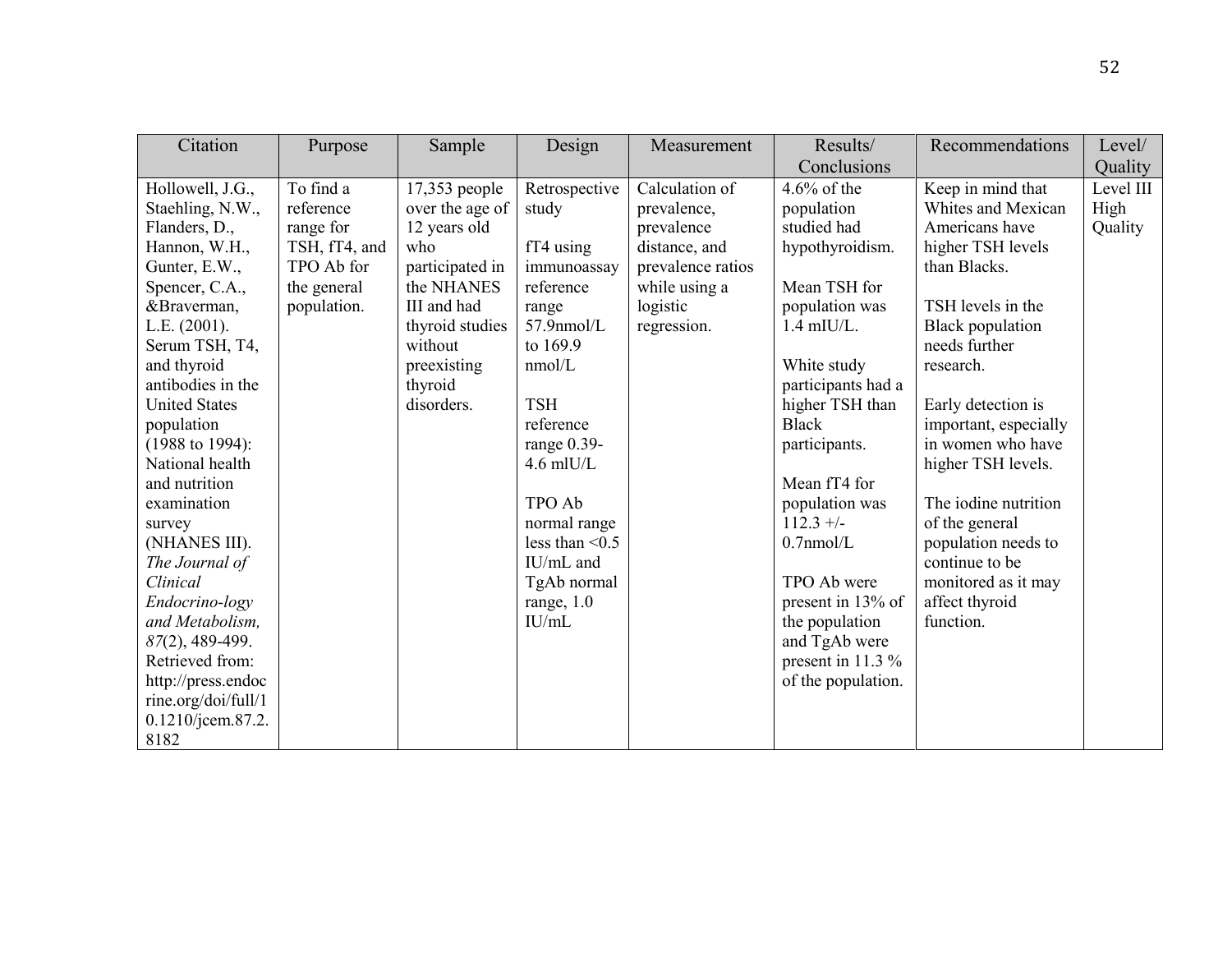| Citation        | Purpose       | Sample   | Design           | Measurement      | Results/             | Recommendations       | Level/Quality |
|-----------------|---------------|----------|------------------|------------------|----------------------|-----------------------|---------------|
|                 |               |          |                  |                  | Conclusions          |                       |               |
| Mamede da       | To determine  | 98       | Concurrent       | 95% CI of 4.1-   | 10 women $(10.2\%)$  | Screen all pregnant   | Level II      |
| Costa, S.,      | if TPOAb      | Pregnant | Cohort Study     | 16.3 for TSH and | were positive for    | women for TPOAb       | Good Quality  |
| Siero Netto,    | positivity in | women    |                  | 60%, 95.5%, and  | TPOAb.               | and follow up with    |               |
| L., Coeli,      | early         | from     | TPOAb,           | 60% for positive |                      | TSH and FT4 in all    |               |
| C.M., Buescu,   | pregnancy is  | March    | TSH, and FT4     | TPOAb.           | At 12 months         | trimesters in TPOAb   |               |
| $A_{\cdot}, \&$ | a predictor   | 2000 to  | levels tested at |                  | postpartum, TSH      | positive women. This  |               |
| Vaisman, M.     | for PPTD      | June     | 9-12 weeks       |                  | levels were slightly | is because women      |               |
| (2007). Value   | within 1 year | 2003.    | gestation, 6     |                  | higher in women      | with TPOAb            |               |
| of combined     | of giving     |          | months           |                  | who were positive    | positivity are at     |               |
| clinical        | birth.        |          | postpartum,      |                  | for TPOAb.           | higher risk for       |               |
| information     |               |          | and 12 months    |                  |                      | pregnancy             |               |
| and thyroid     |               |          | postpartum.      |                  | 6 out of 10 TPOAb    | complications and     |               |
| peroxidase      |               |          |                  |                  | women developed      | loss as well as PPTD. |               |
| antibodies in   |               |          | Patients         |                  | PPTD $(60\%)$ vs. 4  |                       |               |
| pregnancy for   |               |          | answered a       |                  | out of 88 (4.55%).   |                       |               |
| prediction of   |               |          | symptoms and     |                  |                      |                       |               |
| postpartum      |               |          | family history   |                  | Women were at        |                       |               |
| thyroid         |               |          | questionnaire    |                  | higher risk for      |                       |               |
| dysfunction.    |               |          | and underwent    |                  | PPTD if they had     |                       |               |
| American        |               |          | examination      |                  | family history of    |                       |               |
| Journal of      |               |          | by a             |                  | thyroid              |                       |               |
| Reproductive    |               |          | physician.       |                  | dysfunction and if   |                       |               |
| Endocrinology   |               |          |                  |                  | they presented at    |                       |               |
| $, 58(4), 344-$ |               |          |                  |                  | initial appointment  |                       |               |
| 349. Doi:       |               |          |                  |                  | with a goiter.       |                       |               |
| 10.1111/j.160   |               |          |                  |                  |                      |                       |               |
| $0-$            |               |          |                  |                  |                      |                       |               |
| 0897.2007.005   |               |          |                  |                  |                      |                       |               |
| 08.x            |               |          |                  |                  |                      |                       |               |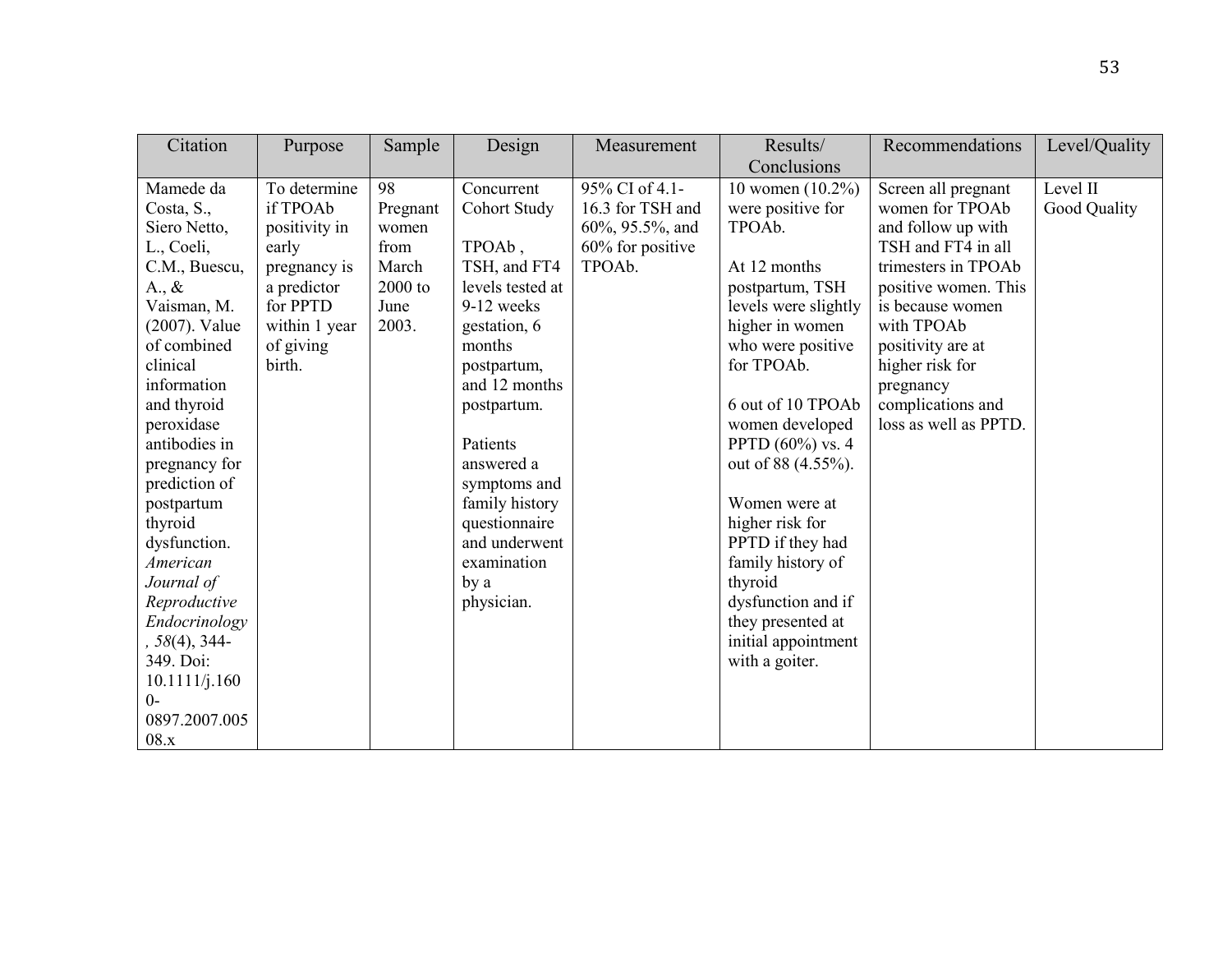| Citation                 | Purpose         | Sample            | Design       | Measurement       | Results/             | Recommendations         | Level/   |
|--------------------------|-----------------|-------------------|--------------|-------------------|----------------------|-------------------------|----------|
|                          |                 |                   |              |                   | Conclusions          |                         | Quality  |
| Meena, M.,               | To determine    | 1000              | Prospective  | Statistically     | $16/40$ (40%) of     | It may be beneficial to | Level II |
| Chopra, S.,              | the risk of the | Pregnant          | Study.       | analyzed with     | TPOAb positive       | screen for TPOAb        | Good     |
| Jain, $V_{\cdot}$ , $\&$ | presence of     | women who         |              | SPSS software     | women developed      | during pregnancy to     | Quality  |
| Aggarwal, N.             | TPOAb in a      | presented to      | Serum        | for standard      | hypothyroidism       | diagnose a population   |          |
| $(2016)$ . The           | euthyroid       | an outpatient     | samples      | deviation, mean,  | postpartum.          | as at risk for further  |          |
| effect of anti-          | woman           | clinic in India   | taken during | distribution,     |                      | problems in the future. |          |
| thyroid                  | during          | from              | the first 20 | range, and        | $5/40$ (12.5%) of    |                         |          |
| peroxidase               | pregnancy.      | December          | weeks of     | Student's t-test. | TPOAb women          | A larger, more diverse  |          |
| antibodies on            |                 | 2012-             | pregnancy    |                   | experienced preterm  | population should be    |          |
| pregnancy                |                 | December          | and then the |                   | delivery vs.         | studied to see if the   |          |
| outcomes in              |                 | 2013.             | women with   |                   | $1/40(2.5\%)$ of the | conclusions are         |          |
| euthyroid                |                 | Euthyroid         | positive     |                   | control group.       | similar.                |          |
| women.                   |                 | women with        | TPOAb but    |                   |                      |                         |          |
| Journal of               |                 | positive          | otherwise    |                   |                      |                         |          |
| Clinical                 |                 | <b>TPOAb</b> were | normal       |                   |                      |                         |          |
| Diagnostic               |                 | separated and     | thyroid      |                   |                      |                         |          |
| Research,                |                 | then studied      | function     |                   |                      |                         |          |
| $10(9)$ , QC04-          |                 | throughout        | were         |                   |                      |                         |          |
| QC07. Doi:               |                 | the rest of the   | followed     |                   |                      |                         |          |
| 10.7860/JCD              |                 | study             | through      |                   |                      |                         |          |
| R/2016/1900              |                 | (40/1000)         | pregnancy.   |                   |                      |                         |          |
| 9.8403                   |                 | and studied       |              |                   |                      |                         |          |
|                          |                 | against 40        |              |                   |                      |                         |          |
|                          |                 | women in a        |              |                   |                      |                         |          |
|                          |                 | control group     |              |                   |                      |                         |          |
|                          |                 | with all          |              |                   |                      |                         |          |
|                          |                 | normal serum      |              |                   |                      |                         |          |
|                          |                 | results.          |              |                   |                      |                         |          |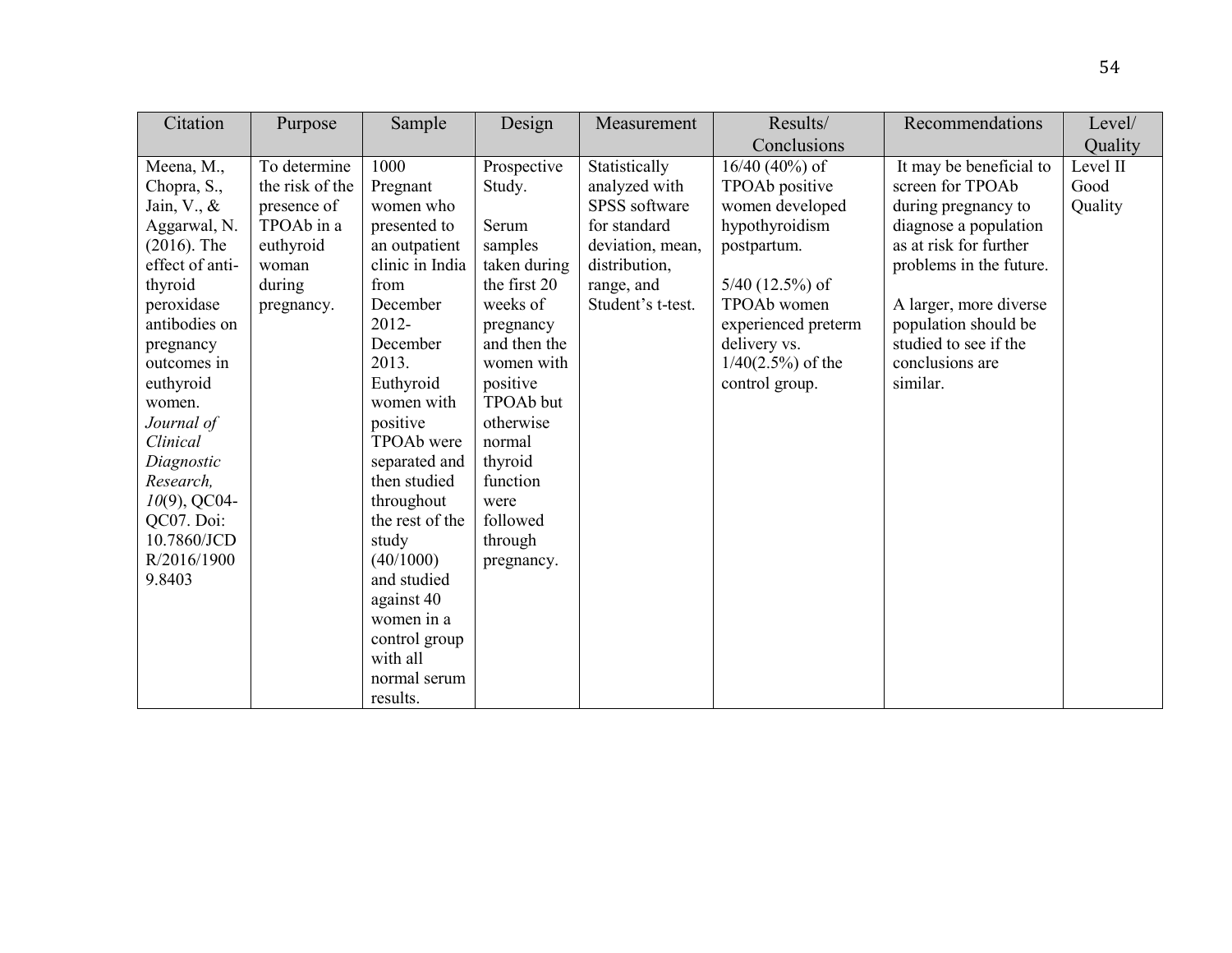| Citation                                                                                                                                                                                                                                                                                                                                                                                                                                                                       | Purpose                                                                                                                                                                                              | Sample                                                                                                                                   | Design                                                                                    | Measurement                                                                                                                                            | Results/                                                                                                                                                                                                                                                                                                                                                                                                                                                                                    | Recommendations                                                                                                                                                                                                                                                                                                                                                                | Level/                       |
|--------------------------------------------------------------------------------------------------------------------------------------------------------------------------------------------------------------------------------------------------------------------------------------------------------------------------------------------------------------------------------------------------------------------------------------------------------------------------------|------------------------------------------------------------------------------------------------------------------------------------------------------------------------------------------------------|------------------------------------------------------------------------------------------------------------------------------------------|-------------------------------------------------------------------------------------------|--------------------------------------------------------------------------------------------------------------------------------------------------------|---------------------------------------------------------------------------------------------------------------------------------------------------------------------------------------------------------------------------------------------------------------------------------------------------------------------------------------------------------------------------------------------------------------------------------------------------------------------------------------------|--------------------------------------------------------------------------------------------------------------------------------------------------------------------------------------------------------------------------------------------------------------------------------------------------------------------------------------------------------------------------------|------------------------------|
|                                                                                                                                                                                                                                                                                                                                                                                                                                                                                |                                                                                                                                                                                                      |                                                                                                                                          |                                                                                           |                                                                                                                                                        | Conclusions                                                                                                                                                                                                                                                                                                                                                                                                                                                                                 |                                                                                                                                                                                                                                                                                                                                                                                | Quality                      |
| Moleti, M.,<br>Presti, V.P.L.,<br>Mattina, F.,<br>Mancuso, A.,<br>De Vivo, A.,<br>Giorgianni, G.,<br>Di Bella, B.,<br>Trimarchi, F.,<br>& Vermiglio,<br>F. (2009).<br>Gestational<br>thyroid<br>function<br>abnormalities<br>in conditions<br>of mild iodine<br>deficiency:<br>Early<br>screening<br>versus<br>continuous<br>monitoring of<br>maternal<br>thyroid status.<br>European<br>Journal of<br>Endocrinol-<br>ogy, 160(4),<br>611-617. doi:<br>10.1530/EJE-<br>08-0709 | To<br>determine<br>whether it<br><i>is</i><br>beneficial<br>to assess<br>thyroid<br>function in<br>early<br>pregnancy<br>to test for<br>iodine<br>deficiency<br>and thyroid<br>under-<br>functioning | 220<br>pregnant<br>women<br>living in<br>North<br>Eastern<br>Sicily<br>which is a<br>region<br>known to<br>have<br>iodine<br>deficiency. | Observational<br>study<br>Levels taken<br>in first,<br>second, and<br>third<br>trimesters | Circulating<br>TSH, fT4,<br>TPO-Ab, and<br>Tg-Ab using<br>kits from<br>Roche<br>Diagnostics.<br>Inter and Intra-<br>assay<br>coefficients of<br>$<$ 5% | Overt and subclinical<br>hypothyroid affected 26<br>out of the 220 women<br>tested.<br>$15/26$ (57.7%) of<br>women were identified<br>in the first trimester. Of<br>the women left, 6 were<br>identified in the early<br>second trimester and 5<br>were identified in the<br>late second trimester.<br>82 out of 220 women<br>received iodine<br>supplementation during<br>pregnancy for low<br>levels of fT4, all of<br>these women's fT4<br>levels normalized within<br>4 weeks of birth. | The study suggests<br>that women of<br>childbearing age<br>should take iodine<br>supplements since<br>iodine deficiency is<br>the lead cause of<br>thyroid dysfunction<br>in pregnancy.<br>They suggest that for<br>areas known to have<br>iodine deficiency,<br>targeted screening<br>times for thyroid<br>dysfunction should<br>be addressed using a<br>cost-based analysis. | Level III<br>Good<br>Quality |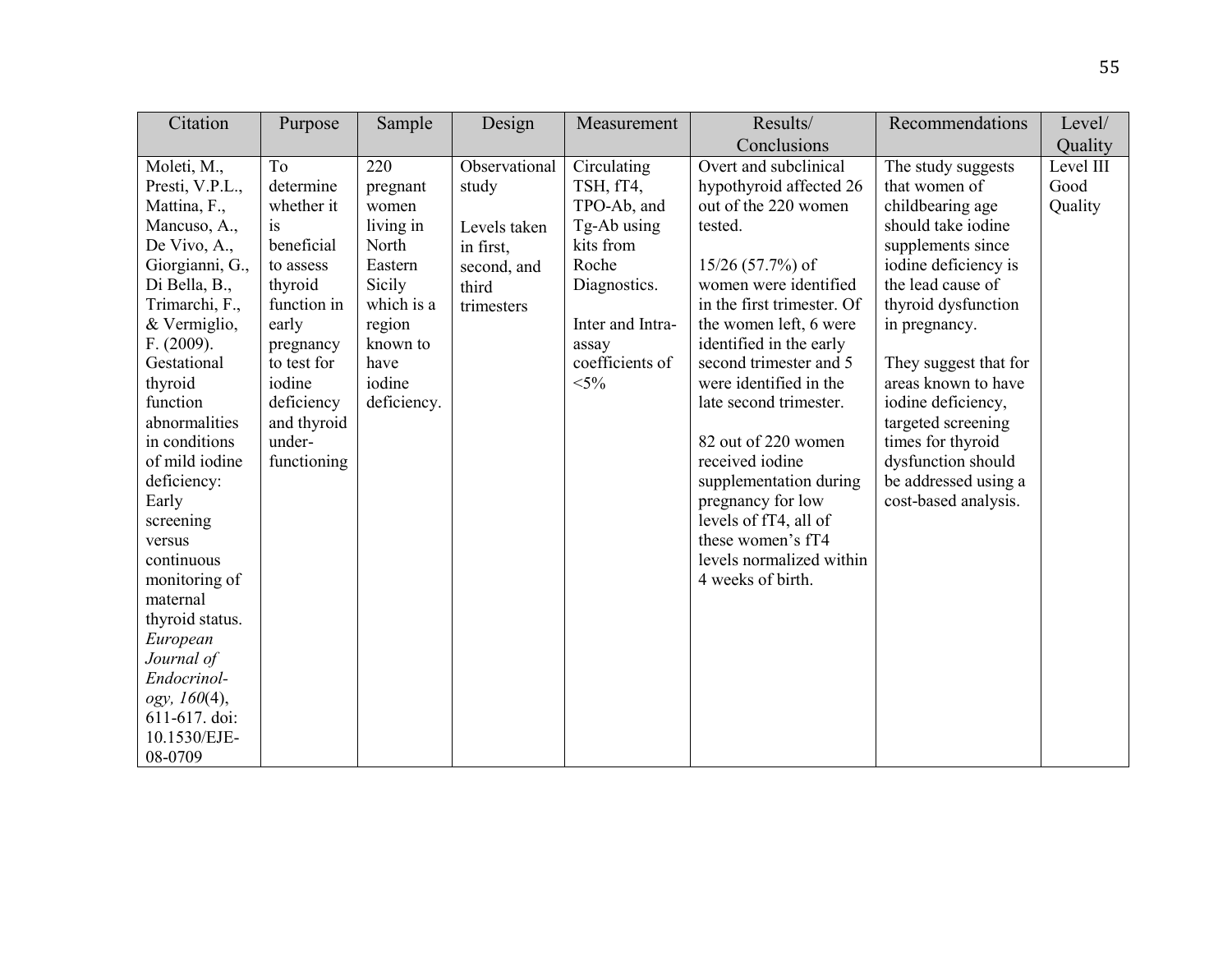| Citation        | Purpose         | Sample         | Design       | Measurement      | Results/             | Recommendations           | Level/   |
|-----------------|-----------------|----------------|--------------|------------------|----------------------|---------------------------|----------|
|                 |                 |                |              |                  | Conclusions          |                           | Quality  |
| Nahar, U.N.,    | To assess the   | 200 pregnant   | Cross-       | TPOAb level      | Positive for TPOAb   | Screening for TPOAb       | Level II |
| Naher, Z.U.,    | level of        | women from     | sectional    | and TSH level.   | (cutoff value of $>$ | in the first trimester of | Good     |
| Habib, A., $\&$ | TPOAb in        | Bangladesh     | quantitative |                  | $12$ IU/mL) $43/200$ | pregnancy should be       | Quality  |
| Mollah, F.H.    | women in their  | in their first | study        | Analyzed using   | women or $21.5\%$ .  | encouraged due to the     |          |
| (2013).         | first trimester | trimester of   |              | SPSS Chi-        |                      | risks involved with       |          |
| Assessment      | of pregnancy as | un-            | First        | square test, Z   | Mean TSH 2.12        | TPOAb positivity.         |          |
| of thyroid      | well as their   | complicated    | trimester    | test, and        | mIU/mL $+/- 1.68$    |                           |          |
| peroxidase      | general thyroid | pregnancies.   | serum        | Spearman's       | mIU/mL               |                           |          |
| antibody and    | status and to   |                | samples of   | correlation      |                      |                           |          |
| thyroid         | see how they    |                | TSH and      | coefficient. 95% | Women with TSH       |                           |          |
| stimulating     | relate to one   |                | TPOAb        | confidence limit | $>2.5$ 60/200 or 30% |                           |          |
| hormone in      | another in      |                | collected.   | (p< 0.05)        |                      |                           |          |
| the first       | pregnancy.      |                |              |                  | R value of positive  |                           |          |
| trimester.      |                 |                |              |                  | TPOAb with           |                           |          |
| Bangladesh      |                 |                |              |                  | increase in TSH      |                           |          |
| Journal of      |                 |                |              |                  | level was $0.466$    |                           |          |
| Medical         |                 |                |              |                  | with a p value of    |                           |          |
| Science,        |                 |                |              |                  | < 0.01               |                           |          |
| $12(2)$ , 164-  |                 |                |              |                  |                      |                           |          |
| 170. Doi:       |                 |                |              |                  |                      |                           |          |
| 10.3329/bjm     |                 |                |              |                  |                      |                           |          |
| s.v.12i2.149    |                 |                |              |                  |                      |                           |          |
| 45              |                 |                |              |                  |                      |                           |          |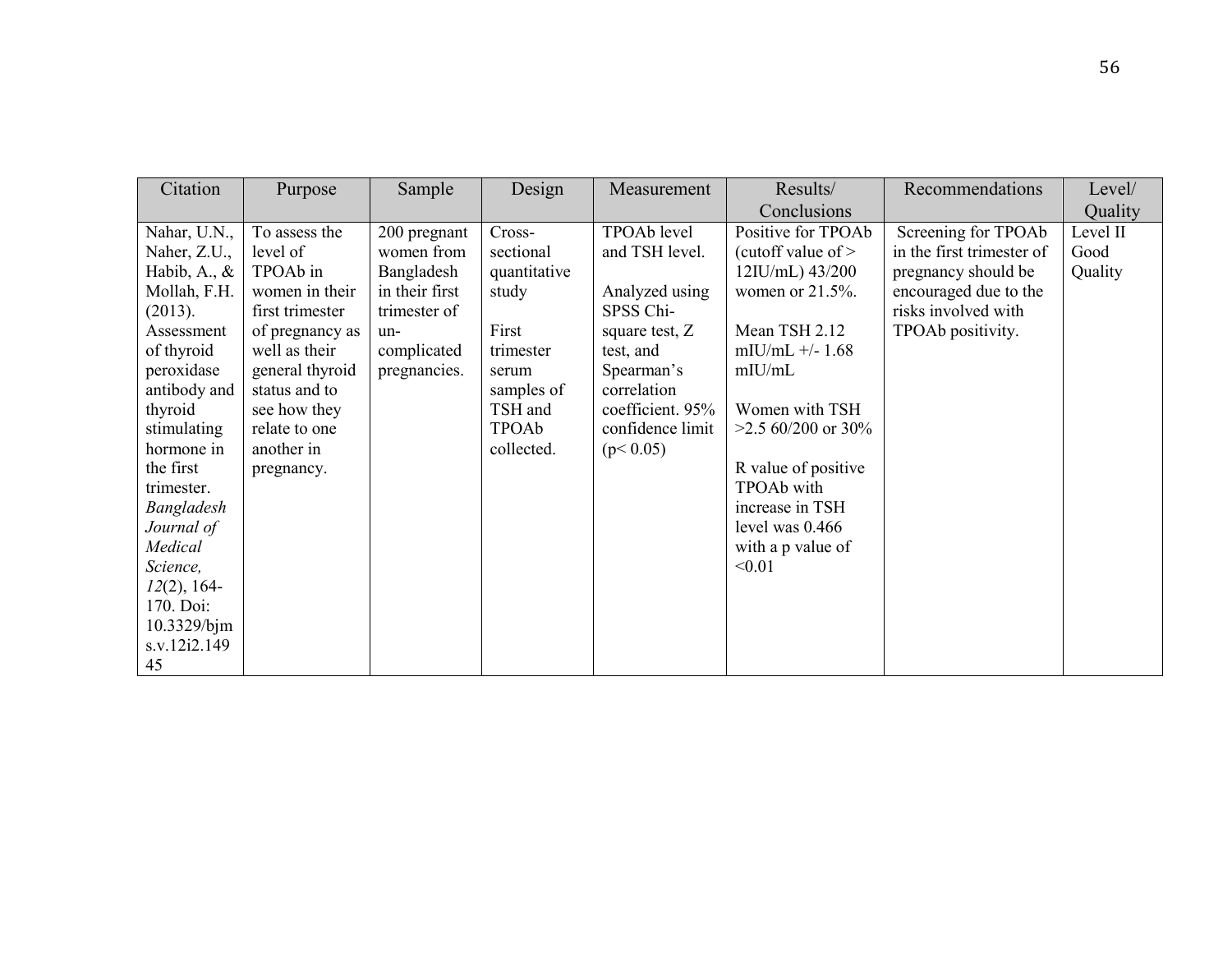| Citation                                                                                                                                                                                                                                                                                                                                                                       | Purpose                                                                                                                                               | Sample                                                                                                                        | Design                                                                                                                                                                  | Measurement                                                                                                                                                                                                                                   | Results/                                                                                                                                                                                                                                                                                                                                                                                                                                                                                                                                                     | Recommendations                                                                                                                                                                                                                                                                 | Level/                      |
|--------------------------------------------------------------------------------------------------------------------------------------------------------------------------------------------------------------------------------------------------------------------------------------------------------------------------------------------------------------------------------|-------------------------------------------------------------------------------------------------------------------------------------------------------|-------------------------------------------------------------------------------------------------------------------------------|-------------------------------------------------------------------------------------------------------------------------------------------------------------------------|-----------------------------------------------------------------------------------------------------------------------------------------------------------------------------------------------------------------------------------------------|--------------------------------------------------------------------------------------------------------------------------------------------------------------------------------------------------------------------------------------------------------------------------------------------------------------------------------------------------------------------------------------------------------------------------------------------------------------------------------------------------------------------------------------------------------------|---------------------------------------------------------------------------------------------------------------------------------------------------------------------------------------------------------------------------------------------------------------------------------|-----------------------------|
|                                                                                                                                                                                                                                                                                                                                                                                |                                                                                                                                                       |                                                                                                                               |                                                                                                                                                                         |                                                                                                                                                                                                                                               | Conclusions                                                                                                                                                                                                                                                                                                                                                                                                                                                                                                                                                  |                                                                                                                                                                                                                                                                                 | Quality                     |
| Nazarpour,<br>S.,<br>Ramezani<br>Tehrani, F.,<br>Simbar, M.,<br>Tohidi, M.,<br>AlaviMajd,<br>H., & $\&$<br>Azizi, F.<br>(2016).<br>Comparison<br>of universal<br>screening<br>with<br>targeted<br>high-risk<br>case finding<br>for diagnosis<br>of thyroid<br>disorders.<br>European<br>Journal of<br>Endocrinolo<br>gy, 174(1),<br>77-83. Doi:<br>10.1530/EJE<br>$-15 - 0750$ | Compare the<br>effectiveness of<br>universal<br>screening vs.<br>targeted<br>screening in<br>pregnant<br>women for<br>finding thyroid<br>dysfunction. | 1480<br>pregnant<br>Iranian<br>women in<br>their first<br>trimester<br>between<br>September<br>$2013 -$<br>September<br>2014. | Cross-<br>sectional<br>prospective<br>study.<br>Patients<br>were<br>separated<br>into low and<br>high-risk<br>groups<br>based on lab<br>tests and<br>physical<br>exams. | A comprehensive<br>questionnaire that<br>included a<br>checklist of risk<br>factors for<br>thyroid disease.<br>Physical exams<br>including<br>palpation of the<br>thyroid, height,<br>weight, and blood<br>pressure.<br>TSH, FT4, &<br>TPOAb. | Normal thyroid<br>function 974 (65.8%).<br>Thyroid disorder 506<br>$(34.2\%)$ .<br>445 (30.1%) had<br>hypothyroidism<br>132 (8.9%) were<br>positive for TPOAb<br>and of those $34(2.3\%$<br>of total population)<br>were euthyroid.<br>Three most prevalent<br>risk factors identified<br>for thyroid<br>dysfunction included<br>age greater than 30<br>years $(30.7%)$ , family<br>history of thyroid<br>disorder $(11.4\%)$ , and<br>history of SAB<br>$(16.5\%)$ .<br>Thyroid disorders<br>were identified in<br>39.6% of high-risk<br>group and 27.4% of | In this study, one third<br>of the women that<br>experienced thyroid<br>dysfunction were not<br>included in the high-<br>risk group. It is<br>reasonable to screen all<br>women for thyroid<br>dysfunction in<br>pregnancy because of<br>its low cost and high<br>availability. | Level II<br>Good<br>Quality |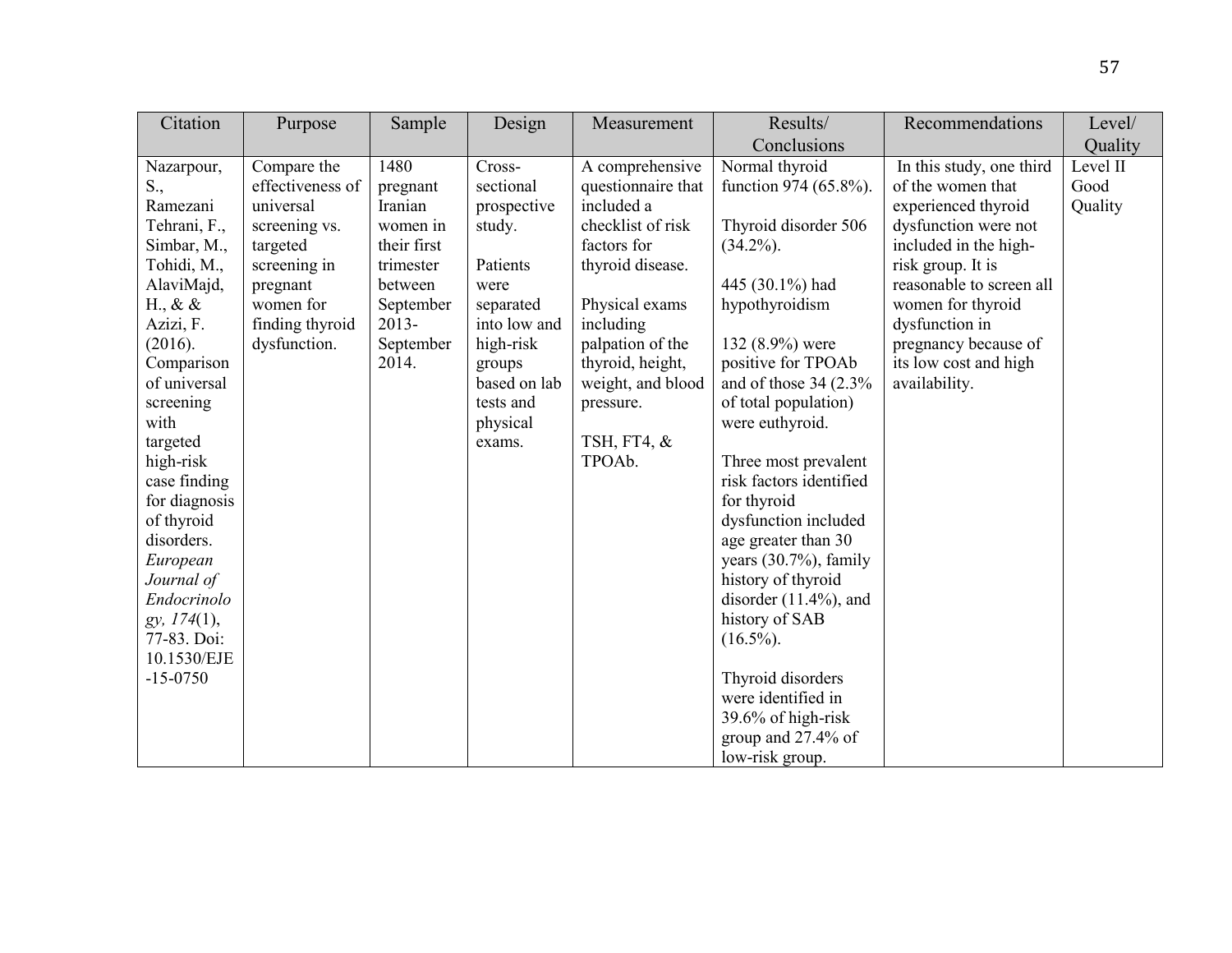|  |  | Hyperthyroidism<br>cases were identified<br>as 8 in the high-risk<br>group and 2 in the<br>low-risk group. |  |
|--|--|------------------------------------------------------------------------------------------------------------|--|
|  |  |                                                                                                            |  |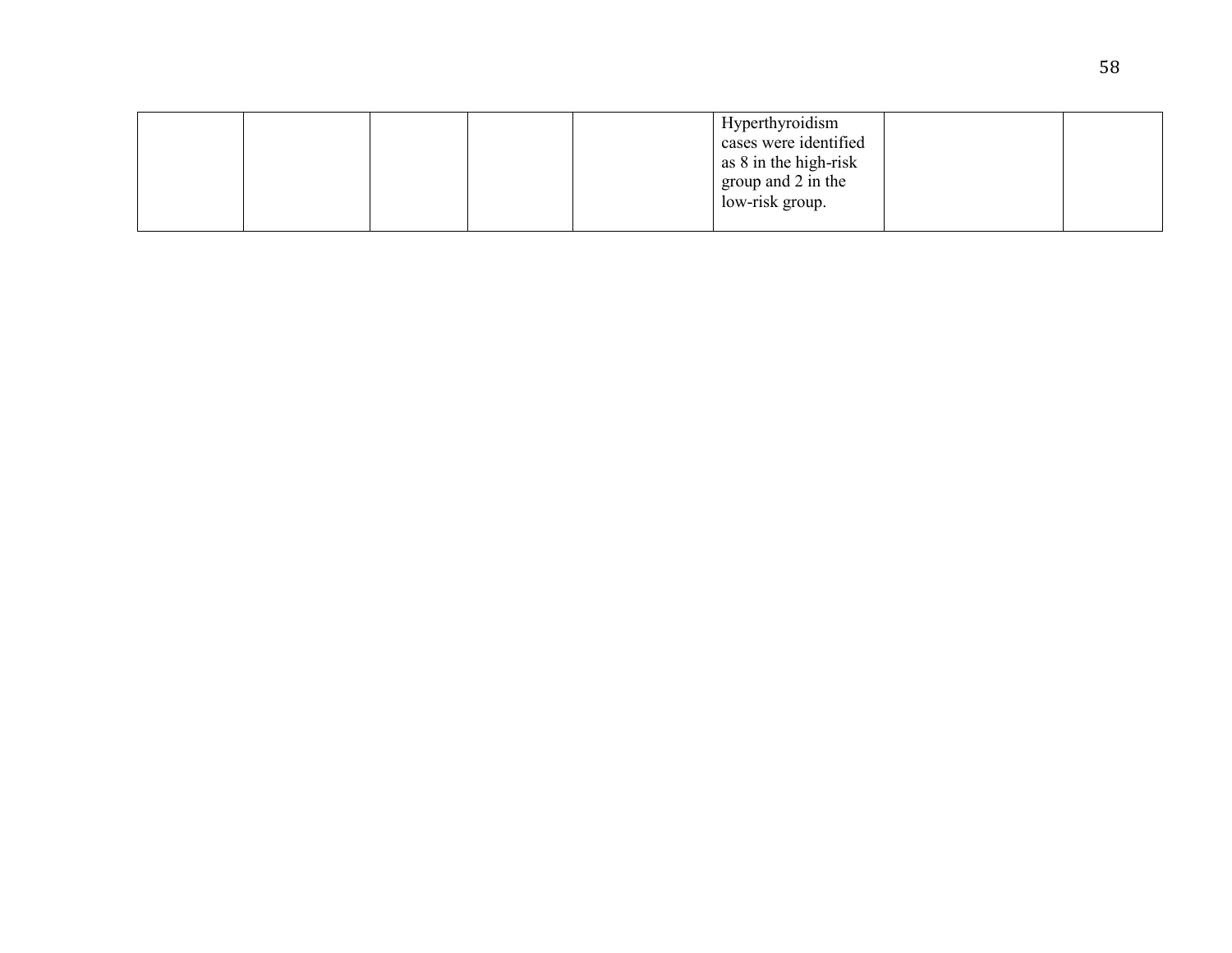| Citation           | Purpose           | Sample     | Design       | Measurement         | Results/             | Recommendations          | Level/   |
|--------------------|-------------------|------------|--------------|---------------------|----------------------|--------------------------|----------|
|                    |                   |            |              |                     | Conclusions          |                          | Quality  |
| Nor, $A.M.I.,$     | To determine      | 49         | Prospective  | <b>TPOAb</b>        | 19 $(61%)$ of the    | Cost may be an issue     | Level II |
| Bakin, Y.D.,       | the               | pregnant   | Observationa | FT4, FT3, TSH       | women with           | for routine screening of | Fair     |
| Mustafa, N.,       | complications     | women      | 1 Study      |                     | Grave's Disease      | thyroid antibodies in    | Quality  |
| Wahab, N.A.,       | that may arise in | with       |              | X <sub>2</sub> test | and $7(39\%)$ of the | pregnancy, but in well-  |          |
| Johari, M.J.M.,    | women who         | thyroid    | TPOAb, FT4,  | difference          | women with           | developed countries it   |          |
| Kamarudin,         | have thyroid      | disease in | FT3, and     | statistically       | hypothyroidism had   | is less likely do be a   |          |
| N.A., & Jamil,     | disease with      | Malaysia.  | TSH were     | significant if      | positive thyroid     | problem than in          |          |
| M.A. (2010).       | positive thyroid  |            | taken via    | p<0.05              | antibodies.          | developing countries.    |          |
| Thyroid            | autoantibodies    |            | serum once   |                     |                      | In women with thyroid    |          |
| autoantibodies     | during            |            | during each  |                     | Of women with        | antibodies, closer       |          |
| and associated     | pregnancy.        |            | trimester of |                     | positive antibodies: | monitoring is required   |          |
| complications      |                   |            | pregnancy.   |                     | 7.7% developed       | because of the           |          |
| during             |                   |            |              |                     | hypertension,        | increased risk of        |          |
| pregnancy.         |                   |            |              |                     | 15.4% developed      | pregnancy                |          |
| Journal of         |                   |            |              |                     | preeclampsia,        | complication and         |          |
| Obstetrics &       |                   |            |              |                     | 15.4% had infants    | postpartum thyroid       |          |
| Gynaecology,       |                   |            |              |                     | with IUGR, $3.8\%$   | dysfunction.             |          |
| $30(7)$ , 675-678. |                   |            |              |                     | had placental        |                          |          |
| Doi:               |                   |            |              |                     | abruption, $11.5\%$  |                          |          |
| 10.3109/01443      |                   |            |              |                     | had preterm          |                          |          |
| 615.2010.5039      |                   |            |              |                     | delivery, 7.7%       |                          |          |
| 08                 |                   |            |              |                     | developed            |                          |          |
|                    |                   |            |              |                     | postpartum           |                          |          |
|                    |                   |            |              |                     | hemorrhage, and      |                          |          |
|                    |                   |            |              |                     | 19.2% had PPTD       |                          |          |
|                    |                   |            |              |                     | by 8 weeks.          |                          |          |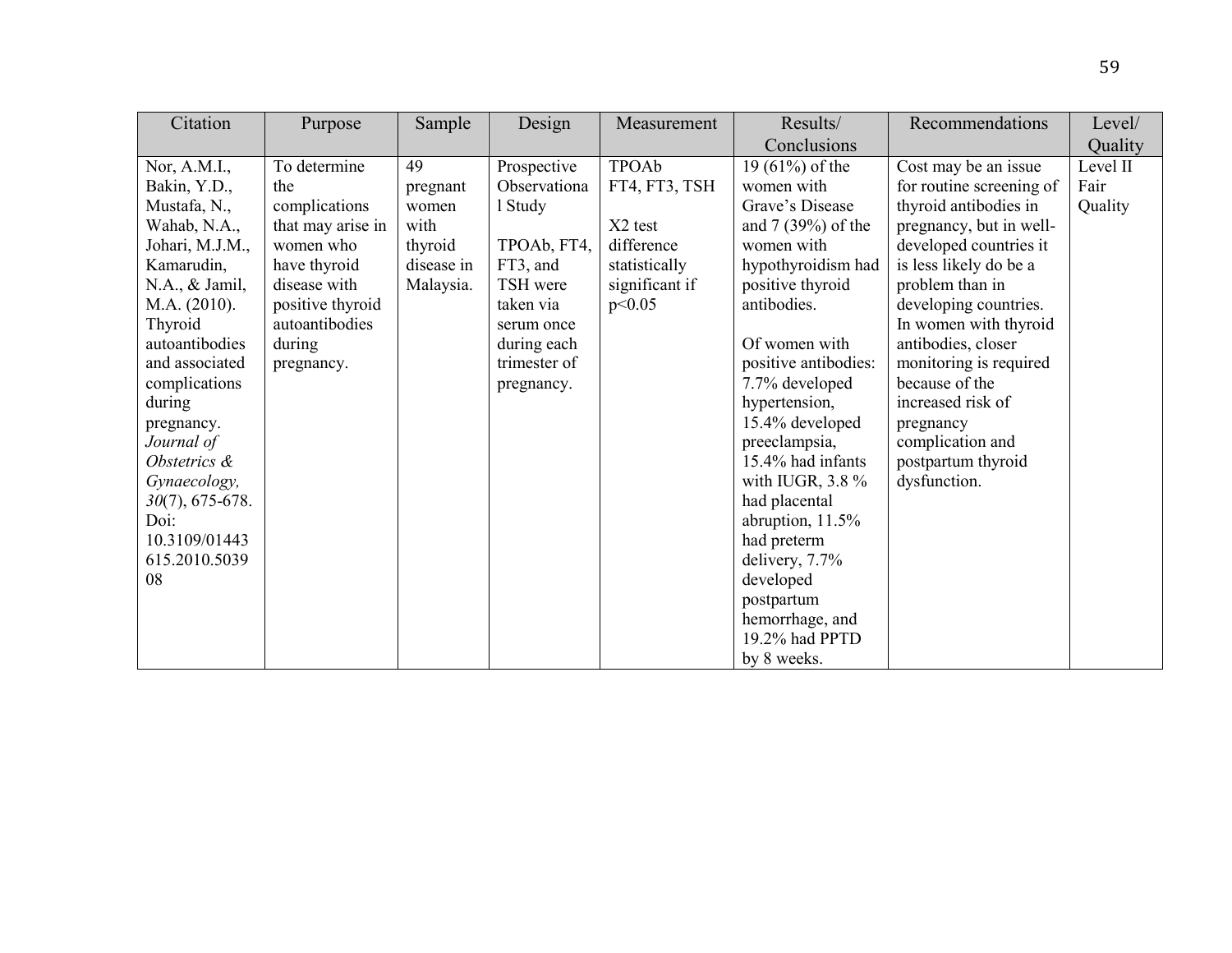| Citation            | Purpose         | Sample            | Design      | Measurement      | Results/                       | Recommendations    | Level/   |
|---------------------|-----------------|-------------------|-------------|------------------|--------------------------------|--------------------|----------|
|                     |                 |                   |             |                  | Conclusions                    |                    | Quality  |
| Pradhan, M.,        | To find out the | 2479              | Prospective | TSH and FT4 at   | 196 women (7.91%)              | Women who have     | Level II |
| Anand, B.,          | importance of   | pregnant          | Study       | first antenatal  | were found to have             | hypothyroidism and | Good     |
| Singh, N., $\&$     | finding TPOAb   | women             |             | visit and then   | hypothyroidism.                | are TPOAb positive | Quality  |
| Mehrotra, M.        | in pregnant     | from the          | Women with  | those diagnosed  |                                | should be treated  |          |
| $(2013)$ . Thyroid  | women and       | Sanjay            | hypo-       | with             | 56 (40%) of those              | with levothyroxine |          |
| peroxidase          | their effect on | Gandhi            | thyroidism  | hypothyroidism   | women were TPOAb               | during pregnancy.  |          |
| antibody in         | the outcome of  | Post              | during      | either before or | positive.                      |                    |          |
| hypothyroidism:     | pregnancy.      | Graduate          | pregnancy   | during pregnancy |                                | TPOAb positive     |          |
| Its effect on       |                 | Institute         | were        | had a TPOAb      | $10(17.86\%)$ of the           | women need to be   |          |
| pregnancy. The      |                 | of                | compared    | level drawn as   | TPOAb positive                 | monitored more     |          |
| Journal of          |                 | Medical           | with women  | well.            | women suffered 1 <sup>st</sup> | closely than TPOAb |          |
| Maternal-Fetal      |                 | Sciences          | who did not |                  | trimester SAB vs. 5            | negative women.    |          |
| and Neonatal        |                 | antenatal         | have hypo-  |                  | $(6.49\%)$ .                   |                    |          |
| Medicine, $26(6)$ , |                 | clinic in         | thyroidism  |                  |                                |                    |          |
| 581-583. Doi:       |                 | India from        | during      |                  | 6 (10.71%) of TPOAb            |                    |          |
| 10.3109/147675      |                 | <b>July 2009-</b> | pregnancy.  |                  | positive women                 |                    |          |
| 8.2012.745498       |                 | June 2011.        |             |                  | suffered $2nd$ trimester       |                    |          |
|                     |                 |                   |             |                  | SAB vs. 1 (1.3%).              |                    |          |
|                     |                 |                   |             |                  |                                |                    |          |
|                     |                 |                   |             |                  | 10 $(17.86\%)$ of the          |                    |          |
|                     |                 |                   |             |                  | infants of TPOAb               |                    |          |
|                     |                 |                   |             |                  | women suffered from            |                    |          |
|                     |                 |                   |             |                  | malformations vs 5             |                    |          |
|                     |                 |                   |             |                  | $(6.49\%)$ of the TPOAb        |                    |          |
|                     |                 |                   |             |                  | negative women.                |                    |          |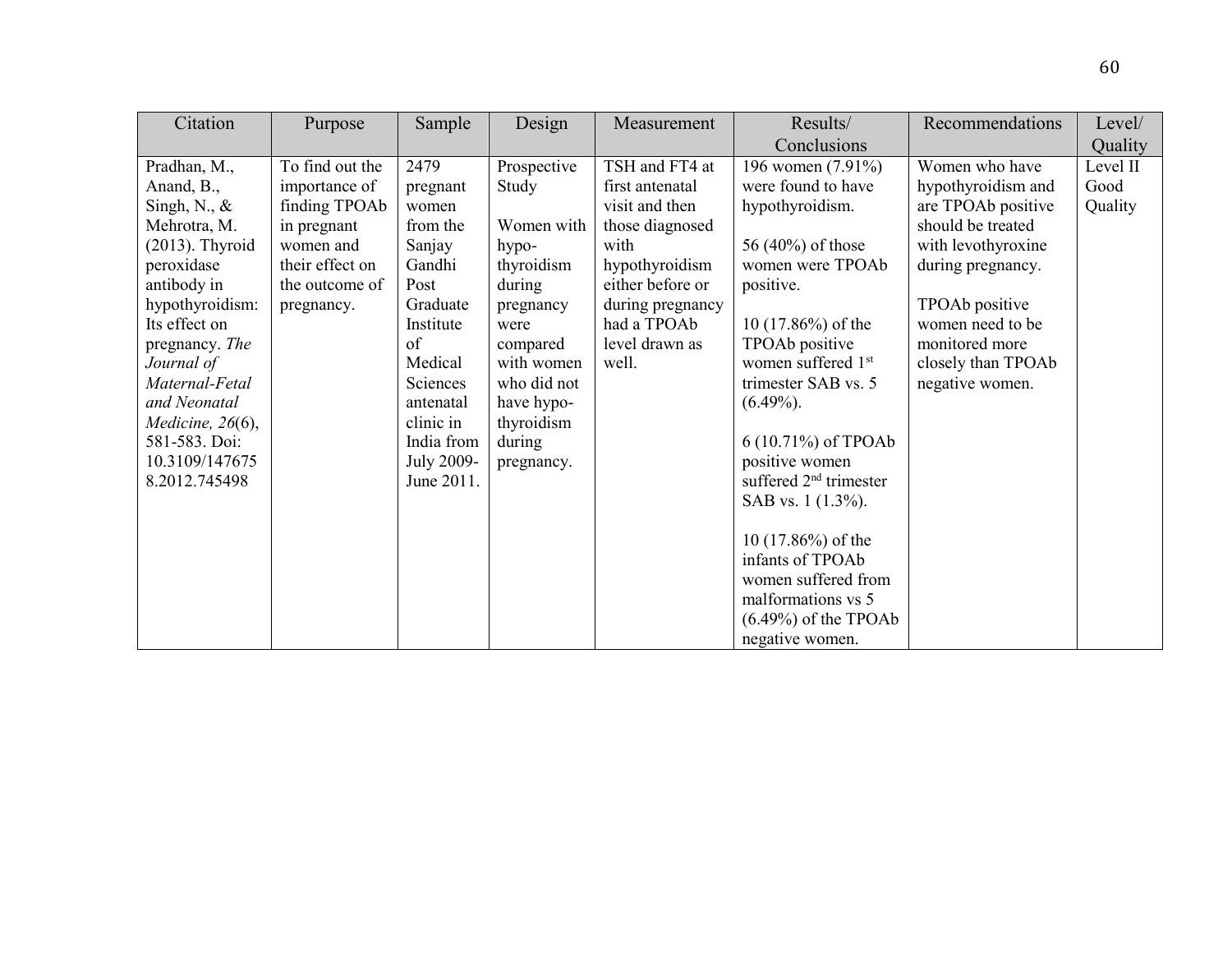| Quality                                                                                                                                                                                                                      |
|------------------------------------------------------------------------------------------------------------------------------------------------------------------------------------------------------------------------------|
| Narrower reference<br>Level II<br>intervals may need to<br>Good<br>be used in women of<br>Quality<br>Mexican descent.<br>Pregnancy specific<br>reference intervals<br>should be used when<br>evaluating thyroid<br>function. |
|                                                                                                                                                                                                                              |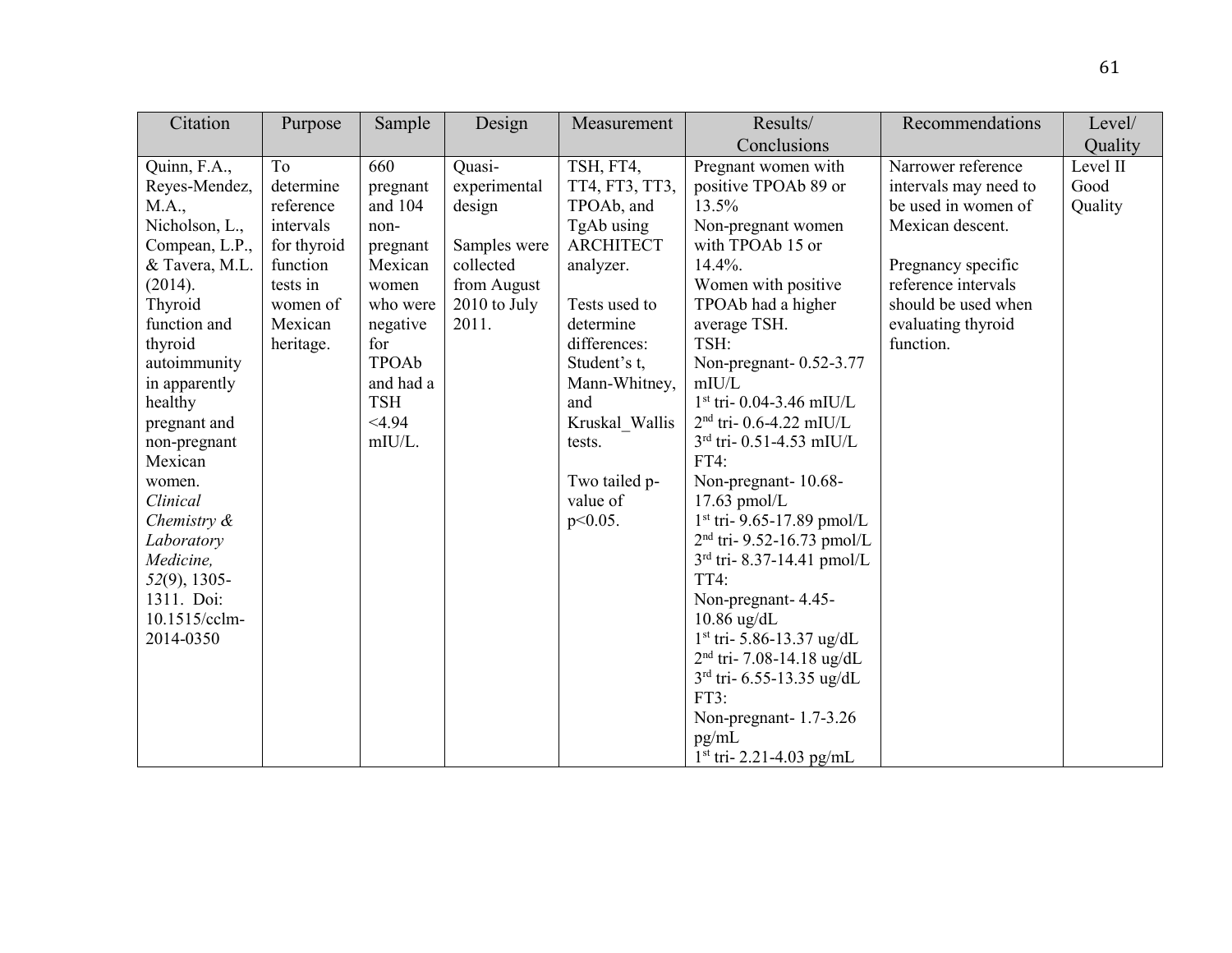|  |  | $2nd$ tri- 2.44-4.15 pg/mL |  |
|--|--|----------------------------|--|
|  |  | $3rd$ tri- 2.14-3.61 pg/mL |  |
|  |  | TT3:                       |  |
|  |  | Non-pregnant: $0.63-1.68$  |  |
|  |  | ng/mL                      |  |
|  |  | $1st$ tri- 0.82-2.05 ng/mL |  |
|  |  | $2nd$ tri- 1.15-2.2 ng/mL  |  |
|  |  | $3rd$ tri- 1.09-1.94 ng/mL |  |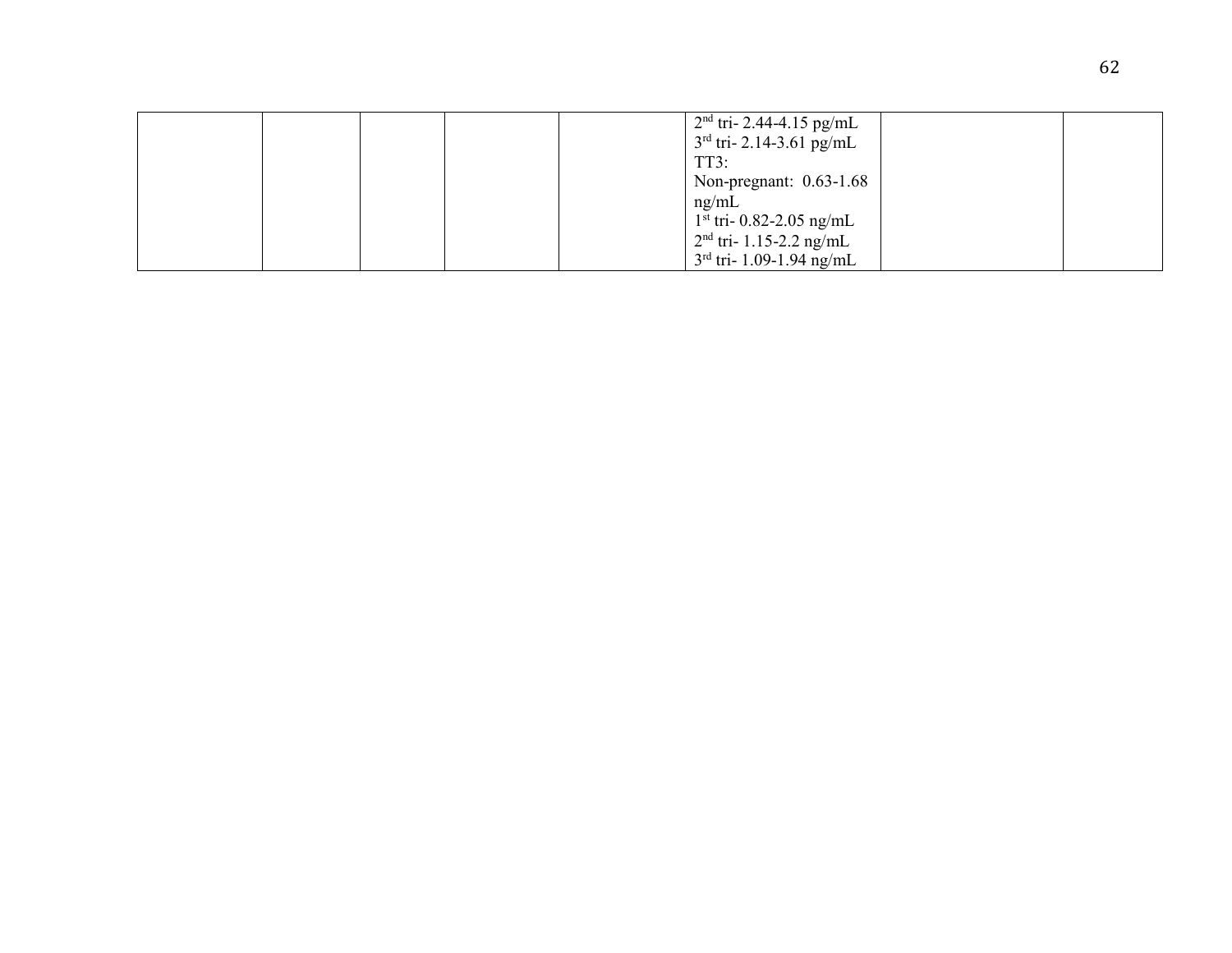| Citation                                                                                                                                                                                                                                                                                                                                | Purpose                                                                                                                 | Sample                                                                                                                                         | Design                                                                                                                                                                                                                         | Measurement                                                                                                             | Results/                                                                                                                                                                                                                                                                                                                                                                                                                                                                                                                | Recommendations                                                                                                                                                                                                                                                                                                                                         | Level/                      |
|-----------------------------------------------------------------------------------------------------------------------------------------------------------------------------------------------------------------------------------------------------------------------------------------------------------------------------------------|-------------------------------------------------------------------------------------------------------------------------|------------------------------------------------------------------------------------------------------------------------------------------------|--------------------------------------------------------------------------------------------------------------------------------------------------------------------------------------------------------------------------------|-------------------------------------------------------------------------------------------------------------------------|-------------------------------------------------------------------------------------------------------------------------------------------------------------------------------------------------------------------------------------------------------------------------------------------------------------------------------------------------------------------------------------------------------------------------------------------------------------------------------------------------------------------------|---------------------------------------------------------------------------------------------------------------------------------------------------------------------------------------------------------------------------------------------------------------------------------------------------------------------------------------------------------|-----------------------------|
|                                                                                                                                                                                                                                                                                                                                         |                                                                                                                         |                                                                                                                                                |                                                                                                                                                                                                                                |                                                                                                                         | Conclusions                                                                                                                                                                                                                                                                                                                                                                                                                                                                                                             |                                                                                                                                                                                                                                                                                                                                                         | Quality                     |
| Sarkhail, P.,<br>Mehran, L.,<br>Tahamasbinejad,<br>$Z_{\cdot}$ , Tohidi, M., &<br>Azizi, F. (2016).<br>Maternal thyroid<br>function and<br>autoimmunity in<br>3 trimesters of<br>pregnancy and<br>their offspring's<br>thyroid function.<br>Hormone and<br>Metabolic<br>Research, 48(1),<br>20-26. Doi:<br>$10.1055/s-$<br>003501555878 | To evaluate<br>thyroid<br>dysfunction<br>and<br>autoimmunity<br>during<br>pregnancy and<br>how it affects<br>offspring. | 466<br>pregnant<br>Iranian<br>women<br>during all<br>three<br>trimesters<br>of<br>pregnancy<br>from<br>November<br>2004 to<br>November<br>2006 | Quasi-<br>experimental<br>study<br>Measurements<br>taken at $\leq$ 14<br>weeks, 14-27<br>weeks, $>28$<br>weeks, from<br>cord blood,<br>from 10 day<br>old newborns,<br>and in infants<br>at $2, 4$ , and $6$<br>months of age. | TT4 and TT3<br>measured using<br>RIA method,<br>TSH measured<br>using IRMA.<br>TPOAb and<br>TgAb measured<br>using IEMA | $10(8%)$ of the<br>mothers had<br>subclinical<br>hyperthyroidism<br>and 18 (15%) had<br>subclinical<br>hypothyroidism in<br>at least one<br>trimester.<br>Positive thyroid<br>antibodies in<br>women with<br>thyroid dysfunction<br>were $45.5\%$ in 1st<br>trimester, 41.2% in<br>2nd trimester, and<br>$25%$ in $3rd$<br>trimester.<br>No correlation was<br>found between the<br>presence of<br>antibodies and<br>thyroid function<br>tests during<br>pregnancy.<br>In cord blood, 7<br>samples were<br>positive for | TPOAb presence in<br>pregnancy is closely<br>related to thyroid<br>dysfunction whereas<br>TgAb is not as<br>closely correlated<br>with dysfunction.<br>Maternal antibodies<br>have the most<br>profound effect on<br>the neonate in the<br>first trimester of<br>pregnancy, but more<br>information is needed<br>on the effect of TgAb<br>on the fetus. | Level II<br>Good<br>Quality |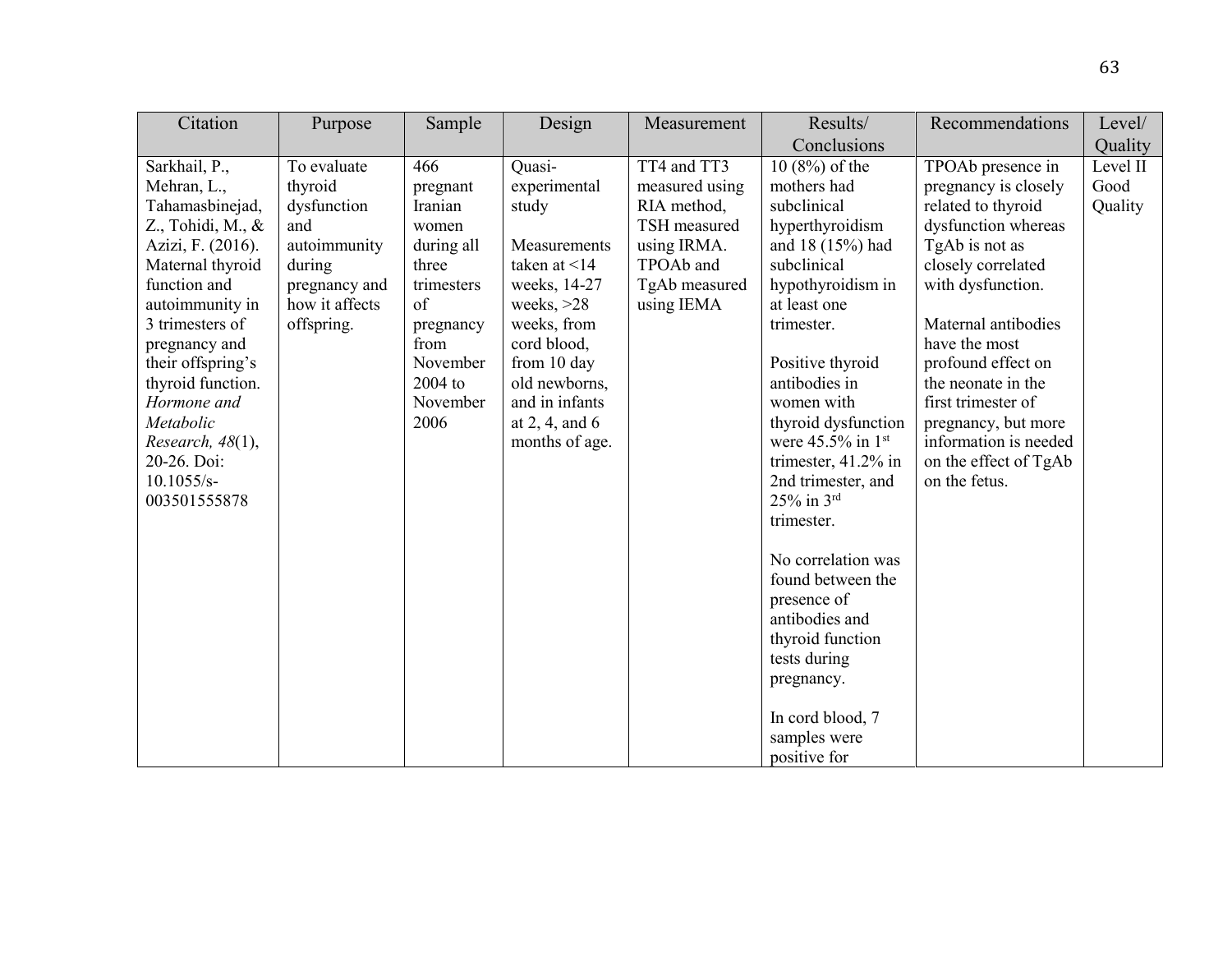|  |  | TPOAb, 6 were of    |  |
|--|--|---------------------|--|
|  |  | euthyroid mothers   |  |
|  |  | that had TPOAb      |  |
|  |  | positive results    |  |
|  |  | during pregnancy.   |  |
|  |  | 3 samples were      |  |
|  |  | positive for high   |  |
|  |  | TgAb one was of     |  |
|  |  |                     |  |
|  |  | euthyroid mother,   |  |
|  |  | one was of mother   |  |
|  |  | with subclinical    |  |
|  |  | hypothyroidism in   |  |
|  |  | the first trimester |  |
|  |  | and and one was     |  |
|  |  | subclinical         |  |
|  |  | hypothyroidism in   |  |
|  |  | the second          |  |
|  |  | trimester but both  |  |
|  |  |                     |  |
|  |  | normalized in the   |  |
|  |  | third trimester.    |  |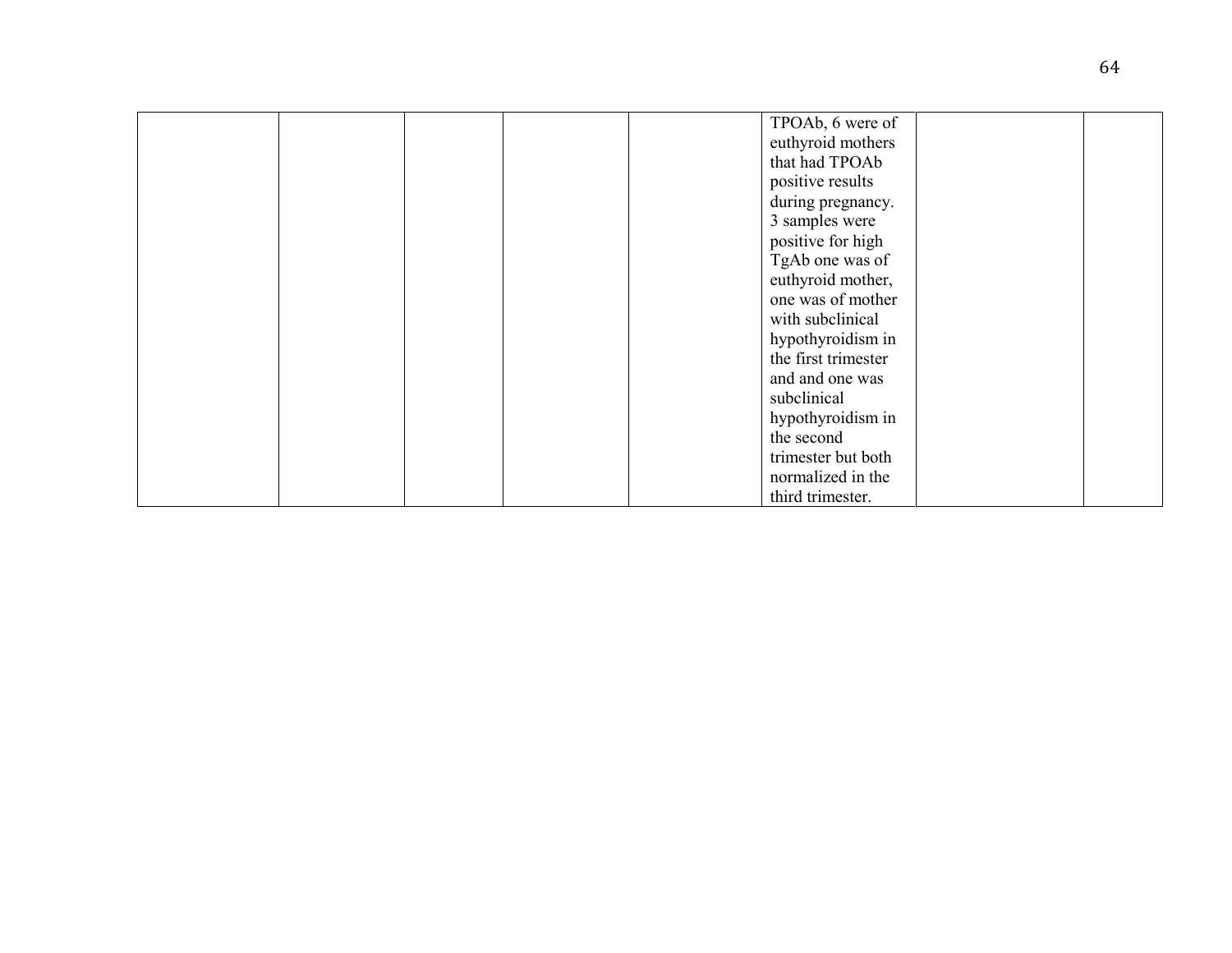| Citation          | Purpose       | Sample     | Design          | Measurement      | Results/                 | Recommendations         | Level/   |
|-------------------|---------------|------------|-----------------|------------------|--------------------------|-------------------------|----------|
|                   |               |            |                 |                  | Conclusions              |                         | Quality  |
| Silvio, R.,       | To define a   | 3102       | Quasi-          | <b>TPOAb</b>     | 14% of the samples       | In order to             | Level II |
| Swapp, K.J.,      | reference     | residual   | experimental    | TgAb             | were positive for either | appropriately interpret | Good     |
| La'ulu, S.L.,     | interval for  | samples    | study           | <b>TSH</b>       | TPOAb or TgAb.           | results of TSH and      | Quality  |
| Hansen-           | TSH and FT4   | from       |                 | FT4              | When the antibody        | FT4, the way that they  |          |
| Suchy, K., $\&$   | in the second | around the | Serum           | Total T4         | positive samples were    | are tested needs to be  |          |
| Roberts, W.L.     | trimester of  | United     | samples         | Free             | excluded, the reference  | calibrated so that the  |          |
| (2008).           | pregnancy.    | States of  | compared        | triiodothryr-    | range for TSH was        | appropriate reference   |          |
| Method            |               | women      | between         | onine            | $0.18 - 4.07$ mIU/L      | ranges are being used   |          |
| specific          |               | $14 - 20$  | Modular E17     | And total        | $(2,660)$ with a 95%     | and further studies     |          |
| second-           |               | weeks      | Analyzer and    | triiodothryr-    | confidence interval.     | must be performed       |          |
| trimester         |               | gestation  | Elecsys         | onine using      | Reference range for      | with this equipment to  |          |
| reference         |               |            | Regents for     | <b>ARCHITECT</b> | FT4 in those with        | determine these exact   |          |
| intervals for     |               |            | testing thyroid | i2000SR          | normal TSH and no        | intervals.              |          |
| thyroid-          |               |            | hormones.       |                  | antibodies was 9.5-15.8  |                         |          |
| stimulating       |               |            |                 |                  | $pmol/L$ (2,528).        |                         |          |
| hormone and       |               |            | Results were    |                  | Thyroid antibodies       |                         |          |
| free thyroxine.   |               |            | analyzed on     |                  | may play a role in       |                         |          |
| Clinical          |               |            | Analyse it      |                  | thyroid hormone levels   |                         |          |
| Biochemistry,     |               |            | software        |                  | during the second        |                         |          |
| $42(7-8)$ , 750-  |               |            |                 |                  | trimester of pregnancy.  |                         |          |
| 753. doi:         |               |            |                 |                  |                          |                         |          |
| $10.1016$ /j.clin |               |            |                 |                  |                          |                         |          |
| biochem.2008.     |               |            |                 |                  |                          |                         |          |
| 12.004            |               |            |                 |                  |                          |                         |          |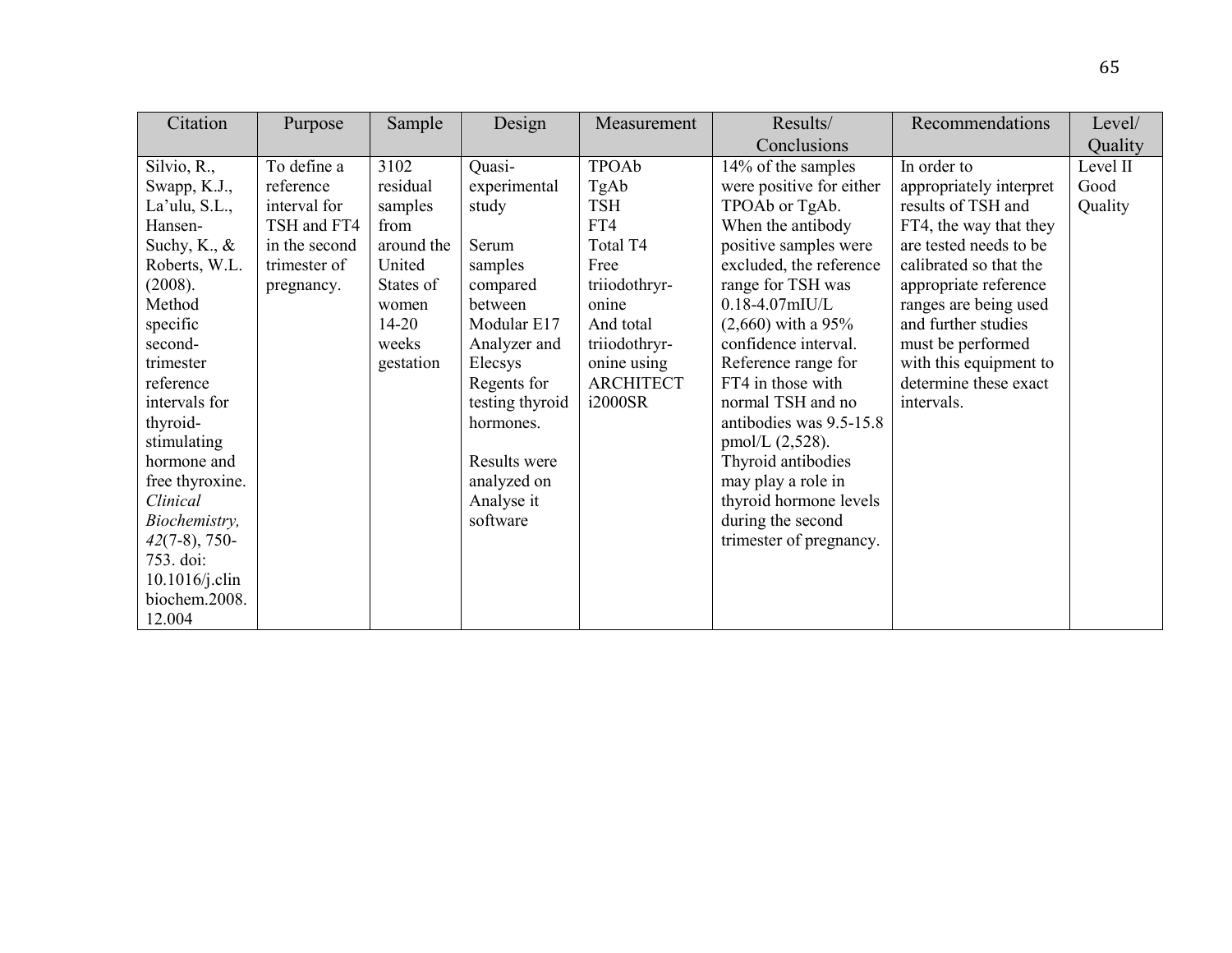| Citation                                                                                                                                                                                                                                                                                                                                  | Purpose                                                                                                                            | Sample                                               | Design                                                                                                                                           | Measurement                                                                                       | Results/                                                                                                                                      | Recommendations                                                                                                                                                                                            | Level/                      |
|-------------------------------------------------------------------------------------------------------------------------------------------------------------------------------------------------------------------------------------------------------------------------------------------------------------------------------------------|------------------------------------------------------------------------------------------------------------------------------------|------------------------------------------------------|--------------------------------------------------------------------------------------------------------------------------------------------------|---------------------------------------------------------------------------------------------------|-----------------------------------------------------------------------------------------------------------------------------------------------|------------------------------------------------------------------------------------------------------------------------------------------------------------------------------------------------------------|-----------------------------|
|                                                                                                                                                                                                                                                                                                                                           |                                                                                                                                    |                                                      |                                                                                                                                                  |                                                                                                   | Conclusions                                                                                                                                   |                                                                                                                                                                                                            | Quality                     |
| Springer, D.<br>Bartos, V., $\&$<br>Zima, T. (2014).<br>Reference<br>intervals for<br>thyroid markers<br>in early<br>pregnancy<br>determined by<br>seven different<br>analytical<br>systems.<br>Scandinavian<br>Journal of<br>Clinical &<br>Laboratory<br>Investigation,<br>$74(2)$ , 95-101.<br>doi:<br>10.3109/003655<br>13.2013.860617 | To identify<br>normal<br>parameters for<br>TSH, fT4 and<br>TPO antibody<br>levels during<br>the first<br>trimester of<br>pregnancy | 229<br>pregnant<br>women 9-<br>12 weeks<br>gestation | Quasi<br>experimental<br>study<br>TSH, FT4,<br>and TPOAb<br>using<br><b>ADVIA</b><br>Centaur<br>Siemens<br>automated<br>immunoassay<br>analyser. | Statistical<br>analysis<br>considered to<br>be statistically<br>significant at<br>$p<0.05$ level. | TSH levels were<br>found to be slightly<br>higher in pregnancy.<br>TPO Ab levels were<br>found to be slightly<br>lower in early<br>pregnancy. | No change needs to<br>be made for<br>parameters for fT4 in<br>early pregnancy, but<br>TSH parameters<br>should be slightly<br>increased and TPOAb<br>should be slightly<br>lowered for early<br>pregnancy. | Level II<br>Good<br>Quality |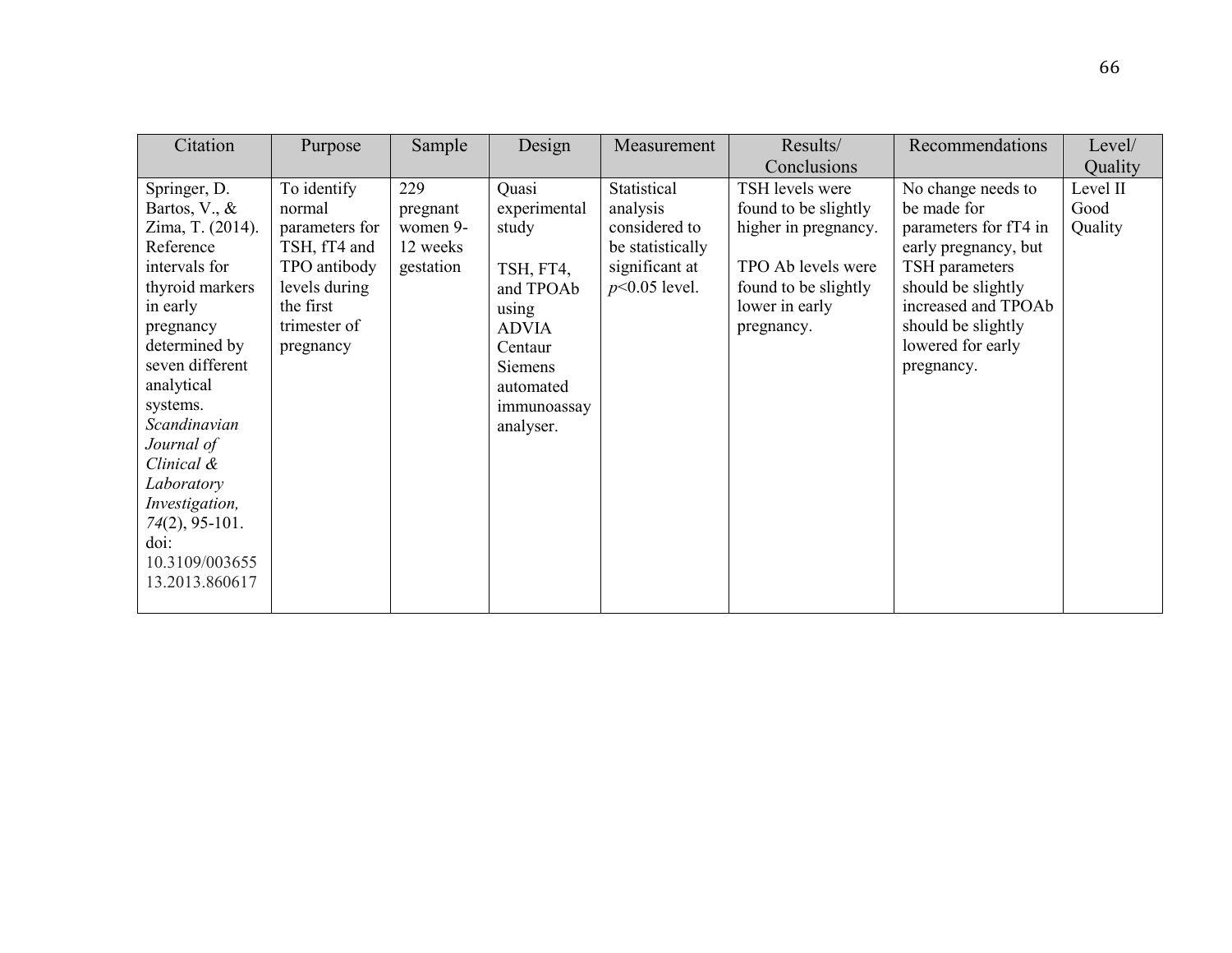| Purpose                                                                                                                                                                                                                | Sample                                                                                                     | Design                          | Measurement                                                         | Results/                                                                                                                                                                                                                                                                                                                                                                                                                                                                                                                                                                                                                                                     | Recommendations                                                                                                                                                                                                                                                        | Level/                      |
|------------------------------------------------------------------------------------------------------------------------------------------------------------------------------------------------------------------------|------------------------------------------------------------------------------------------------------------|---------------------------------|---------------------------------------------------------------------|--------------------------------------------------------------------------------------------------------------------------------------------------------------------------------------------------------------------------------------------------------------------------------------------------------------------------------------------------------------------------------------------------------------------------------------------------------------------------------------------------------------------------------------------------------------------------------------------------------------------------------------------------------------|------------------------------------------------------------------------------------------------------------------------------------------------------------------------------------------------------------------------------------------------------------------------|-----------------------------|
|                                                                                                                                                                                                                        |                                                                                                            |                                 |                                                                     | Conclusions                                                                                                                                                                                                                                                                                                                                                                                                                                                                                                                                                                                                                                                  |                                                                                                                                                                                                                                                                        | Quality                     |
| To take note<br>of the<br>prevalence of<br>thyroid<br>dysfunction<br>during<br>pregnancy in<br>asymptomatic<br>Czech women<br>and to identify<br>reference<br>ranges for<br>TSH, FT4 and<br>TPOAb during<br>pregnancy. | 7530<br>pregnant<br>Czech<br>women<br>between<br>$9 - 11$<br>weeks<br>gestation.<br>From<br>2006-<br>2008. | Quasi-<br>experimental<br>study | Statistical<br>analysis found<br>to be significant<br>when $p<0.05$ | Reference interval for<br>TSH in the first trimester<br>should be between 0.06-<br>$3.67$ mU/L<br>Limit for TPOAb<br>positivity was 143 kU/L<br>Reference interval for FT4<br>was the same as a<br>nonpregnant adult<br>population of 9.8-23.0<br>pmol/L<br>1250 women had markers<br>out of the reference<br>intervals and followed up<br>with endocrinology. 5.1%<br>of them had increased<br>TSH, 2.9% had decreased<br>TSH. 11.5% were positive<br>for TPOAb. FT4 was<br>lower in TPOAb positive<br>women than in the general<br>population.<br>Four risk factors<br>identified: age greater than<br>30 years, family history of<br>thyroid dysfunction, | Case sensitive<br>screening of thyroid<br>dysfunction in those<br>women with family<br>history of thyroid<br>disease, personal<br>history of diabetes,<br>and history of having<br>thyroid dysfunction.<br>Women positive for<br>TPOAb should be<br>closely monitored. | Level II<br>Good<br>Quality |
|                                                                                                                                                                                                                        |                                                                                                            |                                 |                                                                     |                                                                                                                                                                                                                                                                                                                                                                                                                                                                                                                                                                                                                                                              |                                                                                                                                                                                                                                                                        |                             |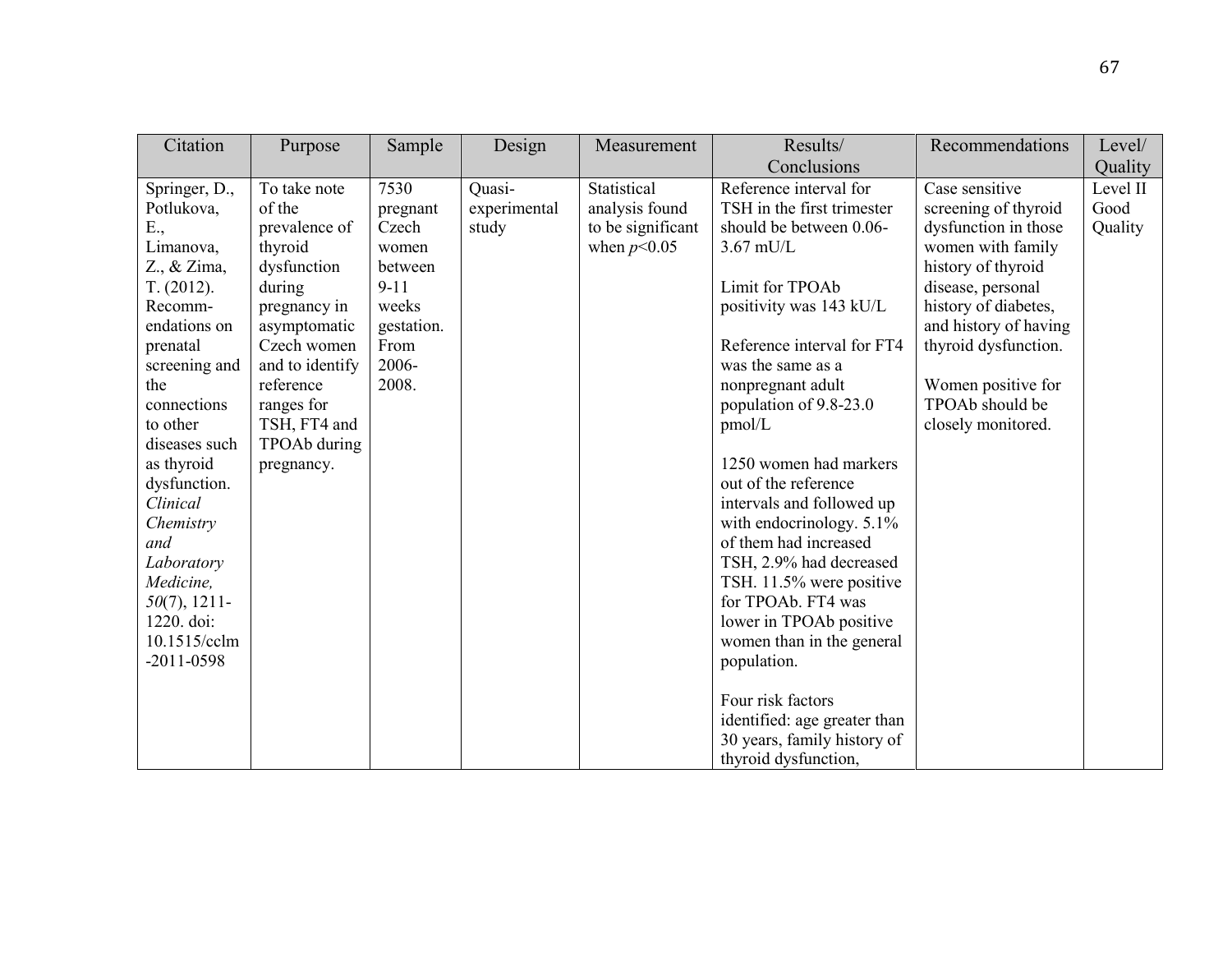|  |  | personal history of thyroid<br>dysfunction, and goiter.                                                                                |  |
|--|--|----------------------------------------------------------------------------------------------------------------------------------------|--|
|  |  | Of the $11.5\%$ of women<br>positive for TPOAb, 40%<br>of them suffered from<br>thyroid dysfunction greater<br>than 1 year postpartum. |  |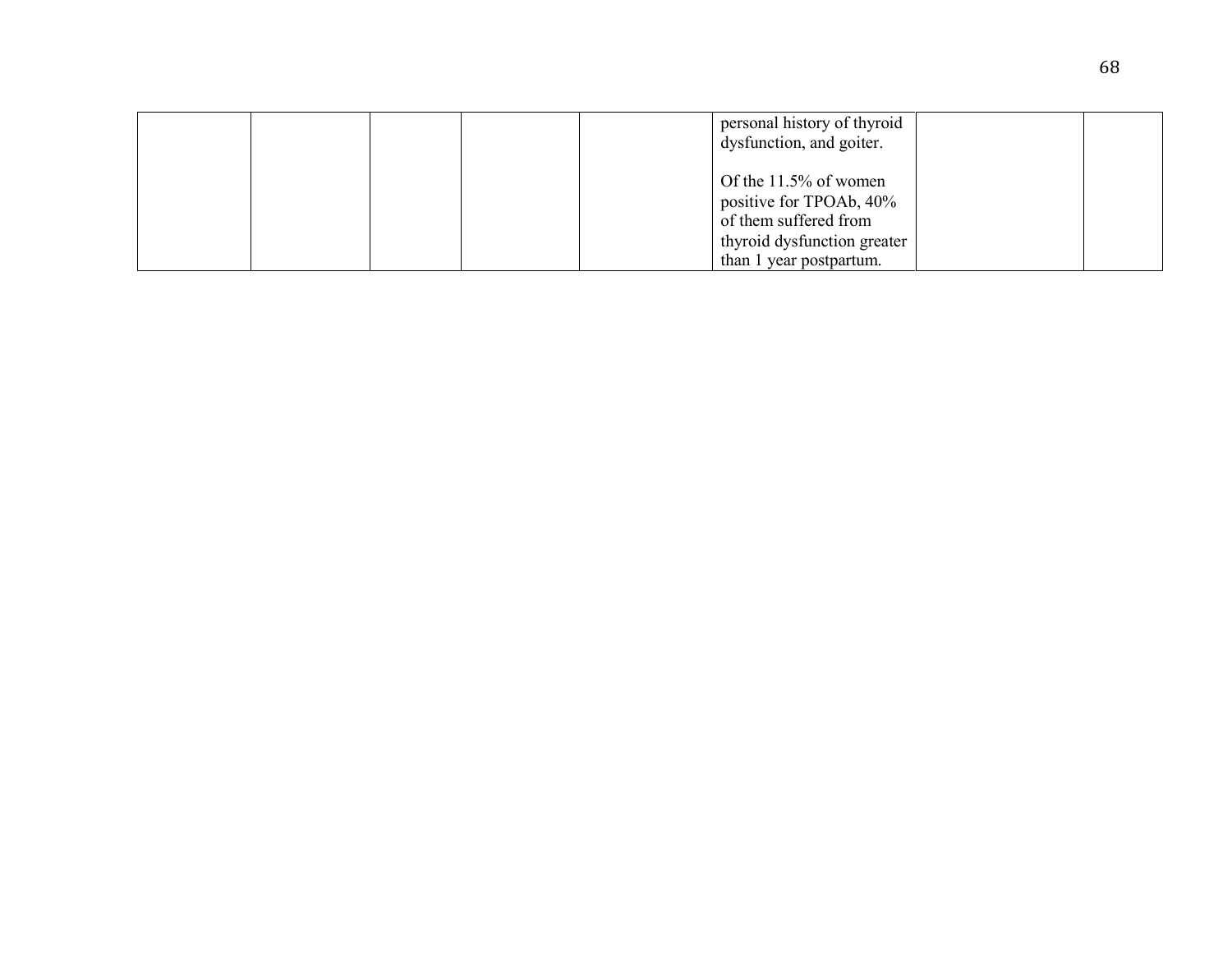| Citation         | Purpose         | Sample     | Design         | Measurement               | Results/               | Recommendations           | Level/   |
|------------------|-----------------|------------|----------------|---------------------------|------------------------|---------------------------|----------|
|                  |                 |            |                |                           | Conclusions            |                           | Quality  |
| Wasserman,       | To assess       | 1859       | Observational  | Frozen serum samples      | 74 (4.3%) of           | <b>Additional studies</b> | Level II |
| E.E., Nelson,    | immunoassays    | frozen     | cohort study.  | tested for TPOAb in       | children had SNHL      | on how TPOAb              | Good     |
| K., Rose,        | in the third    | serum      |                | the third trimester of    | in primary case        | affects children are      | Quality  |
| N.R., Eaton,     | trimester of    | samples    | Serum          | pregnancy using           | definition and when    | needed.                   |          |
| W., Pillion,     | pregnancy to    | stored at  | samples taken  | <b>QUANTA Lite TPO.</b>   | parameters were        |                           |          |
| J.P., Seaberg,   | see if TPOAb    | $-20$      | from women     |                           | expanded 103           | Screen mothers in         |          |
| E., Talor,       | affected future | degrees    | during         | Range was considered      | $(7.5\%)$ .            | early pregnancy for       |          |
| M.V., Burek,     | sensorineural   | Celsius.   | pregnancy      | statistically significant |                        | TPOAb and fT4 and         |          |
| L., Duggan,      | hearing loss    | Serums     | were analyzed  | if greater than or equal  | Of the 22 children of  | if positive, follow an    |          |
| $A_{\cdot}, \&$  | (SNHL) in the   | drawn      | later and then | to 62.5 IU/ml, and        | mothers with           | algorithm to              |          |
| Yolken, R.H.     | offspring of    | from       | follow-up with | then greater than or      | positive TPOAb at      | continue testing for      |          |
| (2007).          | TPOAb           | pregnant   | the offspring  | equal to 31.25IU/ml to    | $>62.5$ , 5 (22.7%)    | TPOAb even if TSH         |          |
| Maternal         | positive        | women in   | was            | increase sensitivity.     | had SNHL versus        | values remain             |          |
| thyroid          | women.          | Baltimore, | conducted.     |                           | those that tested      | normal.                   |          |
| autoantibodie    |                 | <b>MD</b>  |                | Audiology                 | positive at $>31.25$ 6 |                           |          |
| s during the     |                 | between    |                | examination at 8 years    | $(18.8\%)$ had SNHL.   |                           |          |
| third            |                 | 1959-      |                | of age in offspring,      |                        |                           |          |
| trimester and    |                 | 1965.      |                | which used bone and       | Overall incidence of   |                           |          |
| hearing          |                 |            |                | air conduction            | SNHL in the entire     |                           |          |
| deficits in      |                 |            |                | methods.                  | population was 1.3%    |                           |          |
| children: An     |                 |            |                |                           |                        |                           |          |
| epidemio-        |                 |            |                | P > 0.20                  |                        |                           |          |
| logical          |                 |            |                | Student's t and           |                        |                           |          |
| assessment.      |                 |            |                | Whitney-Wilcoxon          |                        |                           |          |
| American         |                 |            |                | tests                     |                        |                           |          |
| Journal of       |                 |            |                |                           |                        |                           |          |
| Epidemiology     |                 |            |                |                           |                        |                           |          |
| $, 167(6), 701-$ |                 |            |                |                           |                        |                           |          |
| 710.             |                 |            |                |                           |                        |                           |          |
| http://doi-      |                 |            |                |                           |                        |                           |          |
| org.ezproxy.b    |                 |            |                |                           |                        |                           |          |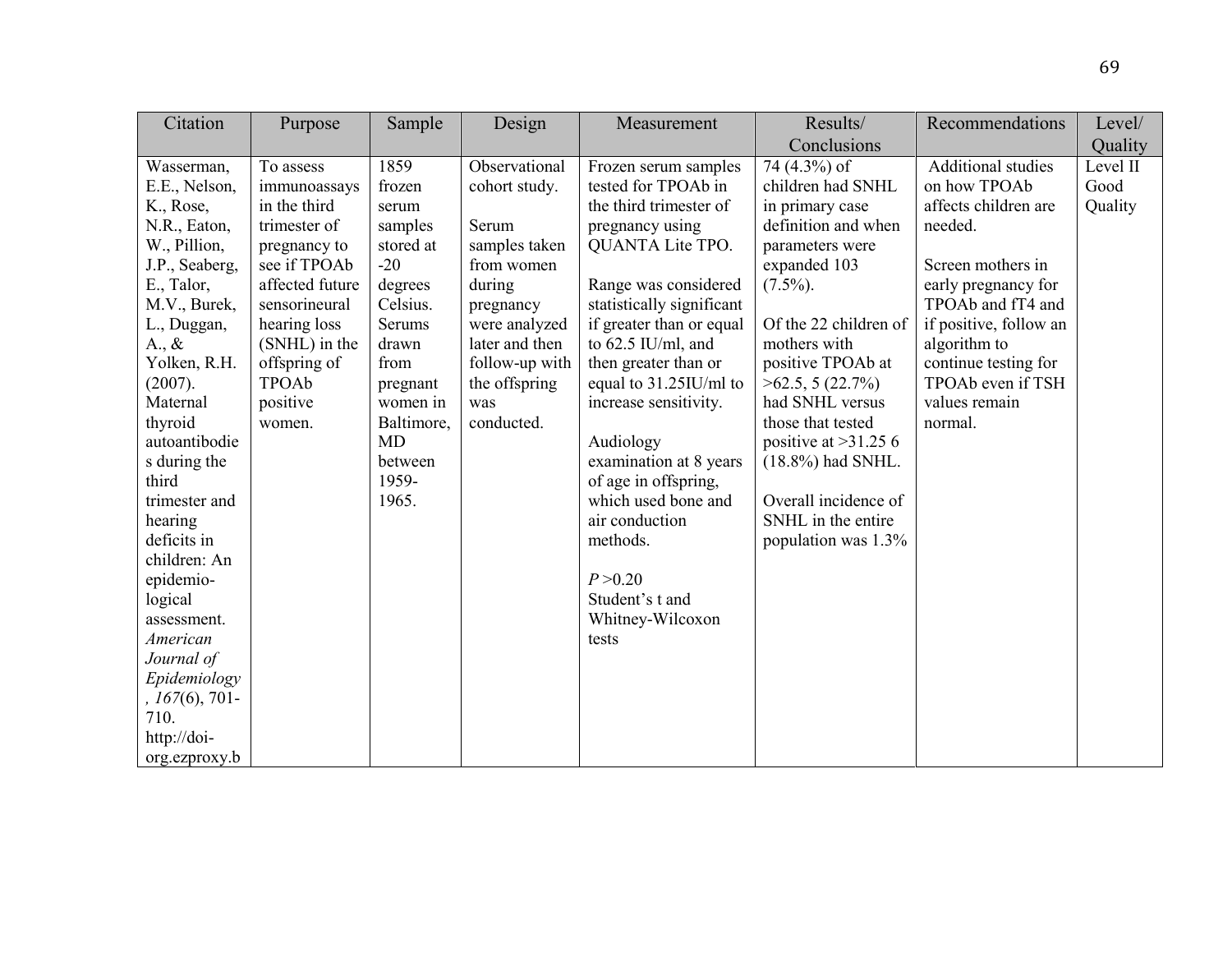| ethel.edu/10. |  |  |  |  |
|---------------|--|--|--|--|
| 1093/aje/kw   |  |  |  |  |
| m342          |  |  |  |  |